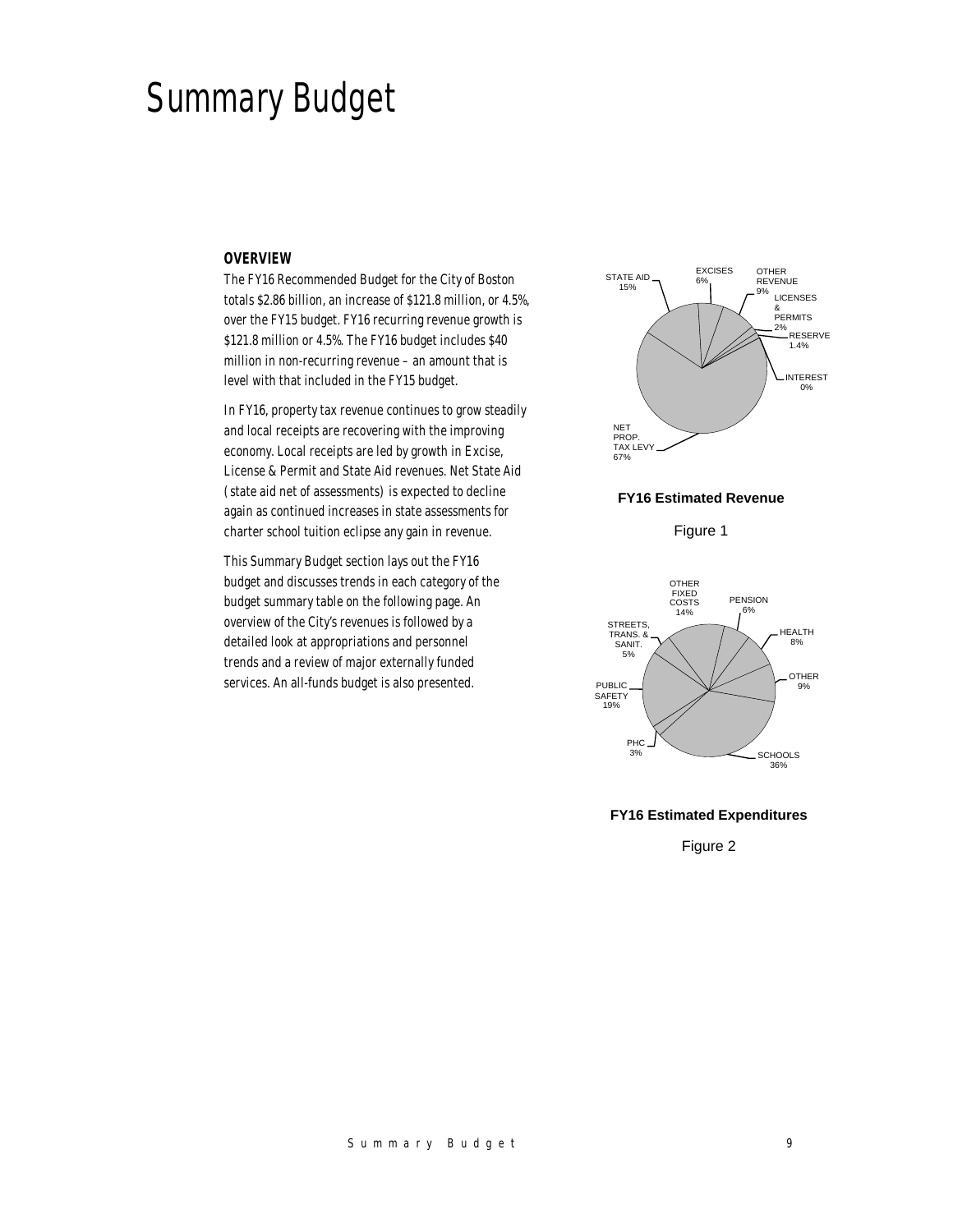# **CITY OF BOSTON BUDGET SUMMARY**

(Dollars in Millions)

|                                   | <b>FY13</b>   | <b>FY14</b>   | <b>FY15</b>   | <b>FY16</b>   |
|-----------------------------------|---------------|---------------|---------------|---------------|
|                                   | <b>Actual</b> | <b>Actual</b> | <b>Budget</b> | <b>Budget</b> |
| <b>REVENUES</b>                   |               |               |               |               |
| Property Tax Levy                 | 1,684.42      | 1,779.78      | 1,867.77      | 1,954.66      |
| Overlay Reserve                   | (41.06)       | (34.88)       | (35.87)       | (38.33)       |
| <b>Excises</b>                    | 174.38        | 187.23        | 166.67        | 179.89        |
| Fines                             | 59.77         | 59.87         | 59.25         | 61.36         |
| Interest on Investments           | 0.18          | 0.06          | 0.15          | 0.50          |
| Payments In Lieu of Taxes         | 42.58         | 43.41         | 43.34         | 44.11         |
| Urban Redevelopment Chapter 121A  | 63.99         | 62.06         | 47.60         | 50.05         |
| Misc. Department Revenue          | 61.97         | 64.86         | 54.55         | 58.29         |
| <b>Licenses and Permits</b>       | 45.57         | 59.16         | 45.48         | 52.33         |
| Penalties & Interest              | 9.26          | 10.40         | 8.41          | 9.86          |
| Available Funds                   | 0.00          | 0.00          | 19.77         | 21.45         |
| <b>State Aid</b>                  | 403.27        | 422.40        | 418.48        | 423.24        |
| <b>Total Recurring Revenue</b>    | 2,504.34      | 2,654.35      | 2,695.60      | 2,817.41      |
| <b>Budgetary Fund Balance</b>     | 0.00          | 0.00          | 40.00         | 40.00         |
| Non-Recurring Revenue             | 0.00          | 0.00          | 0.00          | 0.00          |
| <b>Total Revenues</b>             | 2,504.34      | 2,654.35      | 2,735.60      | 2,857.41      |
| <b>EXPENDITURES</b>               |               |               |               |               |
| <b>City Departments</b>           | 1,043.72      | 1,105.40      | 1,097.02      | 1,130.89      |
| <b>Public Health Commission</b>   | 67.04         | 66.76         | 69.83         | 73.95         |
| School Department                 | 881.20        | 937.95        | 974.93        | 1,013.50      |
| Reserve for Collective Bargaining | 21.00         | 5.64          | 10.79         | 11.14         |
| Other Post Employment Benefits    | 40.00         | 40.00         | 40.00         | 40.00         |
| <b>Total Appropriations</b>       | 2,052.96      | 2,155.75      | 2,192.56      | 2,269.48      |
| Pensions                          | 136.98        | 152.91        | 169.62        | 184.55        |
| Debt Service                      | 129.17        | 137.84        | 152.13        | 164.42        |
| <b>State Assessments</b>          | 172.38        | 194.06        | 216.70        | 234.89        |
| Suffolk County                    | 3.92          | 3.87          | 3.87          | 3.87          |
| Reserve                           | 0.73          | 0.43          | 0.70          | 0.21          |
| <b>Total Fixed Costs</b>          | 443.17        | 489.13        | 543.03        | 587.93        |
| <b>Total Expenditures</b>         | 2,496.13      | 2,644.88      | 2,735.60      | 2,857.41      |
| <b>Surplus (Deficit)</b>          | 8.22          | 9.47          | 0.00          | 0.00          |

Numbers may not add due to rounding

# Table 1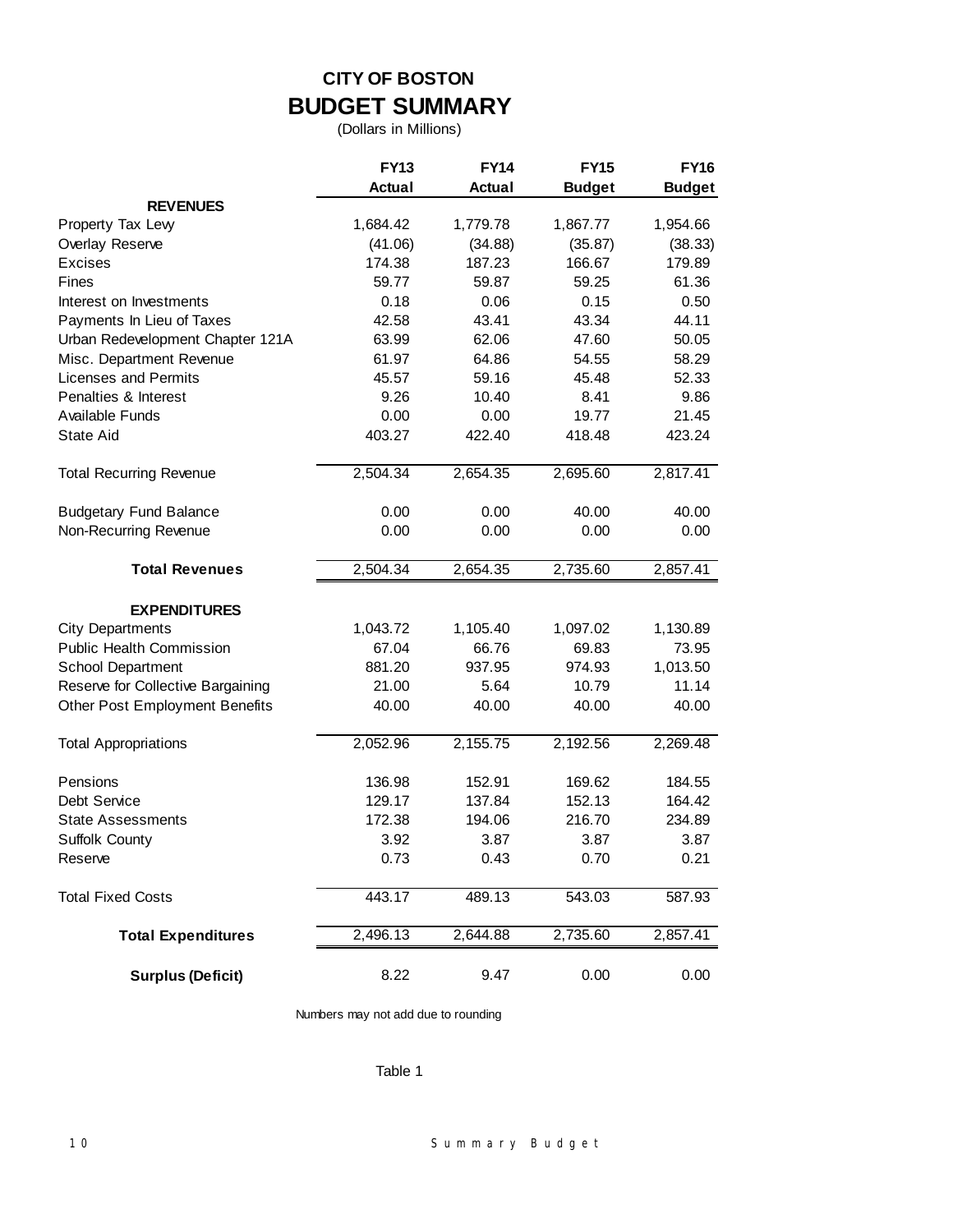

The City's projected revenues provide the basis for planning FY16 appropriations to maintain a balanced budget. Selected FY16 budgeted City revenues compare with FY15 budgeted revenues as follows: the net property tax levy increases \$84.4 million or 4.6%; excises increase \$13.2 million or 7.9%; miscellaneous department revenues increase by \$3.7 million or 6.9%; licenses and permits increase by \$6.9 million or 15.1%, and state aid increases by \$2.9 million or 0.7%.

On the expenditure side of the budget, total appropriations increase by \$76.7 million or 3.5% and fixed costs increase by \$43.3 million or 8.0%. Selected FY16 budgeted appropriations compare with FY15 budgeted appropriations as follows: City departments increase \$33.7 million or 3.1%, the Boston Public Health Commission increases by \$4.1 million or 5.9%, and the School Department increases \$38.6 million or 4.0%.

FY16 budgeted fixed costs compare with FY15 budgeted fixed costs as follows: pensions increase \$14.9 million or 8.8%; debt service increases \$12.3 million or 8.1%; and state assessments increase \$16.6 million or 7.7%.

NOTE: The "Other" category on the FY16 Estimated Expenditures pie chart (Figure 2) is comprised of estimated expenditures for other city departments and the collective bargaining reserve.

# *REVENUE*

The FY16 budget is balanced on the following projections of revenue streams including the property tax, state aid

and other local receipts. A more detailed discussion of City revenues is provided in the Revenue Estimates and Analysis chapter of this volume.

# *Property Tax Levy*

The gross property tax levy has been the City's most dependable source of revenue growth during the past thirty years. Property tax levy growth is fundamental to the financial health of the City as it provides two-thirds of all recurring City revenue.

In each year since FY85, the City has increased its levy by the 2.5% allowable under the limits set forth in Proposition 2 ½. During these same years, the levy has also been positively impacted by taxable new value or "new growth" that is excluded from the levy limit. New growth is expected to be approximately \$40.0 million in FY16. New growth added to the property tax levy has exceeded growth from the allowable 2.5% increase in 19 of the last 32 years.

The gross property tax levy stands at \$1.867 billion in FY15, and is estimated to rise to \$1.954 billion in FY16.

# *State Aid*

The primary sources of aid from the State to municipalities are education aid and unrestricted general government aid. The Commonwealth also distributes aid for libraries and provides some other reimbursements to municipalities.

State aid has been reduced substantially over the course of the last two recessions. Since FY02, net state aid



**Change in Net State Aid** *FY03-FY16, Grouped by Period of Loss or Gain*

Figure 4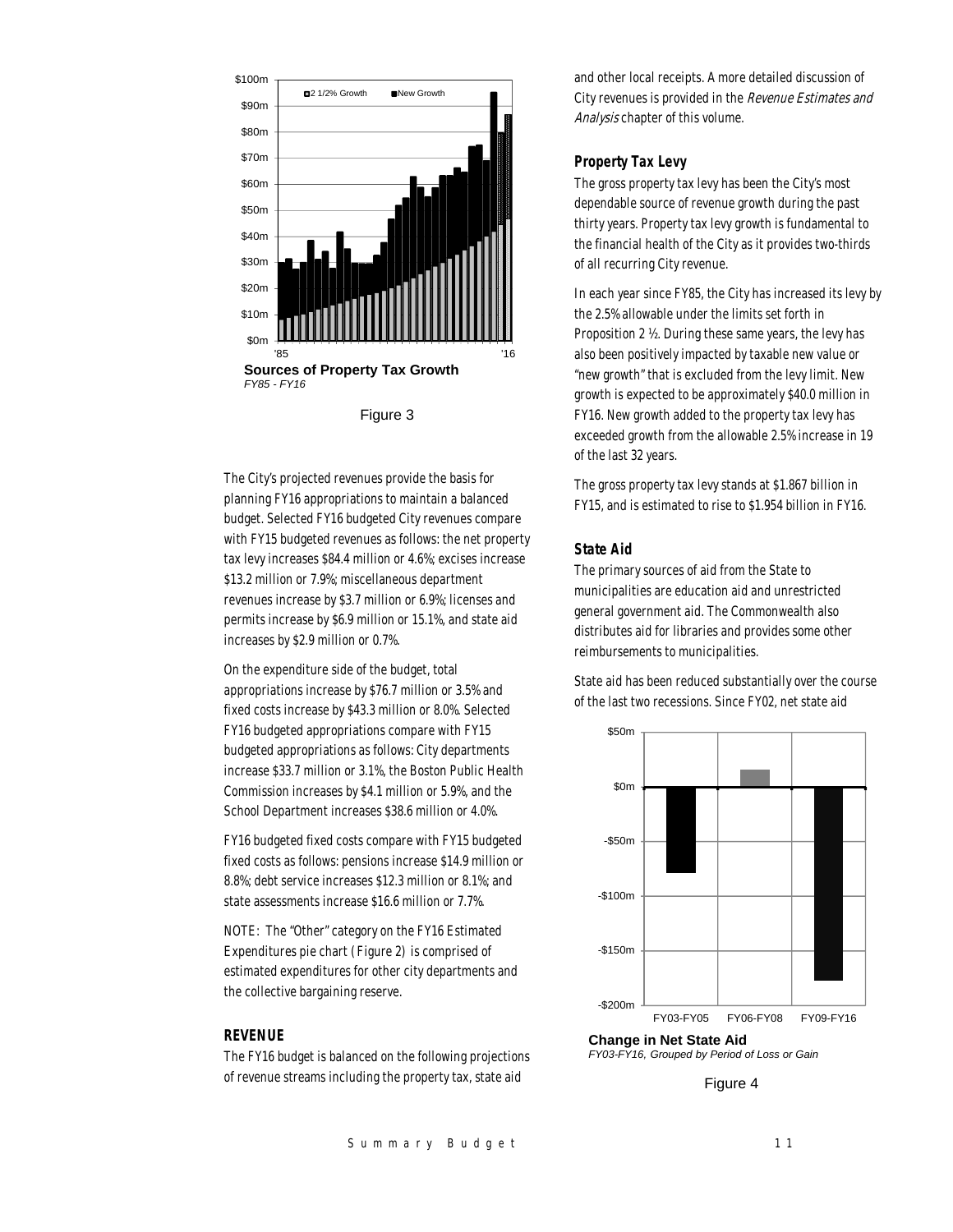(defined as state aid revenues less Massachusetts Bay Transportation Authority, charter school tuition, and other assessments) to the City has been reduced by over \$240 million or 56%. The City lost approximately \$79 million between FY03 and FY05, gained approximately \$16 million between FY06 and FY08, and has again lost approximately \$176 million between FY09 and budgeted FY16 (Figure 4.) For FY16, net state aid is expected to decline by \$13.4 million or 6.7% from FY15.

The City's FY16 state aid estimate is based on the House and Senate budgets.

# Education Aid

The City received "Chapter 70" education aid totaling \$207.9 million in FY13 and \$209.4 million in FY14. The City expects to receive \$210.9 million from the state in FY15 and \$212.3 million in FY16.

Separate from education aid are state-mandated costs for charter schools. Charter schools are publicly-funded schools administered independently from local school districts and teachers' union rules and regulations. Their charters are granted by the State Board of Education.

The net cost to the City for charter schools (reimbursement from the Commonwealth less tuition assessment) was \$69.8 million in FY13 and in FY14, \$75.2 million. In FY15 the City has budgeted a \$104.8 million net impact, and in FY16, \$123.0 million (Figure 5).

# Unrestricted General Government Aid

Beginning in the FY10 budget and going forward, the Governor and the Legislature combined general government aid from lottery and "additional assistance"



into one account called Unrestricted General Government Aid. The total statewide aid amount is now covered completely by proceeds from the lottery. The City expects to receive \$168.6 million in FY15, and \$174.7 million in FY16.

# *Local Receipts*

Approximately 17% of the City's recurring revenue in FY16 is comprised of excise taxes, fines, payments-inlieu-of-taxes (including Chapter 121A), investment income, departmental revenue, licenses and permits, penalties and interest, and available funds.

In FY13, the City collected \$457.7 million from these combined sources and \$487.0 million in FY14. The FY15 Budget assumes a decrease to \$445.2 million and the FY16 budget assumes an increase to \$477.8 million (Figure 6).

Many of the City's local receipts are extremely sensitive to existing economic conditions and the City takes a cautious approach when estimating local receipts. The following is a brief description of selected local receipts, their expectations for the FY16 Budget.

- Motor vehicle excise revenue increased in FY14 due to improving vehicle sales with the strengthening economy. Revenue is conservatively estimated at \$48.6 million in FY16.
- The Commonwealth granted municipalities a new 0.75% local option tax on restaurant meals beginning October 1, 2009. The City expects to collect \$25.5 million from this broad-based tax in FY16.
- After several weak years due to economic conditions, hotel revenues continue to increase. Additionally, the hotel excise also benefited from an FY10 rate increase from 4% to 6% and the City expects to receive \$77 million in FY16.
- Jet Fuel excise collections were very strong in FY14 and FY15, but are expected to soften in FY16 to \$27 million.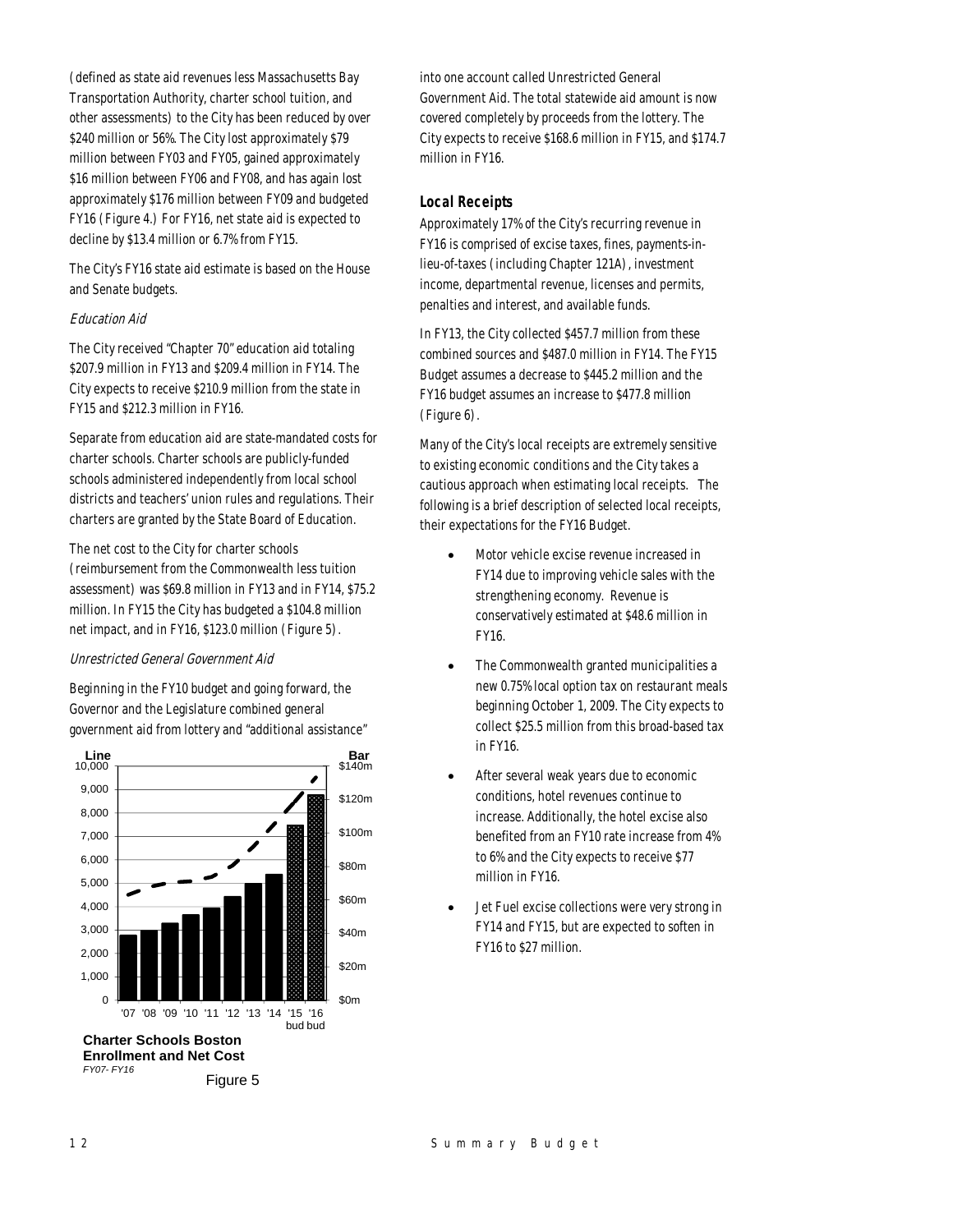

*FY07 - FY16 (adj. for actual base hotel collections) FY12 forward includes all hotel tax*

#### Figure 6

- With the federal funds rates near zero, the City's investment earnings have not be significant, even as cash balances have remained strong in recent years. FY16 interest on investment earnings are expected to grow modestly.
- Voluntary payment-in-lieu-of-tax agreements with non-profit institutions (excluding the Massachusetts Port Authority) are expected to increase in FY16 based on the results of a FY10 taskforce report. The task force report recommended more standardization among agreements as well as a higher ratio of payment to property value than was in place previously. In FY16 the final year of a five-year phase-in assumes \$25 million in PILOT payments.
- License and permit revenues, driven by building permits, grew considerably in FY13 and FY14 with large commercial construction projects. Building permit revenue is conservatively budgeted in FY16 at \$33 million.
- Chapter 121A agreements are payments in lieu of tax for property developed in blighted areas. Those that qualify pay different taxes on income and property as determined under Chapter 121A of Massachusetts General Law. 121A payments in FY15 are expected to decline as several large agreements have expired and moved to normal property taxation. Inflationary growth is expected in the

remaining agreements for FY16 and are budgeted at \$50 million.

The remaining sources of recurring revenue to the City are set rates of fees, fines, penalties and interest. These usually endure economic changes with small changes in activity or revenue.

# *Budgetary Fund Balance*

Fund Balance can be appropriated for use during the fiscal year. Budgetary fund balance, more commonly referred to as "free cash," is described as the portion of available reserves, generated to a considerable degree by annual operating surpluses, which the City can responsibly appropriate for spending. The law governing the calculation and availability of budgetary fund balance for cities and towns is Chapter 59, section 23 of Massachusetts General Law and is administered by the Massachusetts Department of Revenue. The FY16 Budget uses \$40 million in budgetary fund balance to fund the appropriation for other post-employment benefits (OPEB).

See the Financial Management section of Volume I for more detail on this revenue source.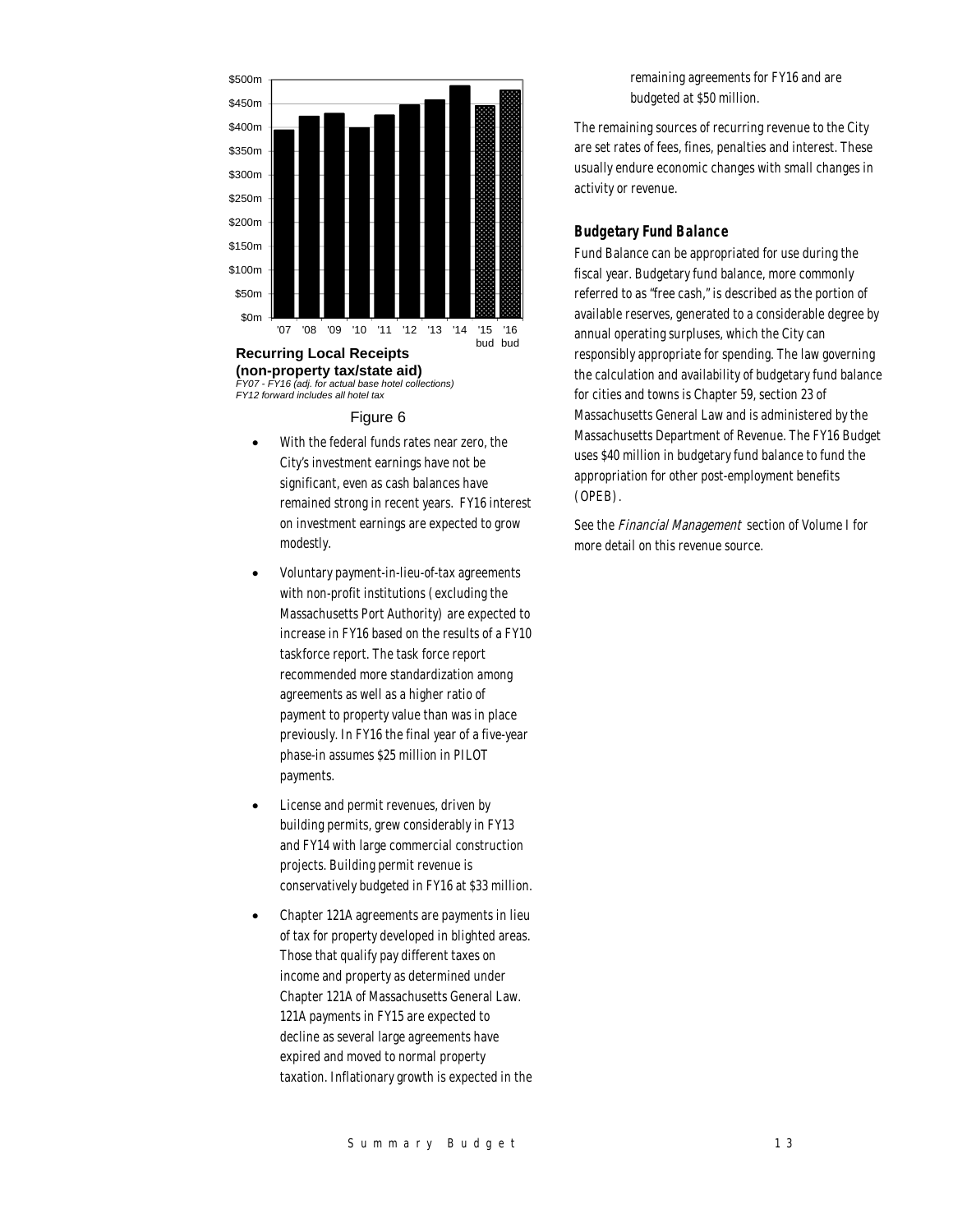



# *EXPENDITURES*

Expenditures are broken down into two primary groups: (1) appropriations directly related to departmental services and (2) fixed and mandated costs. FY16 appropriations are subdivided into three subgroups as follows:

City Departments, which includes all operating department appropriations, a risk retention reserve and a set-aside for tax title and annual audit expenses;

Boston Public Health Commission (PHC), the City appropriation for the quasi-independent authority and successor to the Department of Health and Hospitals; and

School Department, the City appropriation for the Boston Public Schools (BPS).

Appropriations are also presented by expenditure category across the three subgroups. (Figure 7)

Personnel Services include salaries, overtime, Medicare, unemployment compensation and workers' compensation, and a collective bargaining reserve for estimated wage increases for union employees whose agreements are not settled. The City has reached voluntary settlements with all of its civilian employees, including BPS teachers. Each agreement is six years in duration and contains the same general wage pattern, roughly 12% wage increases over the six years. In December 2013, the City Council approved an arbitration award for the Boston Police Patrolmen's Association, which included an increase in annual salaries of approximately 25.4% over six years. The City subsequently reached voluntary agreements with Police Superiors and Superior Detectives. These settled

contracts are in effect through FY16. The City and the fire union also agreed to a contract which increased salaries by 18.8% over 6 years through FY17. The City is currently in mediation at the Joint Labor Management Committee with the detectives union. The collective bargaining reserve contains funding based on estimates for successor agreements that would cover proposed wage increases and the retroactive impacts of wage increases that are being negotiated for FY11 – FY15.

The Health Benefits category includes the cost of health care coverage for City, BPS and PHC employees and retirees as well as the appropriation for Other Post-Employment Benefits (OPEB).

The Contractual Services category includes expenditures for communications, repairs and service to buildings, equipment and vehicles, transportation, trash collection and disposal, as well as outside legal, advertising, and printing expenses.

Included in the "Other" category are supplies and materials such as gasoline, uniform allowances, office supplies, workers' compensation medical expenses, medical indemnification in the Fire and Police Departments, legal liabilities, and aid to veterans. Also included in the "Other" category are appropriations for equipment, vehicles, a risk retention reserve, the Housing Trust Fund, tax title, and funding for the City's outside audit.

#### *HEALTH BENEFITS*

The FY16 budget includes \$296 million for health care premiums for the City's employees and retirees comprising 10.4% of total City expenditures -- compared to 7% in 2001. This increase reflects health care cost increases which totaled 141% over this period, compared to a 64% increase for other City expenditures, as demonstrated in Figure 8. This same chart also shows two distinct periods: FY01 through FY08 when health care expenses increased an average 11% per year, and FY09 to FY16, when costs increased an average 3.5% annually, with the exception of FY13 when costs decreased.

A number of factors contributed to the recent lower increases including: state health care reform legislation, specific efforts by the City and its unions to improve cost and effectiveness of City health plan management, and lower health cost trends nationwide for several years. Each of these factors is discussed further below.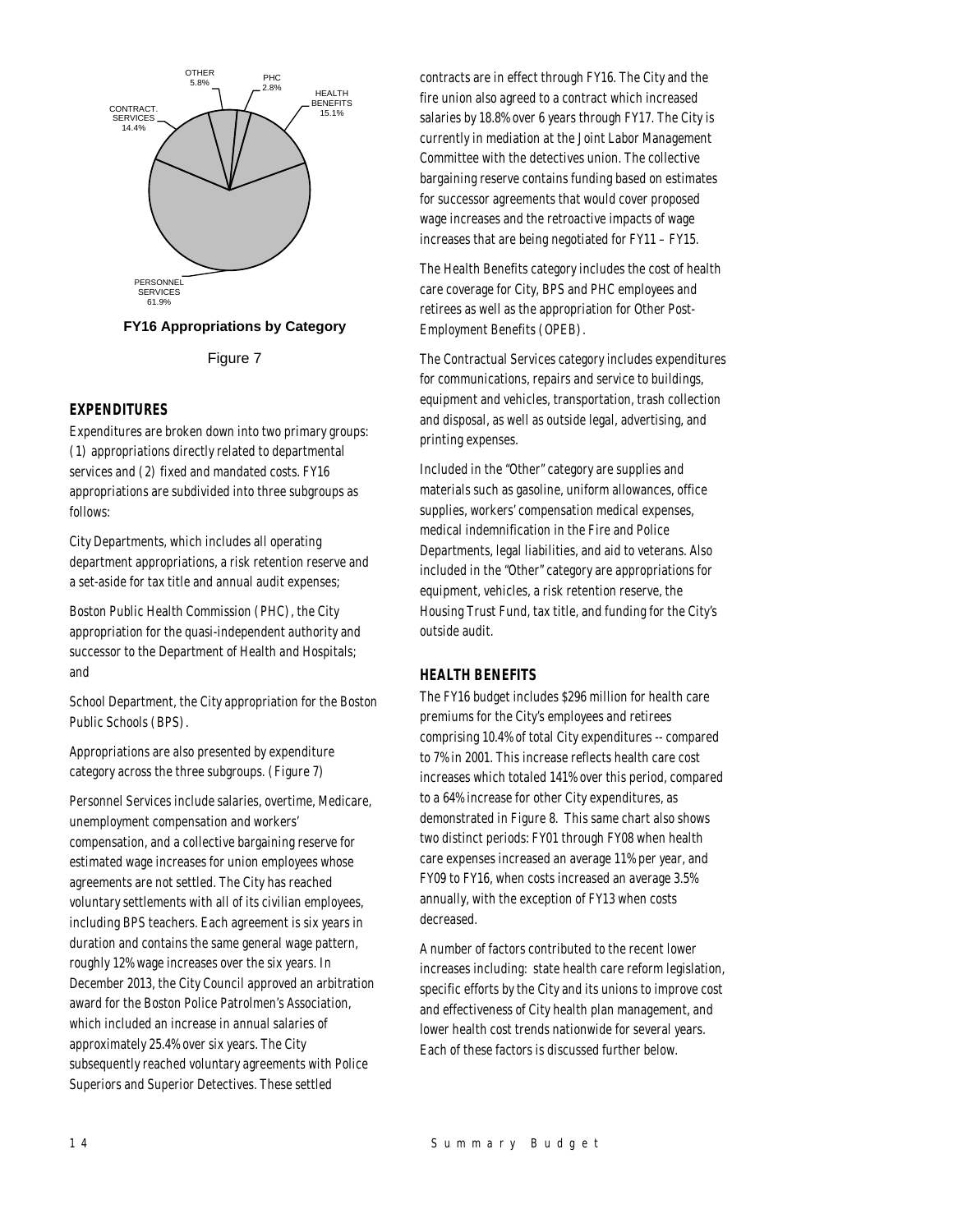

**Figure 8**

# *City and Union Partnership*

Municipal health care reform legislation passed by the State legislature in 2011 provided municipalities more freedom in health plan design. Assisted by this legislation, the City adopted MGL Chapter 32B S.19 and began working closely with its thirty six unions, as represented through the Public Employee Committee (PEC), in making health care changes. In FY15, the City and the PEC entered into their second agreement, which is projected to reduce projected costs by a total \$45 million over five years. This agreement reflects the wide scope of issues being addressed through the City and PEC partnership, including competitive bidding of and

| Health Insurance (\$ Mil) |              |               |               |  |  |  |  |
|---------------------------|--------------|---------------|---------------|--|--|--|--|
| <b>Fiscal</b>             | <b>Total</b> | <b>Dollar</b> | Percent       |  |  |  |  |
| Year                      | Cost         | Change        | <b>Change</b> |  |  |  |  |
| FY05                      | \$189.2      |               |               |  |  |  |  |
| <b>FY06</b>               | \$209.2      | \$20.0        | 10.5%         |  |  |  |  |
| <b>FY07</b>               | \$234.3      | \$25.1        | 12.0%         |  |  |  |  |
| <b>FY08</b>               | \$254.0      | \$19.7        | 8.4%          |  |  |  |  |
| <b>FY09</b>               | \$263.0      | \$9.0         | 3.6%          |  |  |  |  |
| FY10                      | \$278.6      | \$15.6        | 5.9%          |  |  |  |  |
| FY11                      | \$290.5      | \$11.9        | 4.3%          |  |  |  |  |
| FY12                      | \$298.9      | \$8.4         | 2.9%          |  |  |  |  |
| FY13                      | \$273.4      | $-525.5$      | $-8.5%$       |  |  |  |  |
| FY14                      | \$283.8      | \$10.4        | 3.8%          |  |  |  |  |
| FY15*                     | \$284.0      | \$0.2         | 0.1%          |  |  |  |  |
| FY16*                     | \$296.2      | \$12.2        | 4.3%          |  |  |  |  |

\*Budge t es tima tes

Table 2

changes to health plan options, judicious co-pay increases, exploration of pharmacy management alternatives, and decreasing the City's premium share.

# *Mandatory Medicare Enrollment*

The 2011 municipal health care reform legislation also mandated that all Medicare-eligible municipal retirees enroll in Medicare Part B and a City sponsored Medicare supplement plan. As a direct result, approximately 4,500 more City retirees and their spouses enrolled in lower cost Medicare supplement plans. Retirees enrolled in Medicare supplement plans pay lower costs while their benefits remain comparable to City non-Medicare plans. City savings from this mandate, beginning in FY13, have totaled approximately \$20 million annually. Additional City savings continue to be realized as new retirees enroll in Medicare supplement plans, increasing the percentage of total retirees enrolled in these lower cost plans .

| City Healthplan Subscribers Jan '15 |        |                |              |  |  |  |
|-------------------------------------|--------|----------------|--------------|--|--|--|
| Healthplan                          | Active | <b>Retiree</b> | <b>Total</b> |  |  |  |
| Indemnity                           | 2.104  | 1.322          | 3.426        |  |  |  |
| HMO                                 | 13.154 | 2.479          | 15.633       |  |  |  |
| Medicare                            |        | 10.827         | 10,827       |  |  |  |
| Total                               | 15,258 | 14,628         | 29,885       |  |  |  |
| Table 3                             |        |                |              |  |  |  |

# *Cost Sharing*

As part of two coalition bargaining agreements between the City and the PEC (2011 – 2015 and 2015 – 2020), City employees are paying a higher share of total health care costs, including increased premium share and higher copays for office visits and pharmaceuticals. As a result, the City's cost share for its most popular non-

Medicare health plan has decreased, as shown in Figure 9, from approximately 82% in FY11 to 79% in FY15. The City's cost share is projected to be about 78% in FY16, still higher than an estimated 69% employer share for a state employee enrolled in the Group Insurance Commission. The annual reduction to projected costs for the City as a result of these cumulative decreases in cost share is estimated to be over \$20 million in FY16.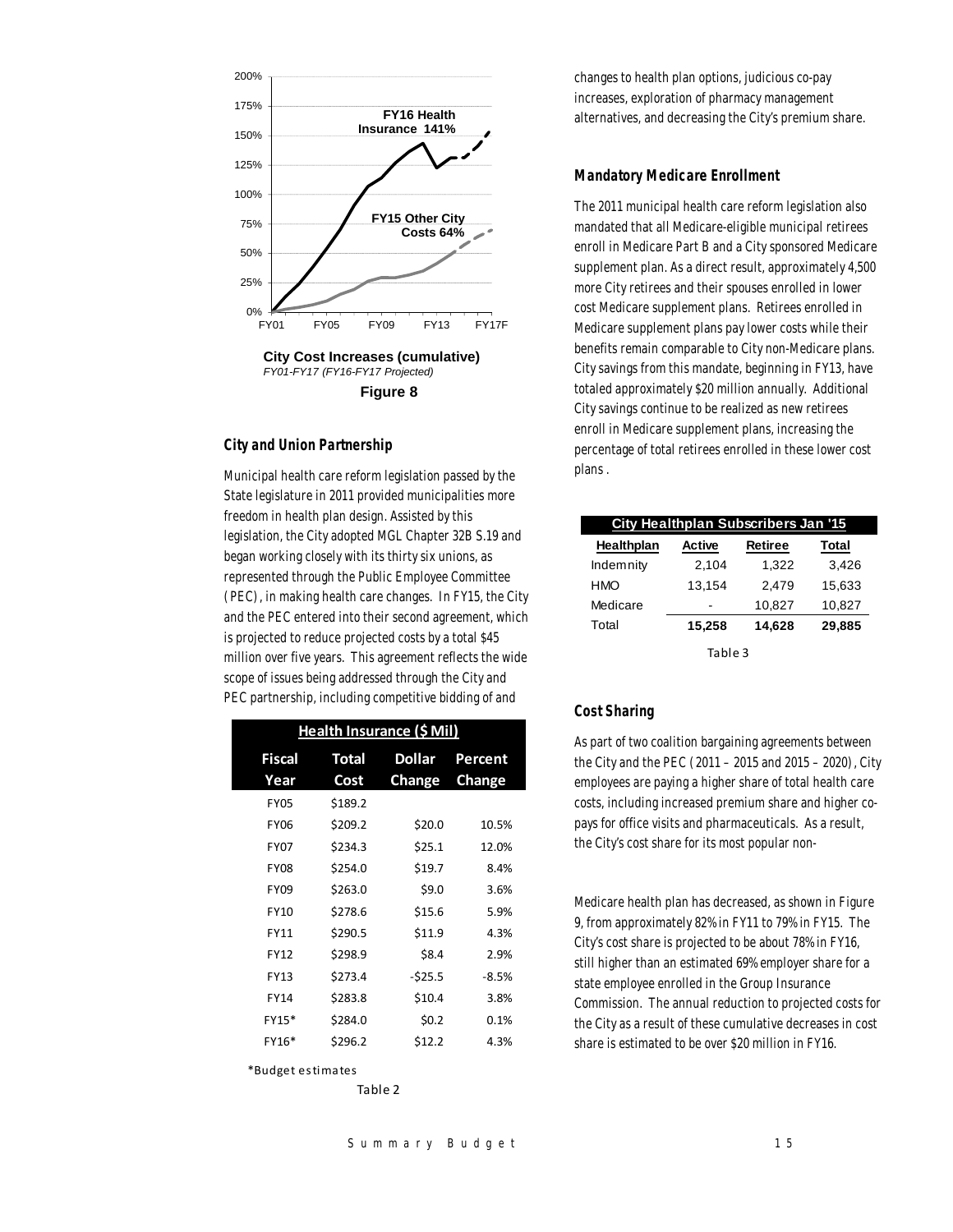







# *Cost Efficiencies*

City and employee health care costs have also been reduced through improvements in plan options and efficient management practices, undertaken with the cooperation of the PEC. These efforts include:

- Continued refinement of the City's non-Medicare health plan options. After the elimination of a costly indemnity plan in FY12 which saved several million dollars annually, health plan options will be further reduced in FY16 to three available plans: one PPO (Indemnity) with an open provider network, and two HMO managed plans with a local provider network.
- A competitive bid of the three non-Medicare plans, effective July 1, 2015, will provide a direct annual savings of over \$1 million from reduced administrative service fees.
- In FY13 and FY14, the City began self-insuring most of its health plans to reduce administrative costs. Annual savings, estimated at roughly \$10 million, first contributed to building self-insurance reserves, and in subsequent years are contributing to lower premiums.
- Additional restructuring of health plan offerings and administration will be pursued in FY17 for the City's Medicare plans, including: reducing the number of plans from six to three, and exploring alternative management of the City's prescription benefits.

#### *Health Claims Trends*

Nationally, health claims costs from FY11 through FY14 increased at a lower rate than in the early 2000's, contributing to lower premium increases. Claims costs began increasing again in FY15, leading to a projected increase of over 7% for FY16. The City is limited in its ability to influence the multiple causes behind health care cost increases, which can include increasing medical provider charges, an aging population, overuse of certain services, high utilization of more expensive hospitals, and unhealthy lifestyle choices of members. The City, in cooperation with the PEC, will continue to try and address these factors where possible, for example through wellness programs and member education.

Note: FY16 health, dental and life insurance benefits for City employees and retirees are budgeted separately for City departments (\$195.8M), BPS (\$95.7M), and PHC (\$10.5M).

# *Other Post-Employment Benefits (OPEB)*

While the City is required by law to make an annual contribution toward reducing its unfunded pension liability, there is no such requirement for retiree health and life insurance benefits. Similar to pensions, employees earn these other post-employment benefits (OPEB) over their years of service, but do not actually receive them until retirement. The most recent independent actuarial valuation, as of June 30, 2013, valued the City of Boston's unfunded liability for these benefits at \$2.1 billion.

| <b>City Annual Appropriations</b><br>to OPEB Trust |             |            |  |  |  |
|----------------------------------------------------|-------------|------------|--|--|--|
|                                                    | <b>City</b> | <b>PHC</b> |  |  |  |
| FY <sub>08</sub>                                   | 20.0        |            |  |  |  |
| <b>FY09</b>                                        | 25.0        |            |  |  |  |
| FY10                                               | 20.0        |            |  |  |  |
| FY11                                               | 35.0        | 1.3        |  |  |  |
| FY12                                               | 35.0        | 1.3        |  |  |  |
| FY13                                               | 40.0        | 2.3        |  |  |  |
| <b>FY14</b>                                        | 40.0        | 2.3        |  |  |  |
| <b>FY15</b>                                        | 40.0        | 2.3        |  |  |  |
| FY16                                               | 40.0        | 2.3        |  |  |  |
| Total                                              | 295.0       | 11.5       |  |  |  |
|                                                    |             |            |  |  |  |

\$millions

Table 4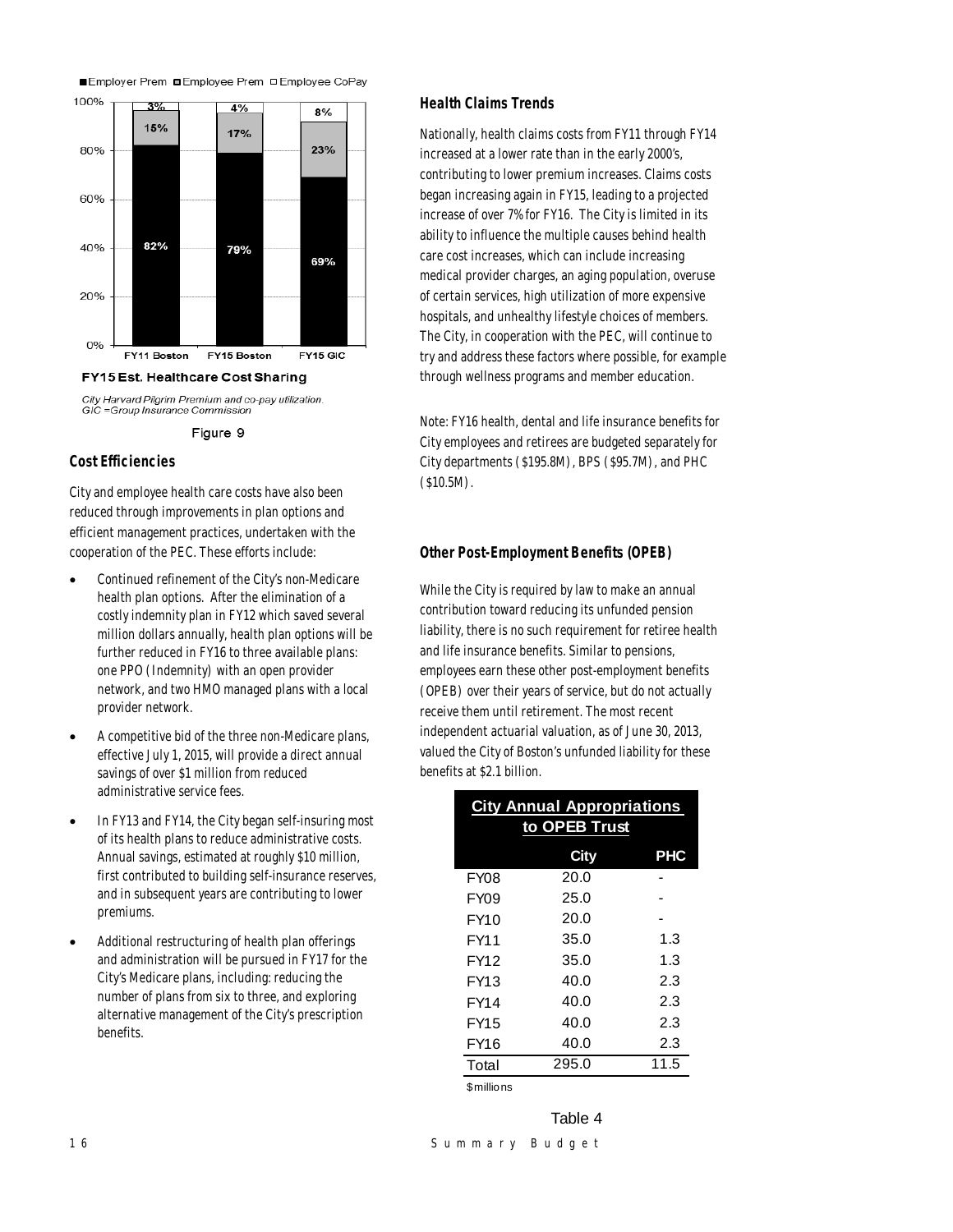In FY08, the City was required to follow new Governmental Accounting Standards Board (GASB) requirements to identify and disclose this estimated liability. At the same time, the City also voluntarily began to annually allocate funds to reduce the OPEB liability. Annual allocations are retained in an irrevocable Trust Fund, authorized through the City's acceptance of M.G.L. Chapter 32B section 20, and are summarized in Table 4.

The Annual Required Contribution (ARC) for the City to significantly reduce the OPEB liability over a 30 year period is projected at \$173.8 million in FY16, as shown in Table 5. The City will fund \$175 million in FY16 through a combination of pay-as-you-go benefit payments for current retirees as discussed in the previous section, and a \$40 million FY16 allocation to the Trust to continue to build Trust assets. The PHC will also deposit an additional \$2.25 million in the Trust.

The future annual ARC for the City will vary based on the total estimated OPEB liability, largely influenced by changes to retiree health benefits, the annual additional contribution, and the discount rate used. The total estimated liability was significantly reduced in the June 2013 valuation due to health benefit changes negotiated between the City and the Public Employee Committee (PEC), statewide municipal health care reform mandating that Medicare eligible retirees enroll in a Medicare health plan, and the impact of the City's steady annual OPEB allocation on the discount rate.

# **FY16 Annual Required Contribution (ARC) to Reduce OPEB Liability Over 30 Years**

|                               |         |              | $%$ ARC |
|-------------------------------|---------|--------------|---------|
| <b>Total ARC</b>              |         | \$173.8      |         |
| <b>FY16 Projected Benefit</b> | \$132.7 |              |         |
| Payments                      |         |              |         |
| <b>FY16 Annual Allocation</b> | \$42.3  |              |         |
| <b>Total FY16 Payments</b>    |         | \$175.0 101% |         |
| <b>Difference</b>             |         | \$1.1        |         |
| 0.441114444                   |         |              |         |

\$millions

Table 5

#### *Pensions*

The City participates in a contributory defined benefit retirement system that is administered by the State-Boston Retirement System (SBRS). SBRS is one of 106 public pension systems governed by Massachusetts General Law Chapter 32. The most recent completed valuation of the SBRS, based on January 1, 2014 data, committed to funding based upon a schedule which includes paying the normal cost and an annual

contribution toward eliminating the unfunded liability by the year 2025. Current state law allows systems to fully fund by no later than 2040.

The City's annual pension funding contribution was \$137.0 million in FY13, \$152.9 million in FY14, and is budgeted for \$169.6 million in FY15 and \$184.6 million in FY16.

The adoption of a new funding schedule as of January 1, 2014, adjusted the mortality tables to better reflect longer life expectancies. The updated schedule continues the investment return assumption of 7.75% and reflects the increase to the retiree cost of living adjustment.

The City's pension liability is currently 70.2% funded and is on track to reduce the unfunded liability to zero by 2025, fifteen years prior to the legally required funding date of 2040.

# *ENERGY MANAGEMENT*

#### *Energy Management Board*

The Mayor's Energy Management Board is charged with making decisions regarding the City's procurement, uses and conservation of energy, and minimizing the associated greenhouse gas impacts to public health.

In FY16 department energy budgets total \$51.6 million with electricity costs making up 50% of the budget, natural gas costs making up 25% of the budget and gasoline/diesel comprising 12% of the budgets. The remaining 13% of the budget funds water and sewer, steam, and heating oil.

#### *Energy Management Policies*

The City's energy management and reduction policies seek to:

- Coordinate and enhance existing conservation programs;
- Incorporate best practices for both operations & maintenance and future capital investment;
- Focus on efficiency projects using currently-available and proven technologies; and
- Analyze the financial impacts of project implementation.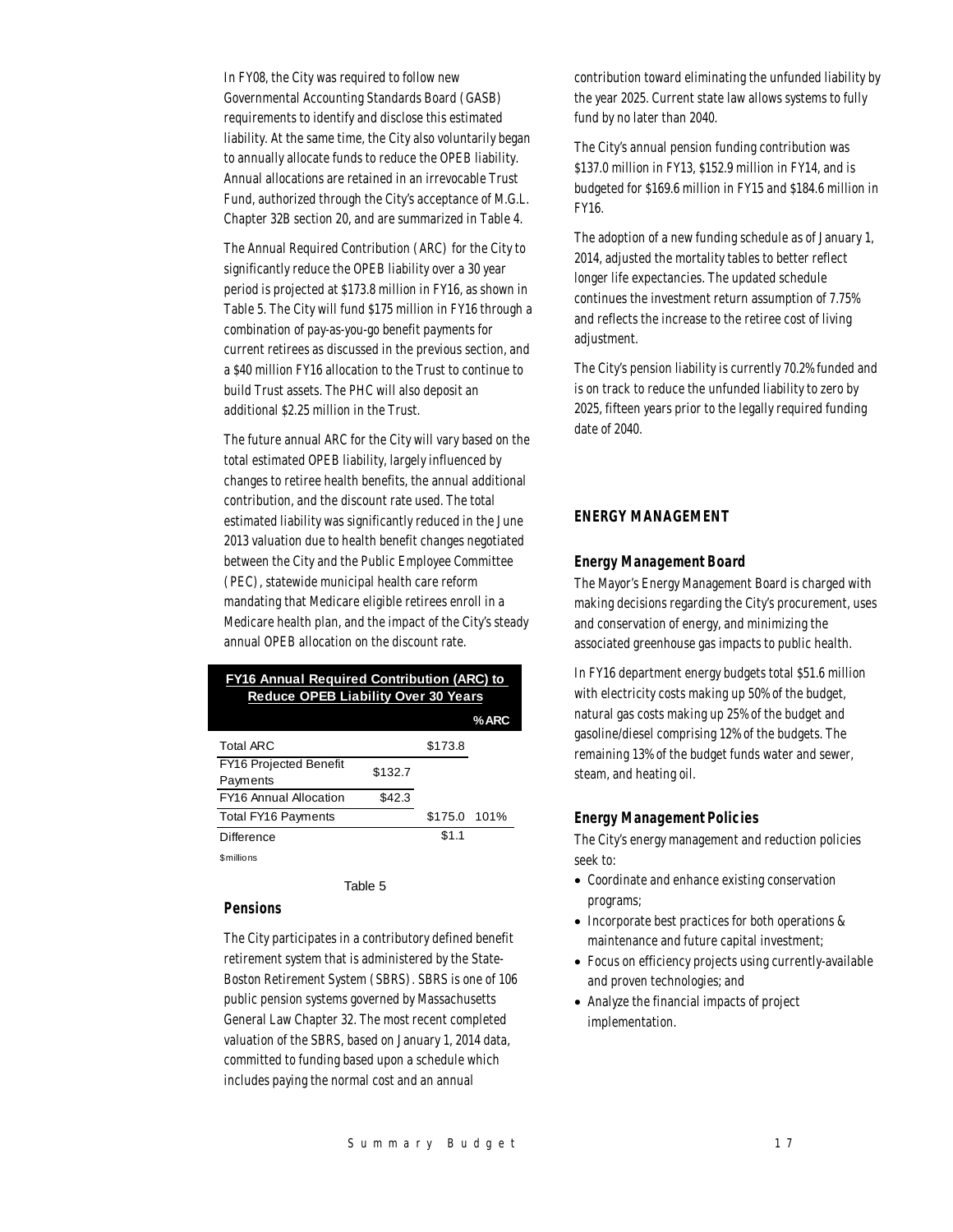# *Energy Management Strategies*

Following the policy of best practices in both operations & maintenance and capital investment, strategies have been developed to implement energy conservation projects. These strategies include:

- Maximize the use of energy efficiency subsidies provided by energy efficiency distribution tariffs and distributed by local utility companies;
- Use existing Energy Management Systems to control energy use at existing buildings;
- Provide for renewable energy credits as an offset to the City's electricity consumption;
- Support electric grid reliability and generate revenue and energy savings with demand response contracts; and
- Implement energy services contracts to carry out necessary capital improvements and ensure operational efficiencies.

#### *Energy Management Successes*

In FY16, the City hopes to continue its trend of energy management successes and benefit from decisions made in prior fiscal years.

The City competitively procures it electric supply and is currently covered by a contract that will be in place through March 2016. The contract uses a pricing model where the City buys its electricity in the variable dayahead electric supply market to get the lowest cost possible. The City measures its success in this contract by comparing its electric supply costs incurred through a third party supply vendor to what it would have paid Eversource, the local electric distribution company, for the same electric supply.

Starting in FY11 and continuing into FY16, the most dramatic change in energy use will come in the Public Works Department. Through a collaborative effort of the Environment and Energy Cabinet, the Public Works Department and Eversource, the local electric distribution company, three financial resources have been combined to implement a significant retrofit project. The project involves the replacement of mercury and sodium vapor street lighting fixtures with energy efficient Light Emitting Diodes (LEDs). Through FY16, the LED project is projected to save over 27 million kilowatt hours and an estimated \$3.5 million in utility costs. The cost of the LED project is currently funded with City capital funding and energy efficiency incentive dollars distributed by Eversource. In prior years items were paid for from the Energy Efficiency and

Conservation Block Grant, funded through the American Recovery and Reinvestment Act (ARRA).

Additional energy projects implemented in FY15 include the installation of Tridium Niagara Building Management Systems (BMS) in the remainder of the Boston Public Library (BPL) branches, making BPL the first city department with the capability to control its entire portfolio of facilities using a single BMS platform. Estimated savings are over 110,000 kilowatt hours and \$16,000. Several firehouses received boiler and lighting upgrades and Building Management Systems, saving over 100,000 kilowatt hours and 3,500 therms, resulting in estimated savings of approximately \$15,000 per year.

Continuing a successful partnership with the City's local utility companies and accessing energy efficiency incentive grant funds, future projects for FY16 and beyond include the continued upgrade of street light fixtures to LEDs that should save an additional 3.5 megawatt hours of electricity and an estimated \$450,000 in FY16. Additionally, several Boston Public Schools buildings will receive HVAC and steam trap upgrades. Boston City Hall will be making improvements to the HVAC system to convert all equipment from steam to natural gas.

# *APPROPRIATIONS*

# *Departmental Appropriations*

The combined appropriations for City Departments, the Public Health Commission (PHC) and the School Department (BPS) as shown in the FY16 Budget Summary have increased by 3.6% from the FY15 appropriations.

The departmental appropriations are shown in the General Fund Appropriation by Cabinet table (Table 8).

Departmental appropriations also can be divided by cabinet, to better reflect the overall policy priorities and trends by service area (Figure 10).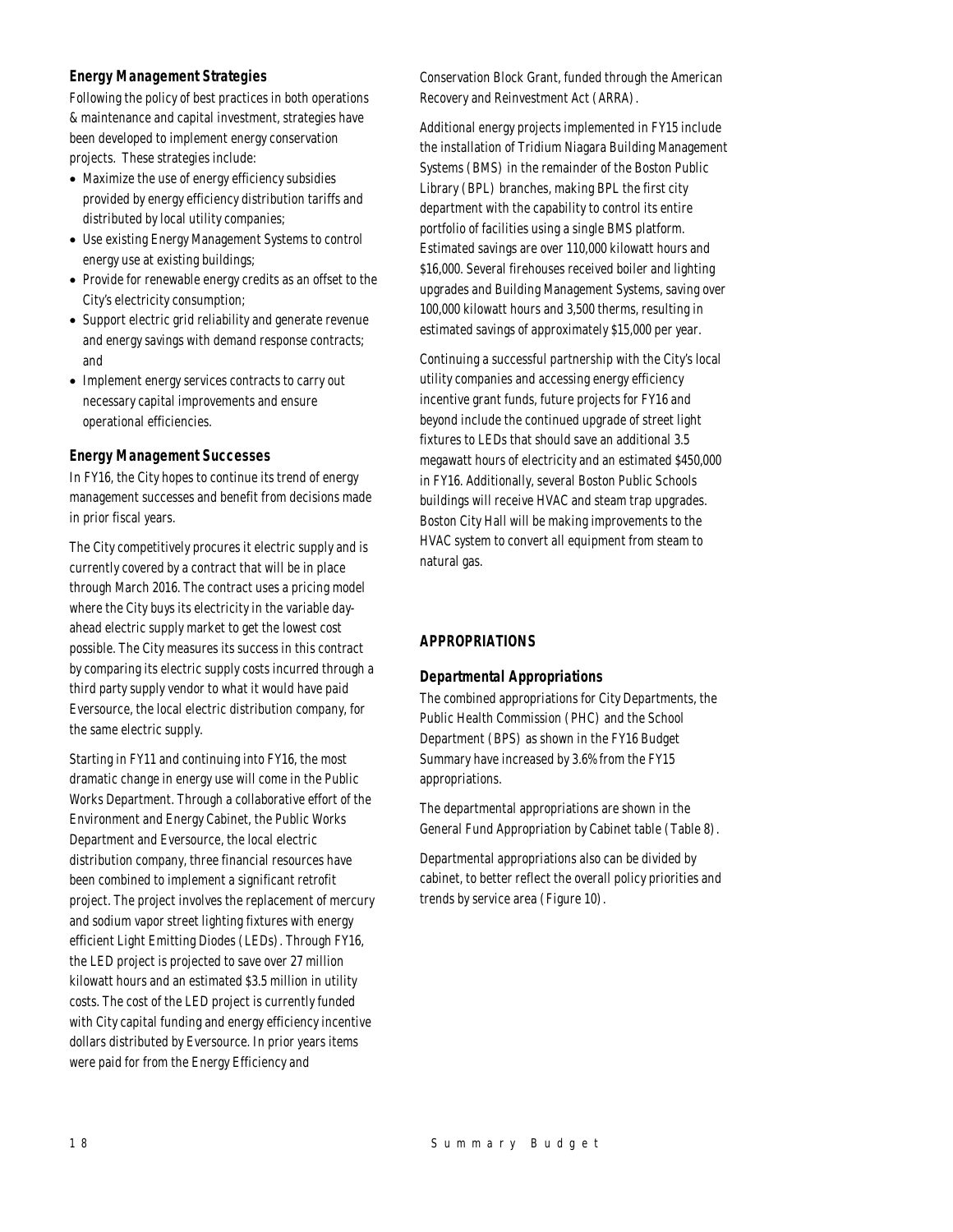

Figure 10

It should be noted that the cabinet structure has been slightly revised. In the new structure administrative departments have moved from the Operations cabinet to the Finance, Budget and Administration cabinet. More of the details of the reorganization are described below in each of the cabinet sections.

#### *Mayor's Office*

Overall, in FY16 the departments in the Mayor's Office cabinet will see a net increase of 1.6%. Departments included in the Mayor's Office Cabinet are the Mayor's Office, the Election Department, and the Law Department. The Public Information communications program will be incorporated into the Mayor's Office and the 24 hour/constituent engagement program will move to the Neighborhood Services Department. The Election Department's budget increases notably in FY16 due to three elections, including a presidential primary. The department's budget varies each year based on the number and type of elections scheduled to take place.

The Office of New Urban Mechanics (MONUM) also resides in the Mayor's Office. MONUM is dedicated to civic innovation and engagement, focusing on delivering both transformative and basic City services to Boston's residents.

#### *Operations*

The departments in the Operations cabinet will grow by 1.2% in FY16. The Operations cabinet includes the Property & Construction Management Department and Intergovernmental Relations (IGR).

The Property and Construction Management (PCM) Department manages the design and construction of most facility projects included in the City's capital plan. It also provides property management and security services for many City buildings. In the FY16 budget, the animal care and control program moves from PCM to the Inspectional Services Department and community center facility costs move to Boston Centers for Youth and Families.

#### *Civic Engagement*

The Civic Engagement cabinet includes the Mayor's Office of Neighborhood Services that was expanded in FY16 to include the Boston 311 program formerly included in the Mayor's cabinet as part of the Public Information Department. With the consolidation of Boston 311 and other new investments the cabinet will see a 79% increase.

The Neighborhood Services' increase also includes 4 new positions to support the implementation of the new 311 service and a new position focusing on civic engagement.

The constituent engagement program works in partnership with the Department of Innovation and Technology (DoIT) and front-line service delivery departments to manage the Constituent Relationship Management (CRM) system. This system dispatches work to the responsible city departments and tracks the final resolution. Costs related to CRM technology are budgeted in the Department of Innovation and Technology (DoIT) which is under the Chief Information Officer.

Neighborhood Services has a separate program for City Hall To Go, an initiative that serves residents where they live and work. The truck visits every neighborhood in the City at least once a month and is available after work and on weekends to meet the needs of residents. City Hall To Go offers an array of city services that include paying parking tickets and tax bills, applying for library cards or dog licenses, and registering to vote.

#### *Arts & Culture*

The Arts & Culture Cabinet was created by Mayor Walsh to work to increase diversity and inclusion in arts programming, seek grants and sponsorship opportunities, and secure funding and support for Boston's arts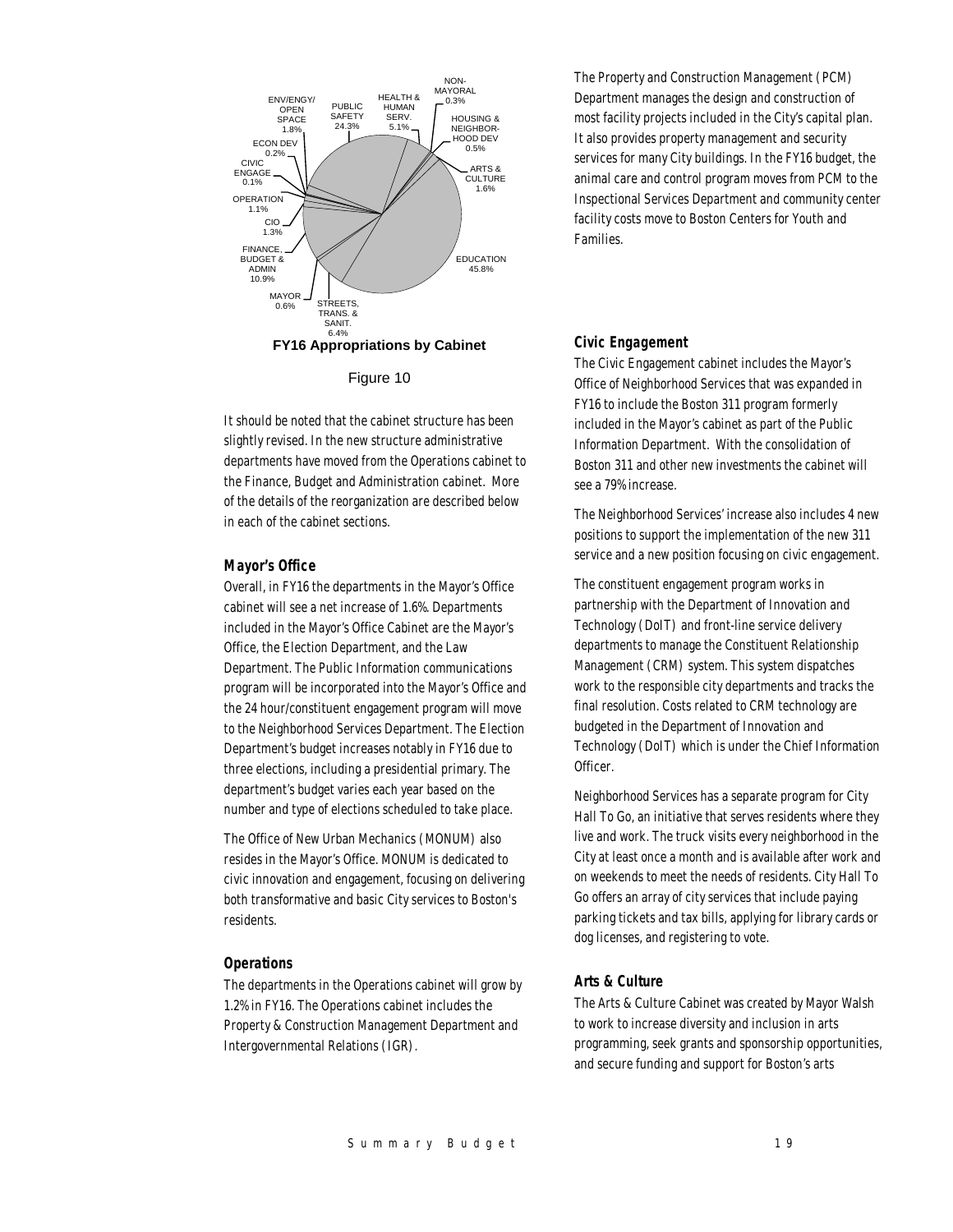community. In FY16 the total budget for the cabinet increases by 3%.

In FY16 the Office of Arts & Culture will double the City's grant-making dollars for the Boston Cultural Council and supplement the funds provided by the Massachusetts Cultural Council two-to-one. This investment will expand the number of grants awarded to artists and non-profit arts organizations. The Office's FY16 budget also incorporates a new position to support the cultural plan and one-time funding for Boston to host the annual Americans for the Arts conference.

Included under the Arts & Culture cabinet is the Boston Public Library (BPL) Department which will see a 2.0% increase in its FY16 general fund appropriation. In FY16 BPL will ensure its commitment to youth services, inherent in the newly renovated Children's Library and new Teen Central spaces at the main branch, is spread across the library system. Lessons learned and programs developed at the Central Library will be shared with neighborhood branches.

# *Economic Development*

In FY16, the Economic Development cabinet has a net increase of 11%. The cabinet is comprised of the Office of Economic Development, Consumer Affairs & Licensing, the Office of Tourism and the Licensing Board.

The Office of Economic Development was created in FY15 to increase accessibility for all Bostonians to share in and benefit from the economic boom in Boston. The Chief of Economic Development heads this newly restructured City department. The FY16 budget fully funds the department with new positions, including a director of policy and research, a director of strategic communications along with non-personnel expenses related to economic development. These operating budget resources will be matched with a grant resources provided by the Economic Development and Industrial Corporation (EDIC - a quasi-public entity that leads local economic development activities). The department's programs also work to increase construction employment opportunities for Boston's residents, minorities and women as well as advocate on behalf of minority and women-owned business enterprises (MWBEs), and small and Boston-based business enterprises (SLBEs), to help them compete for city contracts.

The Licensing Board, which is newly under mayoral oversight, added a new special assistant position. The board grants and regulates various types of alcohol and food licenses within the City of Boston.

# *Education*

The FY16 Boston Public Schools (BPS) budget will increase by \$38.6 million, or 4.0%, from the FY15 appropriation. The FY16 budget includes funding to increase the number of schools offering expanded learning time for students, increase the number of cityfunded K1 seats, and maximize resources to schools through weighted student funding. (See the *Innovations* in Education chapter of this volume for more details.)

#### *Environment, Energy & Open Space*

The Environment, Energy & Open Space Cabinet, which includes the Environment, Inspectional Services (ISD) and Parks departments, will see a 9% increase in FY16. This increase is primarily due to the transfer of the Animal Care and Control program to ISD from Property and Construction Management and the Citywide Recreation program moving back to the Parks Department from Boston Centers for Youth and Families.

The Cabinet focuses on energy policy including renewable energy and green buildings and the enforcement of the City's building, housing, and environmental regulations. The cabinet helped facilitate a collective movement known as Greenovate Boston that seeks to ensure a greener, healthier and more prosperous future for the City by meeting the goal of reducing greenhouse gas emissions while encouraging continued sustainable growth within the City.

The Environment Department will see a small decrease with the transfer of the City's food policy program from Environment to the Health and Human Services cabinet. The department will see other increases for example the grant funding for Greenovate Boston will end in 2015 and the program director and coordinator will be transferred the operating fund. The department will also add a position to the Municipal Energy unit, which focuses on energy efficiency projects in City departments.

The Inspectional Services Department (ISD) will have an increase of 10.7% in FY16 primarily due to the addition of the Animal Care and Control Program. The department will also add an additional supervisory position in field services. The department continues its expanded rental housing inspection program. ISD is also working with the Department of Innovation and Technology to streamline the City's licensing and permitting functions.

The Parks and Recreation Department budget will increase by 8.6% in FY16. The addition of Citywide Recreation makes up the majority of that increase.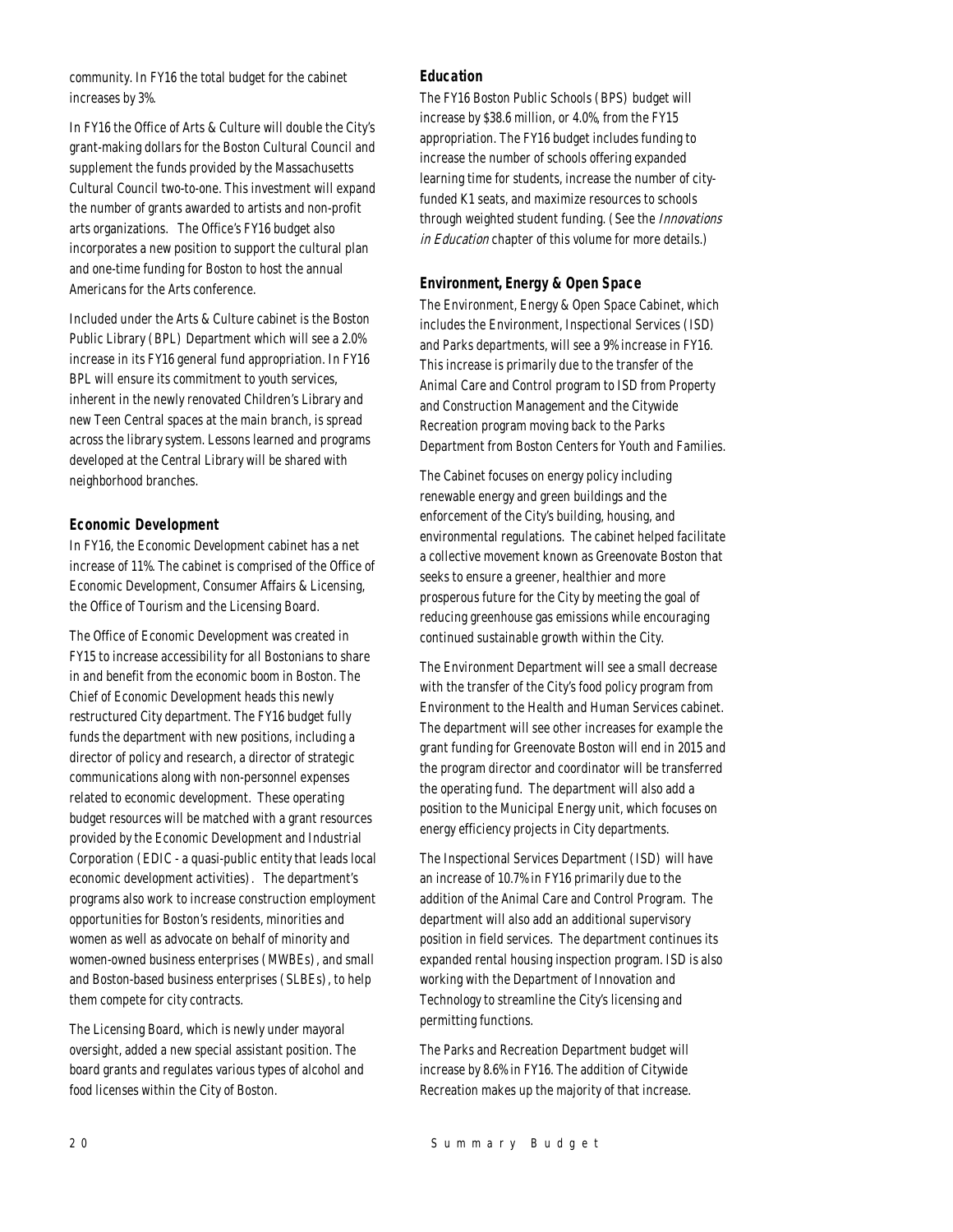However, the department is also adding a second shift to parks maintenance to enhance cleanliness and be more responsive to constituent complaints. The Parks department will provide new funding for tree pruning as the public partner match for the Emerald Necklace Conservancy's Olmsted Tree Society's fundraising for restoration work throughout the Necklace.

#### *Finance, Budget & Administration*

The Finance, Budget & Administration Cabinet oversees the financial management and administration of city government. The cabinet is responsible for the long-term growth and stability of the City through sound management of the City's human and financial resources. In addition to various administrative departments the cabinet includes the central City appropriations for Execution of Courts, Health Insurance, Medicare Payments, Pensions and Annuities, Unemployment and Workers' Compensation Fund. Overall, the cabinet will see a 2.5% increase in FY16 primarily due to the growth in the central health insurance appropriation (more fully discussed in the Employee Benefits section earlier in this chapter).

The Office of Finance & Budget is responsible for the long-term growth and stability of the City through sound fiscal and results-driven management of the City's financial resources. Resources to support the citywide Boston About Results (BAR) performance management program are provided by the Office of Finance & Budget. The FY16 budget will decrease with the elimination of vacant positions.

The Assessing Department will increase in FY16 with the hiring of 4 employees to enhance inspection and research capacity. During FY16 the Assessing Department will be doing a comprehensive parcel-specific revaluation of the City's taxable property. The revaluation is legally required to be undertaken every three years.

The Auditing Department is responsible for monitoring the City's internal controls, managing grant funds, providing financial reports and maintaining the financial records of the City.

The Office of Budget Management (OBM) manages the City's operating and capital budget development and resource planning processes and provides analytic support to the Boston About Results (BAR) performance management program.

Human Resources, the Office of Labor Relations, the Purchasing Department, and Registry Division's budgets

will be essentially level in FY16. Purchasing is responsible for supporting Citywide procurement including the City's eProcurement activities. The Registry Division is responsible for birth, death, and marriage records.

The budget reduction in the Treasury Department's FY16 budget reflects the inclusion of a mandatory appropriation for tax title activities in FY15 that is not shown in FY16. Once tax title is added to the FY16 appropriation the department will show an increase due to a rise in postage costs.

#### *Health & Human Services*

Overall, the FY16 appropriation for the Health & Human Services Cabinet has increased by 4.3%.

The Boston Centers for Youth and Families (BCYF) budget will see a 1.2% increase even with the transfer of the recreation unit to Parks and Recreation Department and the addition of facilities costs previously in the Property and Construction Management Department's budget with the transfer of the City's food policy program from the Environment Department to BCYF and the Health and Human Services cabinet. BCYF manages fullservice community centers that provide diverse quality programming, consistent hours of operation, and quality facilities. Community friendly spaces, audio-visual equipment, and technology infrastructure are also available at BCYF facilities to support civic innovation and engagement.

BCYF continues to maintain its commitment to working with partner organizations and community stakeholders to provide the highest level of service in all neighborhoods of the City.

The Fair Housing and Equity Department will see a 5% decrease to its general fund appropriation. The FY15 budget included funding for one-time purchases of equipment that are not in the FY16 budget. The department also shifted some non-personnel costs to grants. Fair Housing and Equity focuses on eliminating discrimination to ensure fair and equal access to housing, public services, accommodations and participation in activities. The department investigates and enforces cases of discrimination with regard to housing and monitors and investigates vendor compliance with the City's Criminal Offender Record Information (CORI) ordinance.

The Commission for Persons with Disabilities' budget will increase by 3% in FY16. The Commission is committed to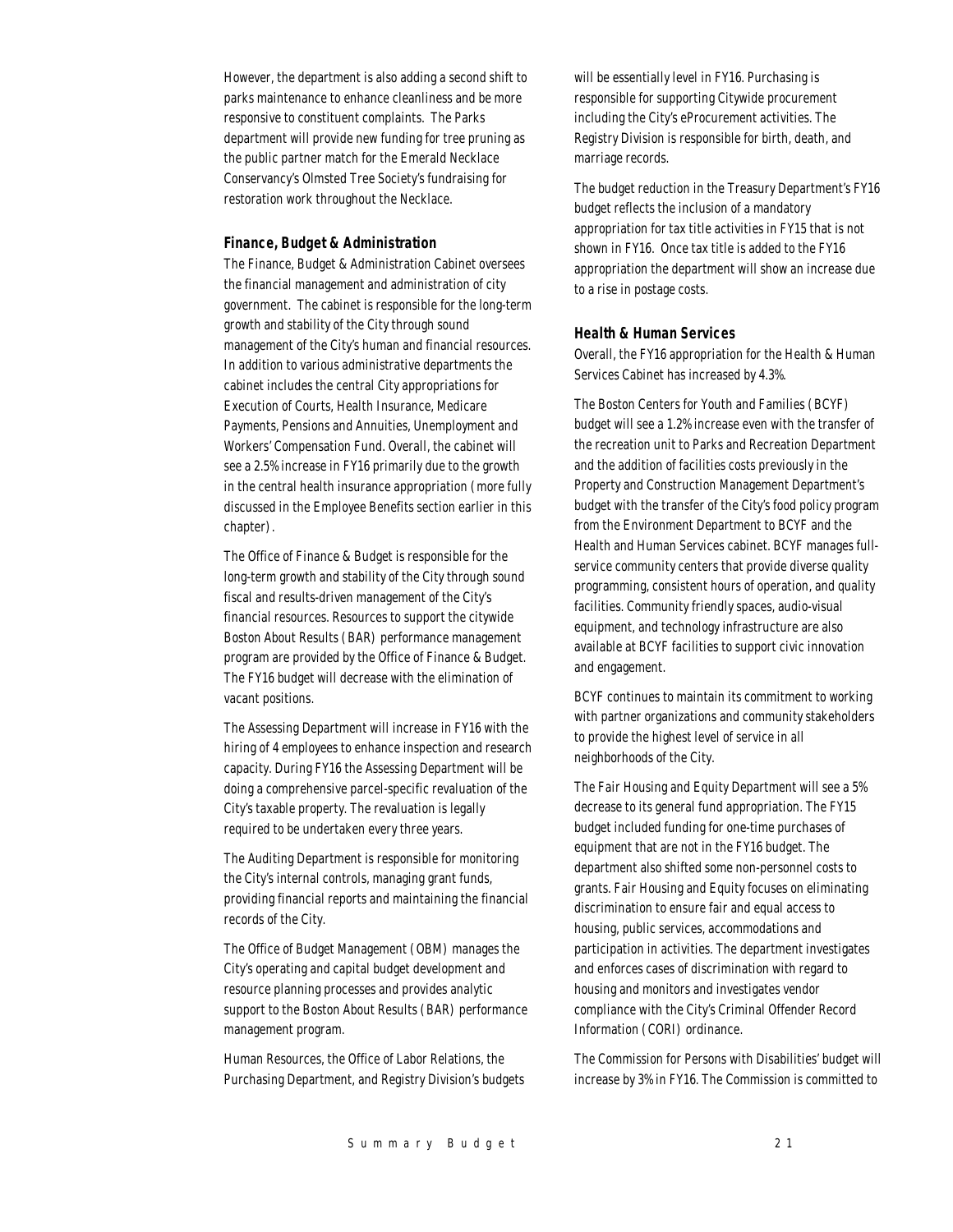reducing architectural, procedural, attitudinal, and communication barriers that affect people with disabilities.

The Elderly Commission budget is fairly level. The department will continue work on its Alzheimer's Initiative and will expand outreach to identify and engage older adults not currently aware of the Commission's programs. The Elderly Commission will also work in collaboration with the Department of Neighborhood Development (DND) on senior housing issues.

The Office of New Bostonians seeks to strengthen the ability of diverse cultural and linguistic communities to play an active role in the economic, civic, social, and cultural life of the City of Boston. The Office works to provide opportunity, access and equality for immigrants and to highlight the contributions and essential role immigrants have played and continue to play in making Boston a world class city. The FY16 increase covers scheduled salary increases for current positions.

The Boston Public Health Commission (BPHC) serves as the city's health department and provides community health programming; infectious disease surveillance; shelter, food, and advocacy for homeless individuals; substance abuse prevention and treatment programs; home and school based health services for children and families; and emergency medical services. The 5.9% increase in BPHC's FY16 appropriation includes growth in pension and health insurance costs as well as on-going maintenance and operations on Long Island. All BPHC services and programming will be transferred from Long Island to newly renovated facilities in their Southampton and Mattapan campuses. The FY16 appropriation also includes \$16.3 million for Emergency Medical Services (EMS). EMS will have a recruit class to keep staffing at an appropriate level.

In FY16 the Boston Public Health Commission will expand its safe needle pickup and disposal program and add new overdose prevention and outreach teams. Violence prevention and trauma response also remain priorities.

The Veterans' Services department budget decreases by 5.1%. The appropriation includes the Aid to Veterans' account that covers state-mandated veteran expenses paid by the City and reimbursed by the Commonwealth of Massachusetts at 75% of the actual costs. That account has been reduced in the FY16 budget to reflect the level of actual expenditures in recent years.

The Women's Advancement increase supports scheduled salary increases for staff. The Office of Women's Advancement advocates to decrease the wage gap for women in Boston, increase the number of female mentors of color, and promote women's leadership development.

In FY16 Youth Engagement and Employment will increase by 11.2% in order to cover the change in the minimum wage for the summer and school-year jobs funded by the City. The budget will continue to support a successful partnership with community-based organizations and, when combined with anticipated state funds, is projected to provide an estimated 3,200 summer jobs. Together with all of its partners, the City's goal is to provide or leverage approximately 10,000 summer jobs. The department will also work year- round to support youth via the Mayor's Youth Council and provide for school-year jobs.

For a third year, the department will provide resources to allow young people throughout the City to engage in a process of participatory budgeting which will help them learn about City government and capital budgeting. Through this process they will identify projects in their communities, vet those projects and make funding decisions to create a capital "Youth Budget" that will be included in the BCYF capital budget.

#### *Housing and Neighborhood Development*

The Housing and Neighborhood Development Cabinet will increase by 17.6%. In FY15, Mayor Walsh announced his Boston 2030 plan which outlines a new comprehensive approach to accommodating Boston's complex housing needs over the next 15 years. The previously separate appropriation of \$5.5 million for Leading the Way has been rebranded for the Housing 2030 Fund which is now included in the Department of Neighborhood Development (DND) budget. The FY16 DND budget also includes a new \$1.75 million investment in elderly housing.

Economic development and job creation continue to be supported with funding, technical assistance, and training for the Main Street Districts whose mission is to build vibrant neighborhood commercial districts throughout the City.

#### *Information & Technology*

The Department of Innovation and Technology (DoIT) will see a 4.6% increase in its FY16 appropriation. This budget reflects the Mayor's commitment to invest in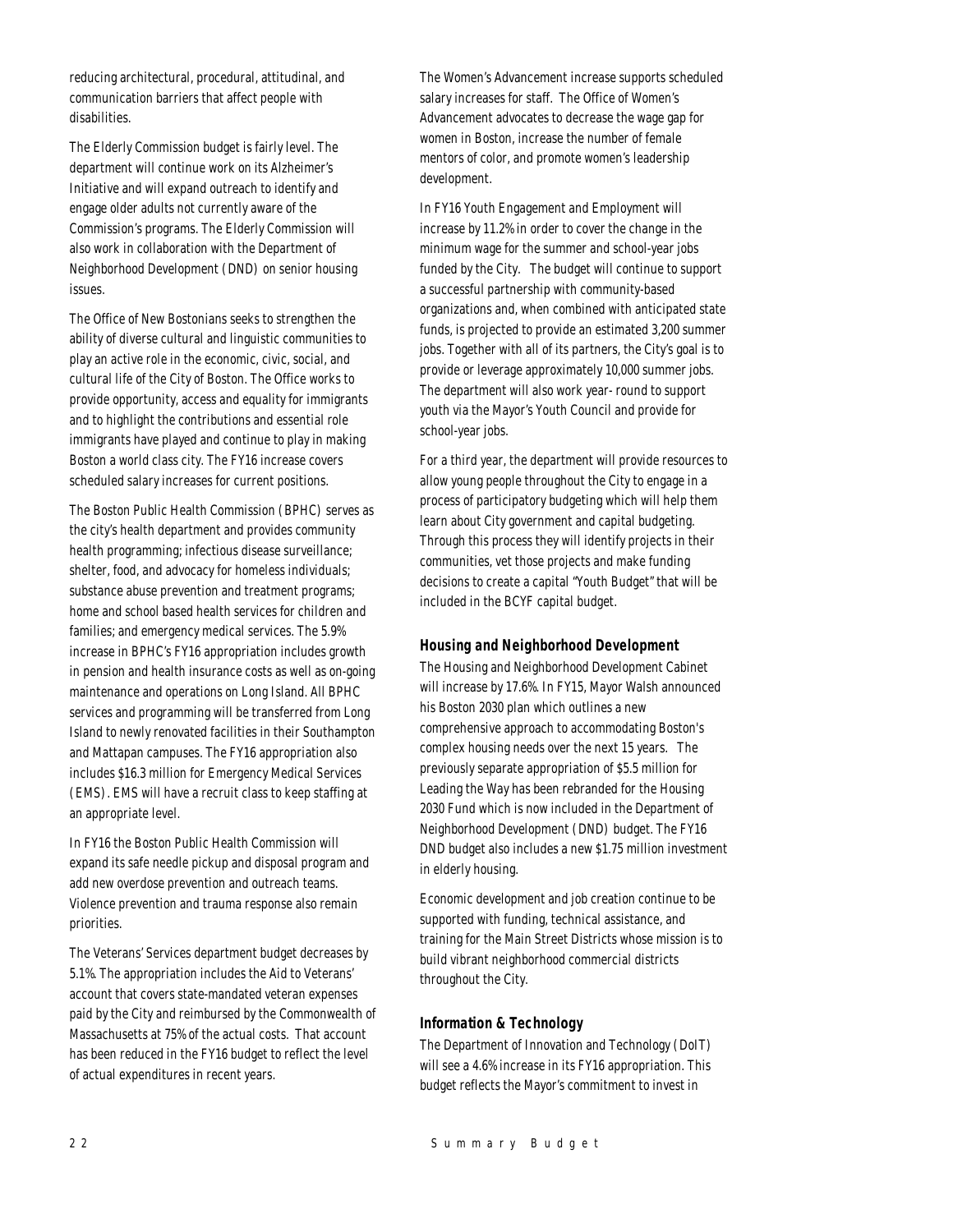technology to increase efficiencies and deliver improved city services. Much of the budgetary growth for DoIT in FY16 relates to supporting new and existing enterprisewide software applications, some of which need to be upgraded. Typically the various enterprise-wide technology systems, most often implemented through the City's capital budget, have their ongoing support and maintenance costs budgeted centrally in DoIT's operating budget.

#### *Public Safety*

The Public Safety Cabinet, which includes the Emergency Management, Fire, and Police Departments, will see a 2.5% increase in FY16. Police and Fire, along with Emergency Medical Services in the Public Health Commission, will be actively using an upgraded Computer Aided Dispatch (CAD) system that will greatly improve communication of information to all public safety departments.

The Office of Emergency Management's operating budget will increase by 51.7% as grant funding ends for the lease of the emergency operations center. The department gets the majority of its resources from external funds provided by the U.S. Department of Homeland Security. The department works with its regional partners to prevent, respond to and recover from incidents of terrorism, natural disasters, and other emergency conditions.

The FY16 budget for the Fire Department will increase by 4.5%. The increase includes collective bargaining wage increases for firefighters. The FY16 budget includes a new firefighter recruit class planned to start in summer of 2015. The recruit class is intended to replace retirees and to ensure that staffing levels in the fire suppression category are maintained at the appropriate operational level. The budget also includes resources to support outreach and recruitment efforts in diverse communities. The FY16 budget has a significant investment in firefighter safety equipment including the continued replacement bunker gear.

The Police Department's FY16 budget will increase by 1.2%. The FY15 budget included \$1.2 million for a superior officers assessment exam which was not needed in FY16. The Police Department will reintroduce the police cadet program in part to elevate diversity efforts. The budget also includes the impact of a new police officer recruit class planned to start in late fall 2015.

#### *Streets, Transportation & Sanitation*

Individual budgets in this cabinet include Central Fleet Management; the Office of Streets, Transportation and Sanitation; Public Works; and Transportation; and the City's appropriation for snow removal. The Cabinet as a whole reflects an increase of 2.9%. The appropriation for snow removal increased by \$4 million or 21.9%.

The Central Fleet Management (CFM) Department provides vehicle-related services for departments throughout the enterprise. Besides performing repairs and preventive maintenance to all non-public safety vehicles, CFM continues to play a critical role in the analysis of departmental vehicle inventories, - including information about vehicle age, mileage, utilization, and repair history - so that departments can make informed decisions with regard to vehicle replacements. CFM also manages the City's popular vehicle-sharing program, FleetHub, which uses web-based technology to allow City employees to reserve vehicles online and access them with a CFM-issued FleetHub card. The 4.2% decrease in CFM's budget is due in part to implementation of departmental usage fees for FleetHub, an additional fuel surcharge to departments, and a reduction in the number of new vehicles purchased in FY16. One-time grant matching funds have been added in FY16 to provide for alternative fuel vehicle retrofits.

The Office of Streets, Transportation and Sanitation provides administrative support for the departments in the cabinet. This office will see a 14.6% increase in FY16 with the consolidation of human resources functions for the entire cabinet.

The Public Works Department's FY16 appropriation will decrease by 2.8%. The traffic signal unit will transfer to the Transportation Department. The bulk of the budget reduction in FY16 comes from savings associated with favorable waste disposal bids. The department also has savings associated with its continued energy reduction efforts with the installation of energy efficient street lights. Through a collaborative effort with the Environment and Energy Cabinet and Eversource Energy (the local electric distribution company), Public Works will continue to retrofit existing street light fixtures with energy efficient Light Emitting Diodes (LEDs). The cost of the ongoing LED project is funded with City capital funds and energy efficiency incentive dollars managed by Eversource Energy.

In FY16 the Transportation Department will see an increase of 7.3%. The budget reflects the transfer of 16 traffic signals positions and related expenses from the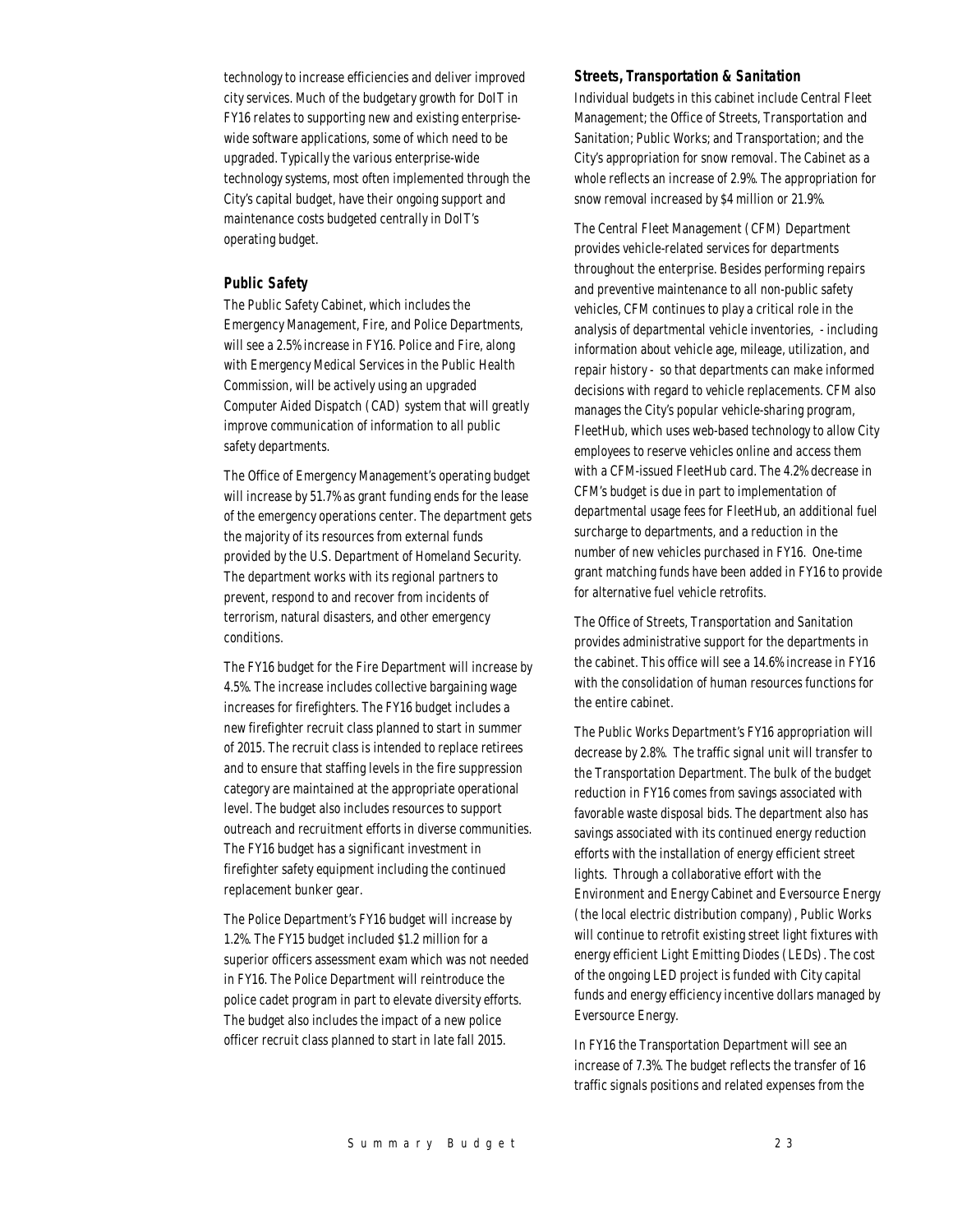Public Works Department. In FY16 the department plans to replace its meter system with smart meters through the capital budget. The department will also explore piloting a program in one neighborhood to increase ticket fines and eliminate towing for street sweeping. The department will manage the Go Boston 2030 plan, funded in the capital and external fund budgets, which will develop a long-term vision to guide transportation policy and capital investments. The budget continues to support community bicycle programs such as Roll it Forward, the Youth Cycling Initiative, Bike Fridays, and Boston Bike Week.

# *Reserve for Collective Bargaining*

The FY16 collective bargaining reserve includes funding for collective bargaining agreements that are still outstanding.

# *Debt Service*

The City had expenditures for debt service of \$129.2 million in FY13 and \$137.8 in FY14. The City has a budget of \$152.1 million for debt service in FY15 and \$164.4 million in FY16. A history of balanced budgets, prudent fiscal policies, and a conservatively structured debt profile serve the City well. In March 2015, Standard & Poor's and Moody's affirmed their AAA and Aaa bond ratings, respectively, the highest possible to achieve. A high bond rating translates into lower interest rates and real dollar savings for the City.

For further detail see the Capital Planning and Financial Management chapters of this volume.

#### *State Assessments*

Accompanying the local aid distributions on the State's Cherry Sheet are charges to the City from the Commonwealth. Aside from the assessments for the Massachusetts Bay Transportation Authority (MBTA) and Charter School Tuition, state assessments are relatively small. In accordance with Proposition 2 1/2, these charges, except for Charter School Tuition, cannot increase by more than 2.5% annually on a statewide basis. The City's state assessments (inclusive of Charter School Tuition) were \$172.4 million in FY13 and \$194.1 million in FY14. The City expects growth in assessments to \$216.7 million in FY15 and to \$234.9 million in FY16.

#### *Suffolk County*

The appropriation for Suffolk County is mandated by state legislation and is included in the Fixed Costs section of the Budget Summary.

During FY10, state legislation was passed that moved the Sheriff's department and its employees to the State effective January 1, 2010. The one residual liability that will continue to be a cost for the City is the unfunded pension liability of the current retirees of the Sheriff's department, who shall remain as members of the State-Boston Retirement System (SBRS). Once the unfunded liability is fully extinguished, funding by the City for Suffolk County will no longer be necessary.

# *Reserve*

The City is required by law to maintain a reserve on its balance sheet of 2.5% of the prior year appropriations, not including the School Department, which has its own separate reserve. The current balance of this reserve is \$30.2 million. The reserve can be used to provide for extraordinary and unforeseen expenditures and the Mayor may make drafts or transfers against this fund with City Council approval only in the month of June. Since the establishment of this reserve, the City has yet to make any drafts or transfers from the reserve.

| <b>State Assessments</b>         |                   |               |             |                              |             |               |             |
|----------------------------------|-------------------|---------------|-------------|------------------------------|-------------|---------------|-------------|
|                                  | <b>FY13</b>       |               | <b>FY14</b> | <b>FY15</b><br><b>Budget</b> |             | <b>FY16</b>   |             |
|                                  | <b>Actual</b>     | <b>Actual</b> |             |                              |             | <b>Budget</b> |             |
| M.B.T.A.                         | \$<br>78,301,126  | S             | 79,150,549  | \$                           | 81,269,504  | S             | 82,998,018  |
| <b>Charter School Tuition</b>    | 89,565,576        |               | 110,659,343 |                              | 130,940,523 |               | 147,280,603 |
| <b>RMV</b> Non-Renewal Surcharge | 2,811,520         |               | 2,538,700   |                              | 2,538,700   |               | 2,538,700   |
| <b>Other Assessments</b>         | 1,697,597         |               | 1,715,939   |                              | 1,949,339   |               | 2,068,545   |
|                                  | \$<br>172,375,819 |               | 194,064,531 | \$                           | 216,698,066 |               | 234,885,866 |
|                                  |                   |               |             |                              |             |               |             |

| ٦L.<br>. . |  |
|------------|--|
|------------|--|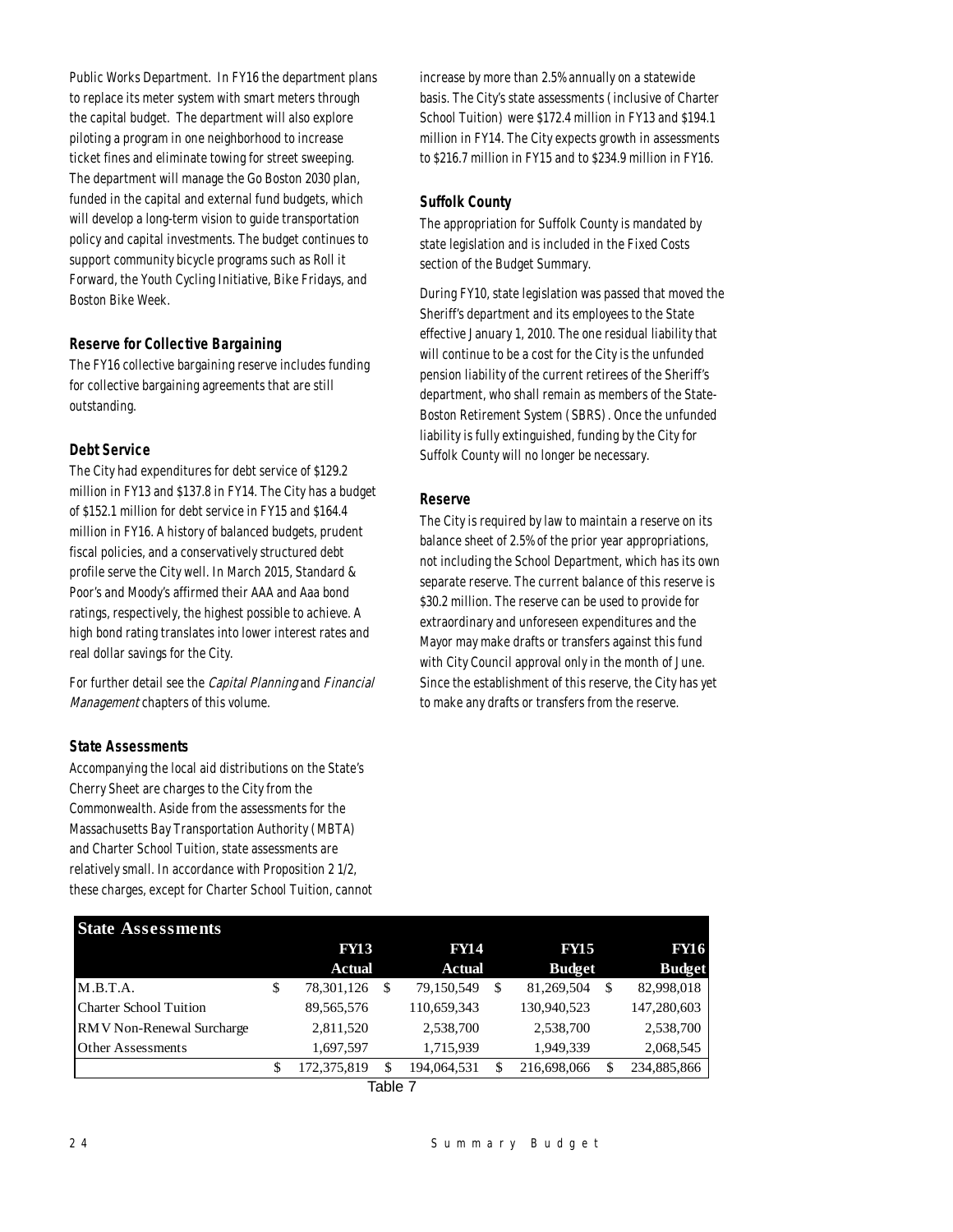| <b>General Fund Appropriations by Cabinet</b> |                                                    |              |                                 |                                 |                            |                            |                         |  |
|-----------------------------------------------|----------------------------------------------------|--------------|---------------------------------|---------------------------------|----------------------------|----------------------------|-------------------------|--|
|                                               |                                                    |              | <b>FY13</b>                     | <b>FY14</b>                     | <b>FY15</b>                | <b>FY16</b>                | Inc./Dec.               |  |
| Cabinet                                       | Department<br>Mayor's Office                       |              | <b>Expenditure</b><br>2,125,701 | <b>Expenditure</b><br>2,608,167 | Appropriation<br>2,468,831 | Appropriation<br>3,408,671 | $16$ vs $15$<br>939,839 |  |
| Mayor's Office                                | <b>Election Department</b>                         |              | 4,248,670                       | 3,641,033                       | 3,638,754                  | 4,503,625                  | 864,871                 |  |
|                                               | Law Department                                     |              | 5,617,855                       | 5,937,483                       | 6,217,441                  | 6,044,218                  | $-173,223$              |  |
|                                               | Public Information                                 |              | 1,221,903                       | 1,288,652                       | 1,407,994                  | 0                          | $-1,407,994$            |  |
|                                               |                                                    | Total        | 13,214,129                      | 13,475,335                      | 13,733,020                 | 13,956,514                 | 223,494                 |  |
| Operations                                    | Intergovernmental Relations                        |              | 1,179,508                       | 1, 145, 145                     | 1,319,728                  | 1,319,897                  | 169                     |  |
|                                               | <b>Property &amp; Construction Mgmt</b>            |              | 24, 104, 775                    | 24,265,217                      | 22,550,853                 | 22,843,968                 | 293,115                 |  |
|                                               |                                                    | <b>Total</b> | 25,284,283                      | 25,410,362                      | 23,870,581                 | 24, 163, 865               | 293,284                 |  |
| Civic Engagement                              | Neighborhood Services                              | Total        | 1, 187, 329<br>1, 187, 329      | 1, 184, 219<br>1, 184, 219      | 1,529,811<br>1,529,811     | 2,742,150                  | 1,212,340               |  |
| Arts & Culture                                | Office of Arts & Culture                           |              | $\mathbf 0$                     | 0                               | 1,063,837                  | 2,742,150<br>1,401,087     | 1,212,340<br>337,250    |  |
|                                               | <b>Library Department</b>                          |              | 31,069,333                      | 33,075,831                      | 33,416,126                 | 34,092,573                 | 676,447                 |  |
|                                               |                                                    | Total        | 31,069,333                      | 33,075,831                      | 34,479,963                 | 35,493,660                 | 1,013,696               |  |
| Economic Development                          | Office of Economic Development                     |              | 1,036,036                       | 1, 102, 778                     | 1,618,615                  | 1,885,040                  | 266,425                 |  |
|                                               | Consumer Affairs & Licensing                       |              | 446,788                         | 428,219                         | 440,828                    | 456,831                    | 16,003                  |  |
|                                               | Licensing Board                                    |              | 676,263                         | 661,275                         | 711,016                    | 833,629                    | 122,613                 |  |
|                                               | Office of Tourism                                  |              | 1,761,769                       | 1,800,095                       | 1,119,721                  | 1, 155, 750                | 36,029                  |  |
|                                               |                                                    | Total        | 3,920,856                       | 3,992,367                       | 3,890,180                  | 4,331,250                  | 441,070                 |  |
| Education                                     | <b>Boston Public Schools</b>                       | <b>Total</b> | 881,202,782                     | 937,949,085                     | 974,928,600<br>974,928,600 | 1,013,500,000              | 38,571,400              |  |
| Environment, Energy & Open Space              | <b>Environment Department</b>                      |              | 881,202,782<br>1,961,655        | 937,949,085<br>1,945,342        | 2,170,248                  | 1,013,500,000<br>2,139,759 | 38,571,400<br>$-30.489$ |  |
|                                               | <b>Inspectional Services Department</b>            |              | 16, 183, 268                    | 17, 199, 298                    | 16,565,330                 | 18,337,721                 | 1,772,391               |  |
|                                               | Parks & Recreation Department                      |              | 17,339,456                      | 17,851,087                      | 17,719,217                 | 19,245,754                 | 1,526,537               |  |
|                                               |                                                    | Total        | 35,484,379                      | 36,995,727                      | 36,454,795                 | 39,723,234                 | 3,268,439               |  |
| Finance, Budget & Administration              | Office of Finance & Budget                         |              | 2,176,639                       | 1,505,363                       | 993,338                    | 933,000                    | $-60,338$               |  |
|                                               | <b>Assessing Department</b>                        |              | 6,490,579                       | 6,572,031                       | 6,681,665                  | 7,108,093                  | 426,428                 |  |
|                                               | <b>Auditing Department</b>                         |              | 2,444,875                       | 2,539,198                       | 2,607,286                  | 2,665,861                  | 58,575                  |  |
|                                               | <b>Budget Management</b>                           |              | 2,622,985                       | 2,677,090                       | 3, 164, 937                | 3, 135, 987                | $-28,949$               |  |
|                                               | <b>Execution of Courts</b>                         |              | 11,976,054                      | 13,470,377                      | 3,500,000                  | 3,500,000                  | 0                       |  |
|                                               | Health Insurance                                   |              | 182,842,982                     | 190,870,372                     | 189,882,172                | 195,756,613                | 5,874,441               |  |
|                                               | Human Resources                                    |              | 3,502,926                       | 3,352,701                       | 3,784,831                  | 3,806,731                  | 21,900                  |  |
|                                               | Medicare<br>Office of Labor Relations              |              | 8,264,396<br>1,627,829          | 7,752,168<br>1,228,146          | 8,653,480<br>1,423,153     | 8,700,000<br>1,424,704     | 46,520<br>1,552         |  |
|                                               | Pensions & Annuities - City                        |              | 4,099,517                       | 164,247                         | 4,100,000                  | 4,100,000                  | $\mathbf 0$             |  |
|                                               | Pensions & Annuities - County                      |              | 34,554                          | 35,334                          | 100,000                    | 100,000                    | $\Omega$                |  |
|                                               | <b>Purchasing Division</b>                         |              | 1,486,004                       | 1,697,084                       | 1,773,821                  | 1,863,465                  | 89,644                  |  |
|                                               | <b>Registry Division</b>                           |              | 1,018,486                       | 994,589                         | 1,034,851                  | 1,008,374                  | $-26,477$               |  |
|                                               | <b>Treasury Department</b>                         |              | 4,480,640                       | 4,368,304                       | 4,842,392                  | 4,316,741                  | $-525,651$              |  |
|                                               | Unemployment Compensation                          |              | 80,113                          | 34,736                          | 350,000                    | 350,000                    | 0                       |  |
|                                               | Workers' Compensation Fund                         |              | 2,085,234                       | 1,558,012                       | 2,200,000                  | 2,200,000                  | $\Omega$                |  |
|                                               |                                                    | Total        | 235,233,814                     | 238,819,752                     | 235,091,926                | 240,969,569                | 5,877,643               |  |
| <b>Health &amp; Human Services</b>            | Boston Center for Youth & Families                 |              | 22,800,596                      | 23,620,369                      | 24,521,772                 | 24,828,025                 | 306,252                 |  |
|                                               | Commission For Persons W/Disabilities              |              | 265,421                         | 349,408                         | 399,164                    | 411,250                    | 12,086                  |  |
|                                               | <b>Elderly Commission</b><br>Fair Housing & Equity |              | 2,895,214<br>115,732            | 2,904,937<br>190,335            | 3,108,602<br>228,844       | 3,128,251<br>217,336       | 19,649<br>$-11,508$     |  |
|                                               | Office of New Bostonians                           |              | 332,371                         | 341,647                         | 365,867                    | 376,521                    | 10,654                  |  |
|                                               | Public Health Commission                           |              | 67,041,059                      | 66,756,507                      | 69,827,152                 | 73,950,274                 | 4, 123, 122             |  |
|                                               | Veterans' Services Department                      |              | 4,971,630                       | 4,608,580                       | 5,533,560                  | 5,250,761                  | $-282,799$              |  |
|                                               | Women's Advancement                                |              | 161,040                         | 246,836                         | 207,019                    | 213,218                    | 6,199                   |  |
|                                               | Youth Engagement & Employment                      |              | 4,674,287                       | 5,048,549                       | 4,991,205                  | 5,548,119                  | 556,915                 |  |
|                                               |                                                    | Total        | 103,257,349                     | 104,067,167                     | 109, 183, 186              | 113,923,755                | 4,740,569               |  |
| Housing & Neighborhood Development            | Leading the Way                                    |              | 5,000,000                       | 5,500,000                       | 5,500,000                  | $\Omega$                   | $-5,500,000$            |  |
|                                               | Neighborhood Development                           |              | 3,875,848                       | 4,078,250                       | 4,501,493                  | 11,760,265                 | 7,258,772               |  |
|                                               |                                                    | Total        | 8,875,848                       | 9,578,250                       | 10,001,493                 | 11,760,265                 | 1,758,772               |  |
| Information & Technology                      | Department of Innovation and Technology            | Total        | 25, 152, 183                    | 26,227,117                      | 26,612,228                 | 27,828,305<br>27,828,305   | 1,216,078               |  |
| <b>Public Safety</b>                          | <b>Emergency Management</b>                        |              | 25, 152, 183<br>323,652         | 26,227,117<br>460,501           | 26,612,228<br>465,583      | 706,117                    | 1,216,078<br>240,534    |  |
|                                               | Fire Department                                    |              | 189, 138, 993                   | 200,877,965                     | 204,614,873                | 213,722,812                | 9,107,939               |  |
|                                               | Police Department                                  |              | 290,713,388                     | 321,000,294                     | 319,700,081                | 323,509,387                | 3,809,306               |  |
|                                               |                                                    | Total        | 480,176,033                     | 522,338,761                     | 524,780,537                | 537,938,317                | 13, 157, 780            |  |
| Streets, Transportation & Sanitation          | <b>Central Fleet Management</b>                    |              | 2,034,247                       | 2,429,952                       | 2,669,110                  | 2,557,754                  | $-111,356$              |  |
|                                               | Office of Streets, Transportation and Sanitation   |              | 1,302,201                       | 1,264,047                       | 1,590,044                  | 1,822,681                  | 232,637                 |  |
|                                               | <b>Public Works Department</b>                     |              | 81,459,014                      | 85,820,856                      | 84,365,816                 | 81,989,744                 | $-2,376,072$            |  |
|                                               | Snow Removal                                       |              | 19, 130, 202                    | 23, 100, 164                    | 18,510,608                 | 22,563,964                 | 4,053,356               |  |
|                                               | <b>Transportation Department</b>                   |              | 29,972,352                      | 31,369,983                      | 30,956,887                 | 33,208,118                 | 2,251,231               |  |
|                                               |                                                    | Total        | 133,898,016                     | 143,985,003                     | 138,092,465                | 142, 142, 261              | 4,049,796               |  |
| Non-Mayoral Departments                       | <b>City Clerk</b>                                  |              | 1,006,629                       | 1,054,987                       | 1,081,664                  | 1, 127, 496                | 45,832                  |  |
|                                               | City Council                                       |              | 4,734,093                       | 4,948,747                       | 5,213,682                  | 5,289,879                  | 76,197                  |  |
|                                               | Finance Commission                                 | Total        | 187,376<br>5,928,097            | 192,044<br>6, 195, 779          | 247,687<br>6,543,033       | 265,675<br>6,683,050       | 17,988<br>140,017       |  |
|                                               | <b>Grand Total</b>                                 |              | 1,983,884,432                   | 2, 103, 294, 755                | 2, 139, 191, 818           | 2,215,156,195              | 75,964,378              |  |
|                                               |                                                    |              | Table 0                         |                                 |                            |                            |                         |  |

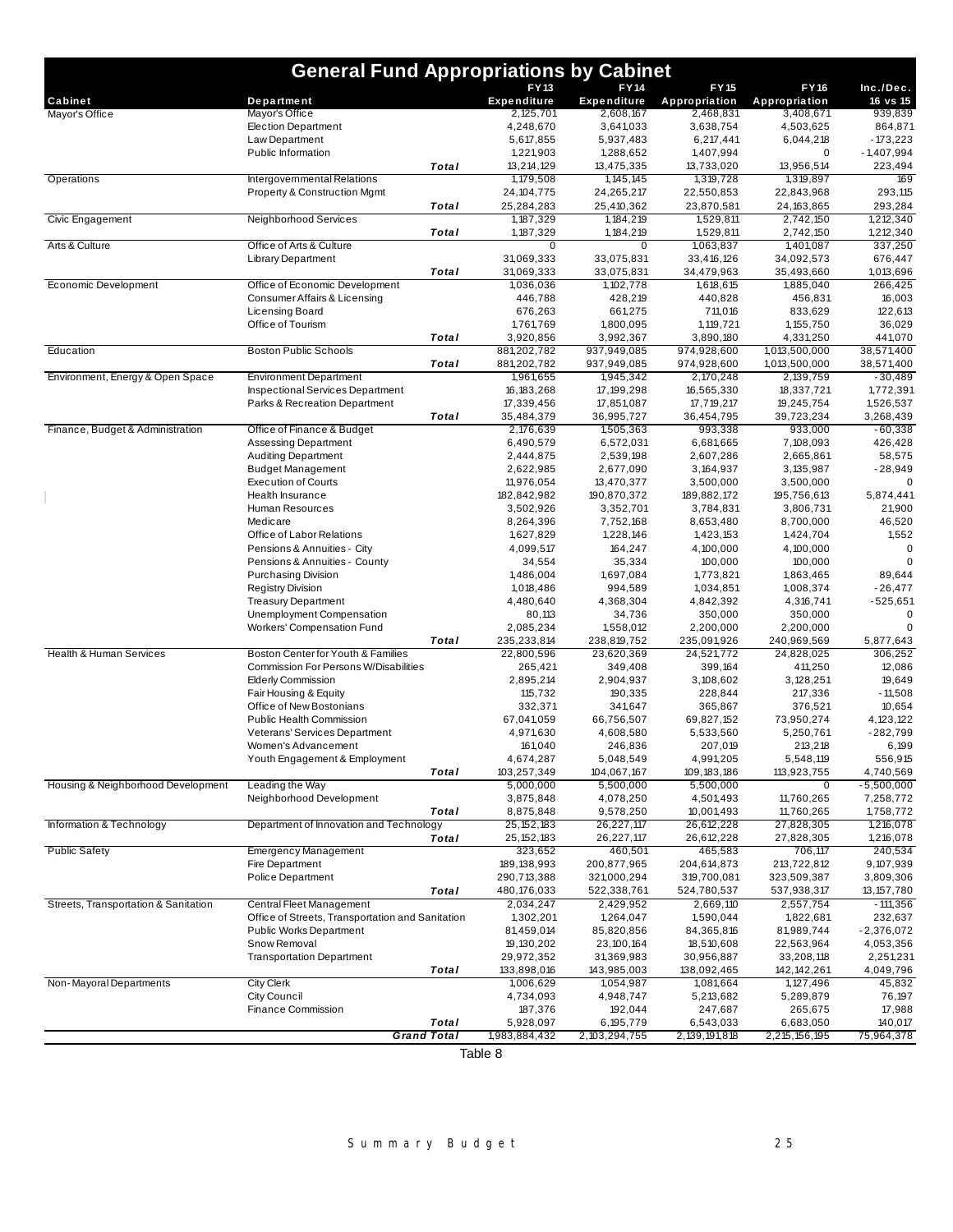|                                    | <b>Personnel Summary</b>                                     |       |               |               |               |               |                  |
|------------------------------------|--------------------------------------------------------------|-------|---------------|---------------|---------------|---------------|------------------|
|                                    |                                                              |       | 1/1/13        | 1/1/14        | 1/1/15        |               | 1/1/16 Projected |
|                                    |                                                              |       | FTE           | FTE           |               | FTE Projected | Inc/(Dec)        |
| Office of the Mayor                | Mayor's Office                                               |       | 23.0          | 24.6          | 30.6          | 39.6          | 9.0              |
|                                    | <b>Election Department</b>                                   |       | 26.1          | 28.0          | 27.0          | 27.0          |                  |
|                                    | Law Department                                               |       | 47.0          | 50.0          | 46.0          | 46.0          |                  |
|                                    | Public Information                                           |       | 18.6          | 20.8          | 19.6          |               | (19.6)           |
| <b>Operations</b>                  | Total                                                        |       | 114.7         | 123.4         | 123.2         | 112.6         | (10.6)           |
|                                    | Intergovernmental Relations<br>Property & Construction Mgmt. |       | 10.8<br>202.0 | 8.8<br>198.0  | 10.0<br>203.0 | 11.0<br>185.0 | 1.0<br>(18.0)    |
|                                    | <b>Total</b>                                                 |       | 212.8         | 206.8         | 213.0         | 196.0         | (17.0)           |
| <b>Civic Engagement</b>            | Neighborhood Services                                        |       | 21.0          | 17.0          | 26.0          | 44.0          | 18.0             |
|                                    | <b>Total</b>                                                 |       | 21.0          | 17.0          | 26.0          | 44.0          | 18.0             |
| <b>Arts &amp; Culture</b>          | Office of Arts & Culture                                     |       |               |               | 9.0           | 11.0          | 2.0              |
|                                    | Library Department                                           |       | 390.7         | 393.8         | 403.1         | 403.6         | 0.5              |
|                                    | Total                                                        |       | 390.7         | 393.8         | 412.1         | 414.6         | 2.5              |
| <b>Economic Development</b>        | Office of Economic Development                               |       | 14.0          | 14.0          | 19.0          | 19.0          |                  |
|                                    | Consumer Affairs & Licensing                                 |       | 6.8           | 6.8           | 6.0           | 6.0           |                  |
|                                    | Licensing Board                                              |       | 7.6           | 10.6          | 9.6           | 9.6           |                  |
|                                    | Office of Tourism                                            |       | 22.3          | 19.1          | 8.7           | 10.7          | 2.0              |
|                                    | Total                                                        |       | 50.7          | 50.5          | 43.3          | 45.3          | 2.0              |
| Education                          | <b>School Department</b>                                     |       | 8,381.0       | 8,663.8       | 8,788.9       | 8,896.6       | 107.7            |
|                                    | <b>Total</b>                                                 |       | 8,381.0       | 8,663.8       | 8,788.9       | 8,896.6       | 107.7            |
| Environment, Energy & Open Space   | Environment                                                  |       | 22.0          | 24.0          | 20.0          | 23.0          | 3.0              |
|                                    | <b>Inspectional Services</b>                                 |       | 217.0         | 223.0         | 214.0         | 235.0         | 21.0             |
|                                    | Parks and Recreation                                         |       | 204.0         | 204.0         | 193.0         | 208.0         | 15.0             |
|                                    | Total                                                        |       | 443.0         | 451.0         | 427.0         | 466.0         | 39.0             |
| <b>Finance &amp; Budget</b>        | Office of Finance & Budget<br><b>Assessing Department</b>    |       | 8.0<br>81.0   | 6.0<br>84.0   | 7.0<br>81.0   | 7.0<br>83.0   | 2.0              |
|                                    | <b>Auditing Department</b>                                   |       | 31.0          | 37.0          | 35.0          | 35.0          |                  |
|                                    | <b>Budget Management</b>                                     |       | 23.1          | 24.1          | 22.1          | 24.1          | 2.0              |
|                                    | Human Resources                                              |       | 47.1          | 44.5          | 43.5          | 43.5          |                  |
|                                    | <b>Labor Relations</b>                                       |       | 11.0          | 10.0          | 9.0           | 10.0          | 1.0              |
|                                    | Purchasing Division                                          |       | 20.0          | 23.0          | 21.0          | 21.0          |                  |
|                                    | <b>Registry Division</b>                                     |       | 19.0          | 19.0          | 19.0          | 19.0          |                  |
|                                    | <b>Treasury Department</b>                                   |       | 51.0          | 52.0          | 50.0          | 50.0          |                  |
|                                    | <b>Total</b>                                                 |       | 291.2         | 299.6         | 287.6         | 292.6         | 5.0              |
| <b>Health &amp; Human Services</b> | Boston Center for Youth & Families                           |       | 355.3         | 366.4         | 363.2         | 355.2         | (8.0)            |
|                                    | Commission for Persons with Disabilities                     |       | 5.0           | 5.0           | 6.0           | 6.0           |                  |
|                                    | <b>Elderly Commission</b>                                    |       | 56.0          | 55.0          | 57.0          | 57.0          |                  |
|                                    | Fair Housing & Equity                                        |       | 4.0           | 7.0           | 6.0           | 6.0           |                  |
|                                    | Office of New Bostonians                                     |       | 5.0           | 5.0           | 5.0           | 5.0           |                  |
|                                    | Public Health Commission                                     |       | 797.8         | 762.3         | 769.6         | 779.6         | 10.0             |
|                                    | <b>Veterans Services</b>                                     |       | 11.6          | 12.6          | 13.0          | 13.0          |                  |
|                                    | Women's Advancement                                          |       | 2.0           | 2.0           | 3.0           | 3.0           | ÷,               |
|                                    | Youth Engagement & Employment                                |       | 7.0           | 6.0           | 8.7           | 8.0           | (0.7)            |
| Housing & Neighborhood             | Total                                                        |       | 1,243.7       | 1,221.3       | 1,231.5       | 1,232.8       | 1.3              |
| Development                        | Neighborhood Development                                     |       | 30.4          | 38.9          | 37.5          | 37.5          |                  |
|                                    |                                                              | Total | 30.4          | 38.9          | 37.5          | 37.5          | $\blacksquare$   |
| Information & Technology           | Dept of Innovation & Technology (DoIT)                       |       | 124.0         | 122.0         | 127.0         | 127.0         |                  |
|                                    | <b>Total</b>                                                 |       | 124.0         | 122.0         | 127.0         | 127.0         | $\blacksquare$   |
| <b>Public Safety</b>               | <b>Emergency Management</b>                                  |       | 0.6           | 1.4           | 1.4           | 1.4           |                  |
|                                    | Fire Department                                              |       | 1,560.2       | 1,619.2       | 1,625.2       | 1,629.0       | 3.8              |
|                                    | Police Department                                            |       | 2,853.1       | 2,921.7       | 2,902.1       | 2,920.0       | 17.9             |
|                                    | <b>Total</b>                                                 |       | 4,413.9       | 4,542.3       | 4,528.7       | 4,550.4       | 21.7             |
| Streets, Transportation &          | Office of Streets, Transportation &                          |       |               |               |               |               |                  |
| <b>Sanitation</b>                  | Sanitation                                                   |       | 13.0<br>39.0  | 16.0          | 17.0          | 19.0          | 2.0              |
|                                    | Central Fleet Management<br>Public Works Department          |       | 303.0         | 42.0<br>324.0 | 41.0<br>353.0 | 41.0<br>335.0 | (18.0)           |
|                                    |                                                              |       | 359.9         | 370.9         | 351.9         | 367.9         | 16.0             |
|                                    | Transportation<br><b>Total</b>                               |       | 714.9         | 752.9         | 762.9         | 762.9         |                  |
| Non-Mayoral                        | City Clerk                                                   |       | 13.0          | 13.0          | 14.0          | 14.0          |                  |
|                                    | City Council                                                 |       | 84.3          | 82.4          | 88.7          | 88.7          |                  |
|                                    | <b>Finance Commission</b>                                    |       | 3.0           | 3.0           | 4.0           | 4.0           |                  |
|                                    | <b>Total</b>                                                 |       | 100.3         | 98.4          | 106.7         | 106.7         |                  |
| <b>Grand Total</b>                 |                                                              |       | 16,532.3      | 16,981.7      | 17,115.4      | 17,285.0      | 169.6            |
|                                    | Table 9                                                      |       |               |               |               |               |                  |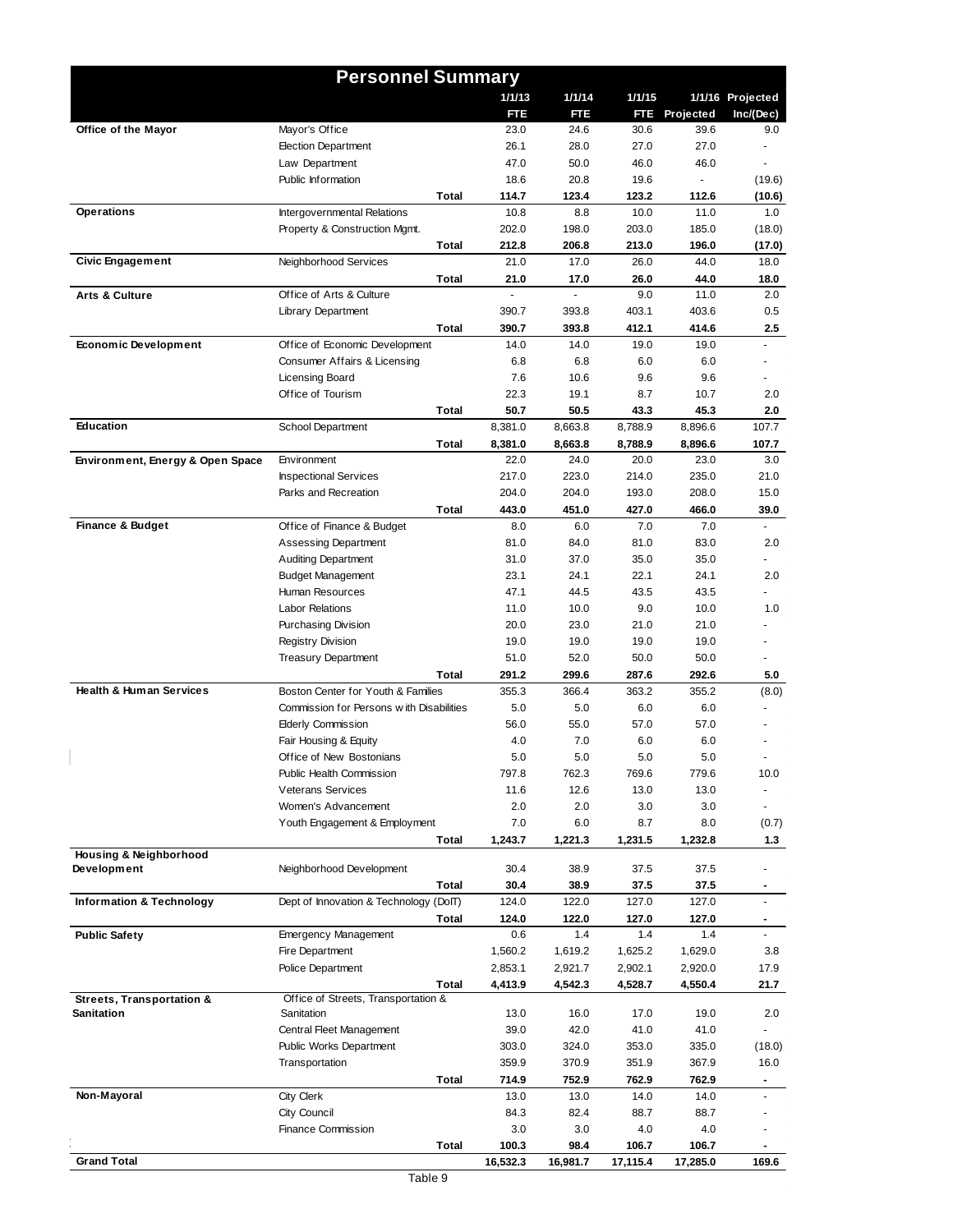# *PERSONNEL CHANGES*

The Personnel Summary table shows a four-year comparison of city-funded and filled full-time equivalent (FTE) positions. This includes both permanent and emergency employees. The projected FTE numbers used for FY16 are estimates based on the personnel funding levels contained in the FY15 budgets.

#### *FY14- FY15 FTE Changes*

The total net increase in FTEs from January 1, 2014 to January 1, 2015 was 133.7. The majority of the increase was in the priority area of education. The City's Position Review Committee continued to review all proposed job postings for vacant positions. All hiring was scrutinized and only critical positions were approved.

The School Department added 125.1 FTEs. The number of special education teachers increased with the growing population and the opening of new inclusion classrooms. The department also saw an increase in teachers as a result of the first year of the hiring autonomy initiative to increase the diversity and quality of teachers in classrooms.

The departments in the Operations Cabinet increased by a total of 6.2 FTEs. The Property and Construction Management grew by 5 FTEs with the filling of vacancies.

The new Civic Engagement Cabinet reflects the increase in Neighborhood Services is related to the timing of the mayoral transition and the transfer of 4 City Hall to Go positions to this department.

The new Arts & Culture Cabinet added 18.3 FTEs. The new Office of Arts & Culture had 9 employees transferred from the Office of Tourism (previously Arts, Tourism & Special Events), which is now in the Economic Development Cabinet. The Library Department increased with the filling of vacancies.

The new Economic Development Cabinet, contrastingly, declined by 7.2 FTEs. The Office of Tourism transferred 9 employees to the Office of Arts & Culture and had a couple vacancies. The new Office of Economic Development includes the programs and staff of Boston Residents Jobs Policy and Small/Local Business Enterprise. The Office also added 5 new positions, including the new Cabinet chief, to support its expanded functions.

The Environment, Energy and Open Space Cabinet decreased by 24 FTEs. The Inspectional Services Department has a net decrease of 9 FTEs from January 2014 to January 2015, with the transfer of 19 code

enforcement positions to the Public Works department partially offset by the filling of vacancies including those for rental housing ordinance inspections. The Environment Department (-4) and Parks (- 11)departments had FTE declines due to the timing of filling vacancies.

The Finance, Budget & Administration Cabinet declined by 12 FTEs due to a small number of vacancies in most of the departments in January 2015.

The Health & Human Services Cabinet shows a net increase of 10.2 mainly due to the timing of the EMS class in PHC. Women's Advancement added a staff assistant as the department expands its programmatic and policy efforts.

The FTE count in the Housing & Neighborhood Development Cabinet remained fairly level. The Information & Technology Cabinet increased by 5 FTEs with the filling of key vacancies including a new position to support the permitting system.

Staffing levels in the Public Safety Cabinet decreased by 13.6 FTEs. The timing of new recruit classes impacts the annual FTE snapshot on the January  $1<sup>st</sup>$  date. The Police department's decline of 19.6 FTEs is also related to civilian attrition.

The Streets, Transportation & Sanitation Cabinet increased by a net of 10 FTEs. Public Works increased by 29 FTEs with the addition of 19 code enforcement positions from ISD, the filling of vacancies, and a reduction in the number of employees on leave. The Transportation Department's decrease of 19 FTEs is due to the varied timing of parking enforcement officer classes from year to year.

#### *FY15-FY16 Projected FTE Changes*

The City projects that the net increase in FTE levels will be 169.6 from January 1, 2015 to January 1, 2016. The cabinet structure has been slightly revised and, in some cases, departments and programs will change in FY16. While the January 1, 2016 projected FTEs reflect the new structure, the January 1, 2015 numbers are actual FTEs in the departments prior to the changes. As a result, many of the projected increases or decreases in individual departments are due to organizational shifts.

The majority of the growth in filled FTEs from January 2015 to January 2016 is in the Education Cabinet. The School Department is projecting a net increase of 107.7 FTEs with higher projections for bilingual and other specialist teachers, and instructional aides in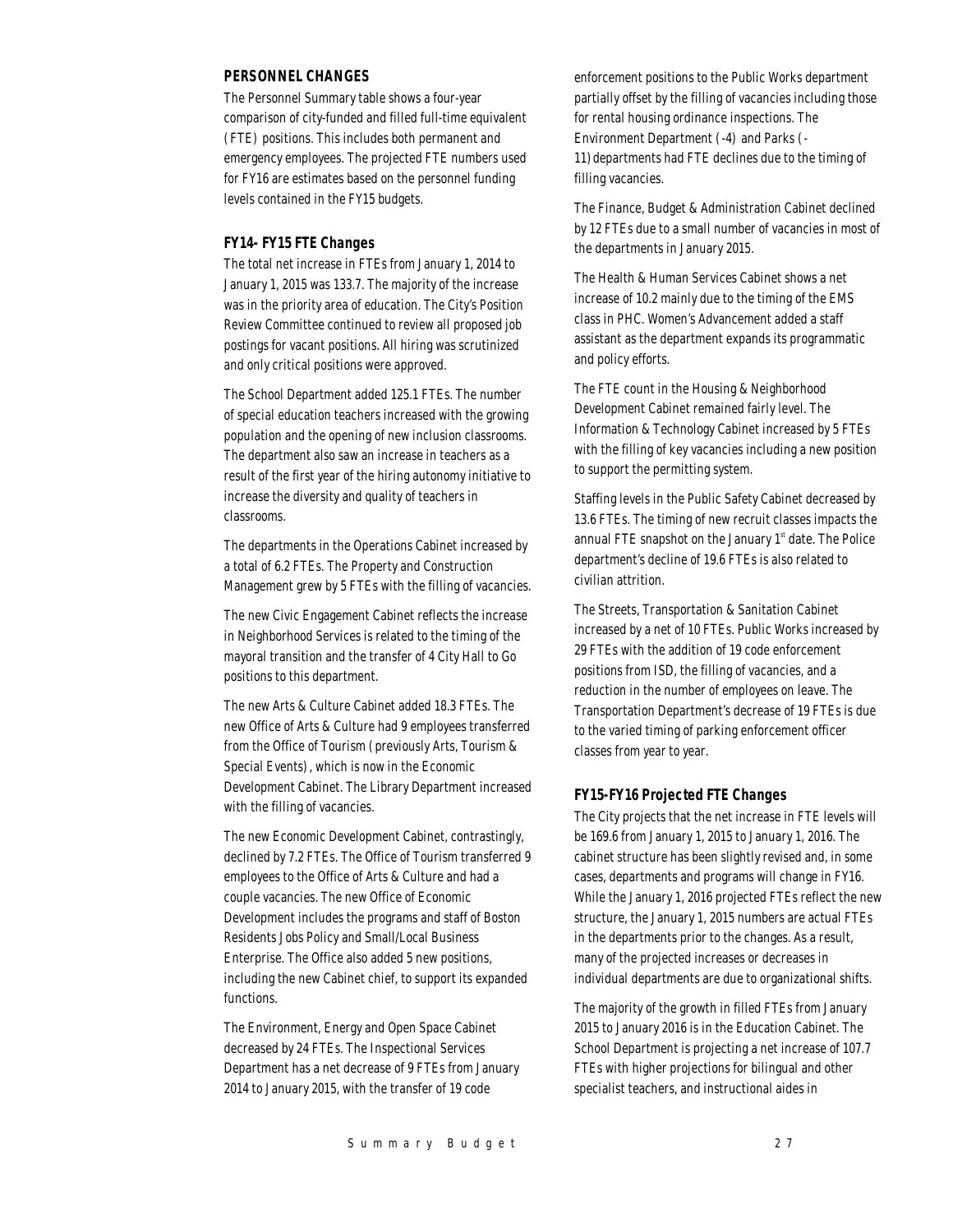classrooms, offsetting reductions in central office positions.

Historically, the number of Public Safety employees on the payroll as of January 1 of any year has fluctuated with the timing of retirements and new classes. Retirements, which are typically higher in January than other months, will cause the numbers to go down again. The Fire Department is projected to increase by 3.8 FTEs assuming normal attrition and the hiring of a new class in the summer of 2015. The goal of the department is to have enough firefighters in the suppression force to cover the minimum manning level of 262 and to reduce overtime. The projected increase of 17.9 FTEs in the Police Department is also based on normal attrition as well as a new police class in the fall of 2015.

Environment, Energy and Open Space has a projected increase of 39 FTEs, mostly due to the transfers of programs into departments in this cabinet. The Inspectional Services Department (ISD) is expected to grow by 21 FTEs with the transfer of Animal Care and Control from Property and Construction Management and the filling of existing vacancies. The Parks and Recreation Department will increase by 15 FTEs with the transfer of the Citywide Recreation program from Boston Centers for Youth and Families and the addition of a second shift in parks maintenance. The Environment Department will add 2 employees to the general fund when a grant supporting the Greenovate program ends, however, a food policy position has been transferred out to the Health and Human Services Cabinet. The department also anticipates hiring into a new position in the municipal energy unit and filling a vacancy.

Staffing in the Mayor's Office Cabinet is projected to decrease by 10.6 positions between January 1, 2015 and January 1, 2016. Public Information will no longer be a department in FY16 and its programs will transfer into other departments. The communication program and its FTEs will be added to the Mayor's Office. The 24 hour constituent engagement program will transfer to the Office of Neighborhood Services in the Operations Cabinet.

The departments in the Operations Cabinet are anticipated to have a net decrease by 17 FTEs. Property and Construction Management will decline by 18 FTEs as Animal Control is transferred to ISD. Intergovernmental Relations will hire a resource development position to assist in the coordination of external funding.

The new Civic Engagement Cabinet comprised of the Neighborhood Services department has a projected increase of 18 with the addition of the constituent engagement program from Public Information and new staff to support the roll-out of a new 311 system.

The Arts & Culture Cabinet shows an increase of 2.5 FTEs. The Office of Arts & Culture will fill several vacancies and hire a position to support the work of the new Cultural Plan. The Library Department will remain fairly level. The Economic Development Cabinet is projected to increase by 2 FTEs with the filling of vacancies.

The Finance & Budget Cabinet is projected to increase by 5 FTEs in FY16. The Assessing department will hire several employees to improve its inspection and research capacity. The Office of Budget Management will fill 2 vacant positions and the Office of Labor Relations will fill 1.

The Health and Human Services Cabinet is expected to be fairly level overall with an increase of 1.3 FTEs. The Boston Centers for Youth and Families will see a net decrease of 8 FTEs with 10 FTEs transferring to the recreation unit to the Parks and Recreation department and taking on 2 positions focused on food policy. The Public Health Commission (PHC) is projected to have an increase of 10 FTEs with the hiring of 3positions for the new Office of Recovery Services, 2 FTEs for the Safe Needle Pickup and Disposal program, 4 positions in the new Overdose Prevention and Outreach Teams, and an additional EMS command staff position.

The FTE counts in the Housing & Neighborhood Development Cabinet and the Information & Technology Cabinets are expected to remain level.

The Streets, Transportation & Sanitation Cabinet is also projected to remain level overall, though there will be organizational shifts between its departments. The Office of Streets, Sanitation, and Transportation will increase by 2 FTEs with the transfer of Public Works employees to consolidate human resources functions for the entire cabinet. The traffic signals unit, which has 16 FTEs, will transfer from the Public Works Department to the Transportation Department.

The Non-Mayoral group of departments will be constant from January 1, 2015 to January 1, 2016 based on current and historical staffing levels.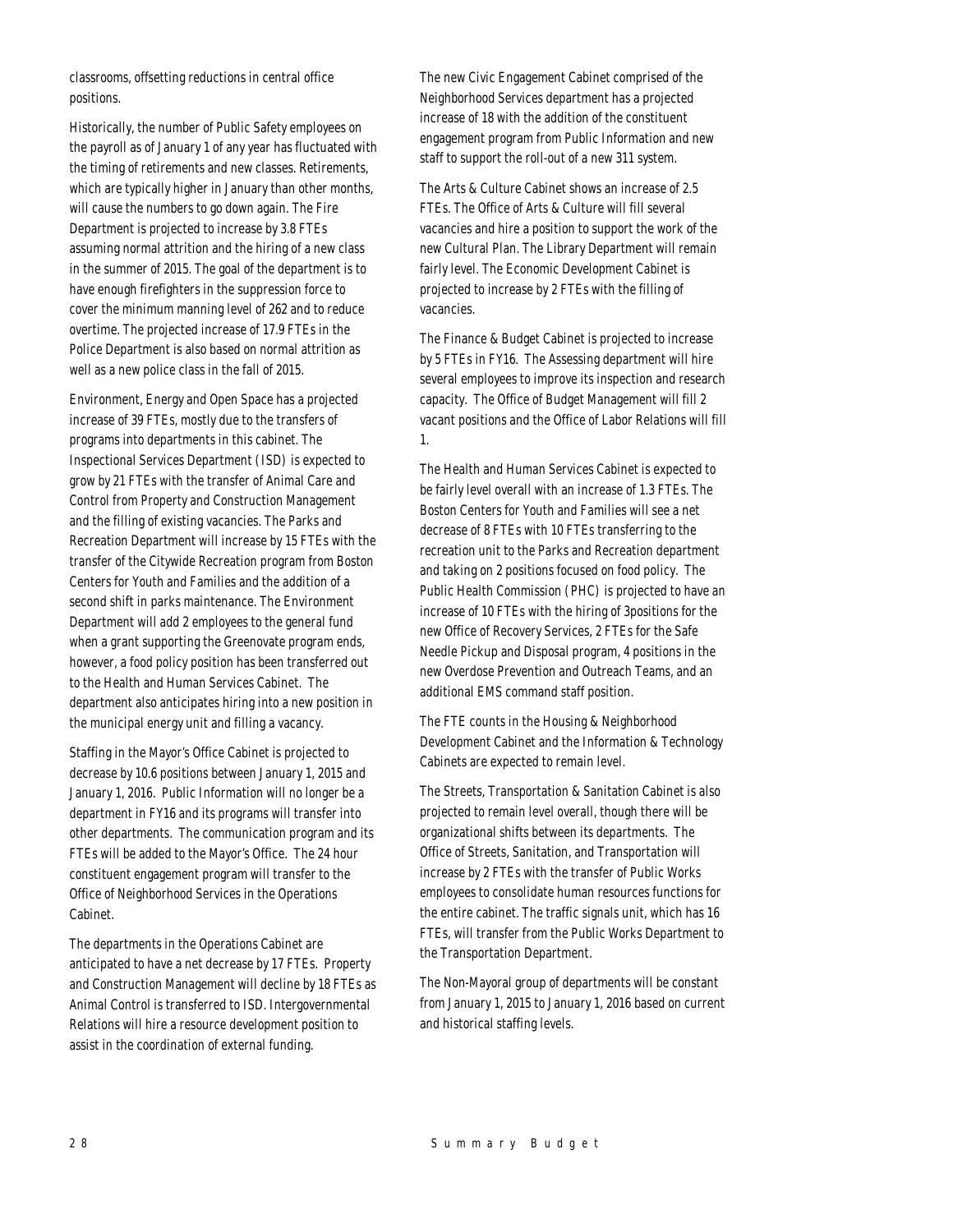#### *EXTERNAL FUNDS*

The City's \$2.9 billion operating budget is supplemented by approximately \$323.8 million in external funds. These funds consist mainly of federal, state, and private funding earmarked for specific purposes. Education, housing, economic development, public health and public safety are some of the largest areas for which these funds are targeted.

Twenty-eight departments and agencies expect to receive federal, state or other forms of external funding in FY16. Since there are hundreds of grants and many of them are small, the focus here is on the largest grants. Over 93% of the City's external funds are found in seven of those twenty-eight departments. These seven departments are Boston Public Schools, Neighborhood Development, Public Health Commission, Office of Emergency Management, Police Department, Library Department, and the Elderly Commission. Other departments that also have significant grant funding are the Parks and Recreation Department and the Transportation Department. Descriptions and amounts of grants by department can be found in Volumes II and III.

| <b>External Funds</b>        |                                   |                                     |                                 |  |  |  |  |
|------------------------------|-----------------------------------|-------------------------------------|---------------------------------|--|--|--|--|
|                              | <b>FY14</b><br><b>Expenditure</b> | <b>FY15</b><br><b>Estimated</b>     | <b>FY16</b><br><b>Estimated</b> |  |  |  |  |
| <b>Boston Public Schools</b> |                                   | 150.789.192 148.099.014             | 135.411.785                     |  |  |  |  |
| Neighborhood Development     | 69.971.898                        | 70.413.648                          | 79.124.745                      |  |  |  |  |
| Public Health Commission     | 42.914.488                        | 40.172.987                          | 48.003.626                      |  |  |  |  |
| <b>Emergency Management</b>  | 16.752.183                        | 24.579.634                          | 12.477.096                      |  |  |  |  |
| Police Department            | 10.228.238                        | 11.535.609                          | 11.300.655                      |  |  |  |  |
| <b>Library Department</b>    | 8.014.824                         | 8.273.317                           | 8.796.454                       |  |  |  |  |
| <b>Elderly Commission</b>    | 7.274.153                         | 6.744.834                           | 7.328.001                       |  |  |  |  |
| Other                        | 18.007.015                        | 19.657.027                          | 21.350.328                      |  |  |  |  |
|                              |                                   | 323.951.992 329.476.068 323.792.688 |                                 |  |  |  |  |
|                              |                                   |                                     |                                 |  |  |  |  |

Table 10

#### *Federal and State Grants*

Federal grants have historically provided funding for key City priorities for education, community development, and services for seniors. Boston Public Schools, the Department of Neighborhood Development, and the Elderly Commission have been the traditional recipients of recurring entitlement grants provided by the federal government.

The City will continue to receive Community Development Block Grant (CDBG) and HOME funding for a variety of neighborhood development activities. Other sources of federal funding received by the City are used to address diverse needs and/or creative approaches for homeland security, community policing and housing support for the homeless. Descriptions of the largest federal and state supported programs in

the departments managing the bulk of the City's external fund resources are given below.

#### *Boston Public Schools*

The School Department's FY16 general fund budget of \$1,013.5 million is supplemented with approximately \$135.4 million in external funds, largely consisting of grants made directly to the Boston Public Schools from state and federal government entities. There are three main categories of external funding: formula grants, competitive grants, and reimbursement grants.

Title I of the No Child Left Behind Act (NCLB), the school lunch reimbursement program, and resources allocated in support of the Individuals with Disabilities Education Act (IDEA) are the three largest sources of external funding and comprise the bulk of federal support. Other significant sources of external funding include Title II (teacher quality grant), the special education "Circuit Breaker" reimbursement, and the Expanded Learning Time grant.

Title I - This federal program supplements education in schools with significant populations of low-income students. This key source of funding for the Boston Public Schools makes up a large portion of the federal formula grant funding received. The School Department estimates spending levels for Title I to be \$40.2 million in FY15 and reduced to \$28.6 million in FY16.

School Lunch - The School Lunch program, administered by the U.S. Department of Agriculture, reimburses local school districts on a per-meal basis for the costs of breakfast and lunch. The School Department expects to receive \$34.3 million in reimbursements in FY15 and FY16.

Individuals with Disabilities Education Act (SPED - IDEA) - This federal formula grant supports special education programs. The School Department expects to spend \$21 million in FY15 and \$17.6 million in FY16.

SPED Reimbursement "Circuit Breaker"- The state special education reimbursement program, commonly known as the Circuit Breaker program, was started in FY04 to provide additional state funding to districts for high-cost special education students. In cases where a student's special education costs are four times the state average foundation budget per pupil, the state reimburses a portion of those costs. In FY15, the State reimbursed at the rate of 78.4% of eligible costs. The School Department estimates reimbursement levels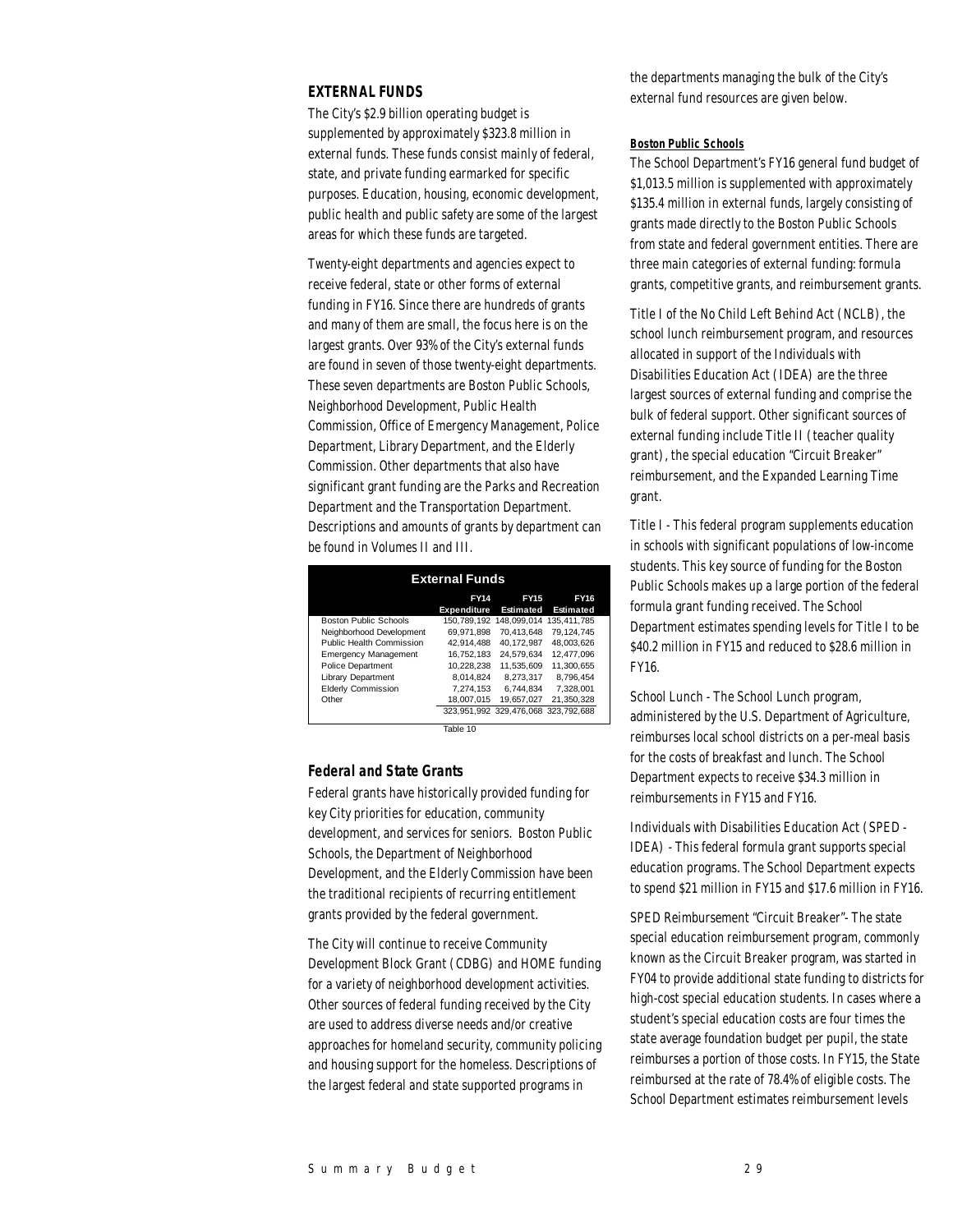for Circuit Breaker to be \$15.1 million in FY15 and FY16.

Title II Teacher Quality – The School Department expects to spend \$5.6 million in FY15 and \$5.5 million in FY16 from this federal formula grant program to improve educator quality and effectiveness.

Title III Bilingual Language Acquisition Program – This federal grant provides for investments in English language learners (ELLs), including summer learning academies for ELLs, and professional development for teachers, coaches, and family liaisons. The department expects to spend \$2.6 million in FY15 and \$2.4 million in FY16.

Quality Full-Day Kindergarten – This grant from the Commonwealth of Massachusetts is used for extended time at the Early Learning Centers (ELCs) and Early Education Centers (EECs). The department expects to spend \$2.3 million in FY15 and FY16.

Summer Food Program – This Federal grant provides support to feed children in summer school and summer activities held in schools, community centers and community-based organizations. The department expects to spend \$1.7 million in FY15 and \$1.3 million in FY15.

Perkins Vocational Education- This Federal program supports career-technical education programs. Funds are used to develop more fully the academic, career, and technical skills of secondary and postsecondary students who elect to enroll in career-technical education programs. The department expects to spend \$1.3 million FY15 and \$1.2 million in FY16.

Community Partnerships for Children - The Community Partnership Program is a state program that creates comprehensive, high-quality programs for preschool-aged children in public preschools, Head Start centers, private day care centers, and familybased day care centers. The amount budgeted by the School Department, which serves as the fiscal agent for this program, is \$1.2 million for FY15 and FY16.

Expanded Learning Time – This grant from the Commonwealth of Massachusetts provides funding for extended teaching time at the Edwards Middle School and Boston Arts Academy. The department expects to spend \$2.1 million in FY15 and FY16.

#### *Neighborhood Development*

The external funds budget for the Department of Neighborhood Development (DND) is projected to increase by 12.4% in FY16. The rise primarily comes from increases to the HOME, HOPWA, and Emergency Shelter awards for federal FY15, as well as the Inclusionary Development Fund.

Continuum of Care - The Continuum of Care program combines the previously standalone Supportive Housing and Shelter Plus Care programs into one annual competitive grant program from the US Department of Housing and Urban Development (HUD). The purpose of the program is to assist individuals and families experiencing homelessness and to provide the services needed to help such individuals move into transitional and permanent housing, with the goal of long term stability. The City anticipates spending \$23.9 million in FY15 and \$24.2 million in FY16 on Continuum of Care activities.

Community Development Block Grant (CDBG) – CDBG is an annual entitlement grant from HUD to the City of Boston. The CDBG program funds a variety of neighborhood development activities. DND, the Fair Housing Commission and the Mayor's Office of Jobs and Community Services expect to spend \$22.1 million in FY15 and \$24.2 million in FY16. At least 70% of CDBG funds must be used to benefit low- and moderate-income households. The City uses CDBG funds to produce and preserve affordable housing; revitalize neighborhood commercial districts, assist the renovation of non-profit facilities; improve vacant lots; promote and monitor fair housing activities; and assist non-profit organizations in the operation of emergency shelters, health care, youth, and adult literacy programs. CDBG funds cannot be used for general government services and cannot replace funding cut from existing public service activities. CDBG funding is also used as security for Section 108 loans.

Choice Neighborhoods Implementation Grant and Community Challenge Planning Challenge Grant – In FY12 DND was awarded two competitive grants from HUD. The Choice Neighborhoods Implementation Grant aims to link affordable housing with quality schools, public transportation, good jobs, and safe streets. Specifically, funds are being used to redevelop the Woodledge/Morrant Bay Apartments and revitalize Dorchester's Quincy Street Corridor. The City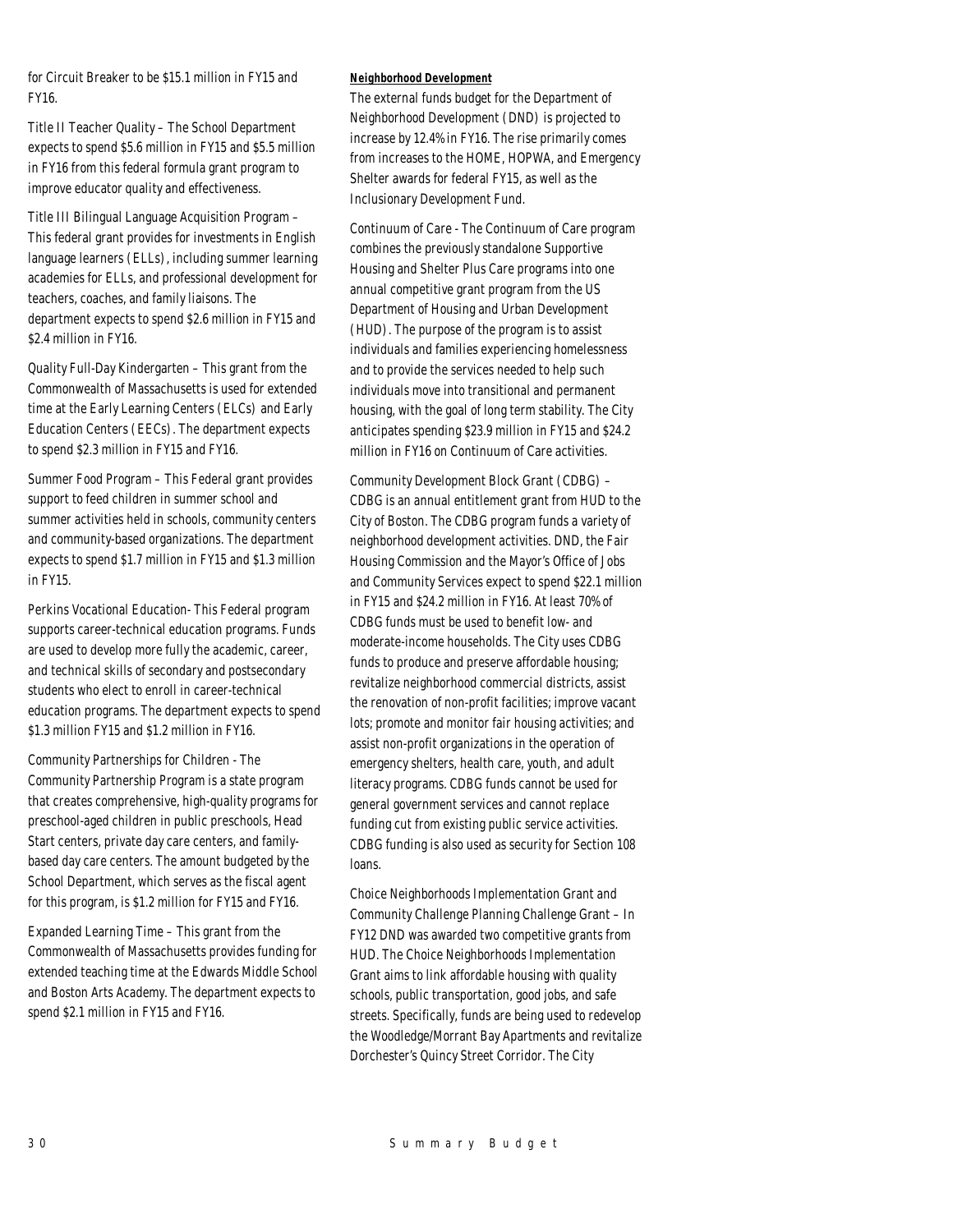anticipates spending \$6.4 million on these programs in FY15 and an estimated \$2.2 million in FY16.

HOME Investment Partnership - The HOME Partnership Program is an entitlement grant from HUD to support the development of affordable housing. The City estimates spending \$5.1 million in

FY15 and \$4.6 million in FY16. Eligible activities include new construction or rehabilitation of housing, tenant-based rental assistance for up to two years, and assistance to first-time homebuyers. All HOME funds must be used to benefit low and moderate-income households. Fifteen percent of HOME funds are set aside for projects sponsored by Community Housing Development Organizations. Up to five percent may be set aside for operating costs for Community Housing Development Organizations.

Section 108 Loan Guarantee Program - Section 108 funds are available to eligible cities from HUD on an application basis and can only be used for economic development projects. The City receives and administers Section 108 funds through a pledge of its current and future CDBG grant awards. DND will continue its Boston Invests in Growth II Program in FY16 with projected spending of \$5 million.

Emergency Solutions Grant and Housing Opportunities for Persons With AIDS (HOPWA) - The City expects to spend \$1.4 million in FY15 and another \$1.5 million in FY16 from these two HUD entitlement grants that become available each July. The Emergency Solutions Grant supports the development and operation of emergency shelters for the homeless and the HOPWA program provides housing, rental assistance, and support services for persons with AIDS.

HODAG Program Income – New in FY15, HODAG program income is income generated from a HODAG loan the BRA made to the Douglas Housing Plaza Phase I development. HODAG program income will be used to help fund the City's housing development pipeline. DND anticipates spending \$1.75 million in FY15.

#### *Public Health Commission*

Ryan White Care Act - This funding is intended to help communities increase the availability of culturally and linguistically competent primary health care and support services, increase access for underserved populations, and improve the quality of life of those living with HIV/AIDS and their families. In FY15,

contracts supported approximately 35 community agencies and 55 programs in the ten county regions of Massachetts and southern New Hampshire. The estimated level of spending for this federally funded program is \$12.3 million for FY16.

Homeless Services - External funding for the Southampton and Woods Mullen Shelters provides services to over 6,000 homeless clients annually. In addition to providing emergency shelter and transitional housing for 800 homeless adult men and women each day, clients receive food, clothing, health care, social services, vocational training, and community re-entry services. Funding from the Substance Abuse Mental Health Services Administration (SAMHSA) provides permanent supportive housing to chronically homeless clients; these clients receive Section 8 vouchers from the Boston Housing Authority and community-based management services over a 9-12 month period. Overall, projected external funding for homeless services in the Public Health Commission (PHC) budget for FY16 totals \$10.4 million.

Addictions Prevention, Treatment and Recovery Service - Programs provide an intensive outpatient substance abuse treatment that preserves and supports the family unit and provides a healthy and safe environment for women and their children. The Commission's work also includes harm reduction activities, connection to treatment, and needle exchange for injecting drug users. PHC will continue to offer intensive substance abuse counseling and short term residence for clients being discharged from detoxification programs and awaiting placement in residential recovery. The Massachusetts Department of Public Health is expected to provide \$2.4 million for FY16 in support of this work.

Violence Prevention - The Centers for Disease Control and Prevention (CDC) designated the Boston Public Health Commission the lead agency in Boston for their national initiative Striving To Reduce Youth Violence Everywhere (STRYVE), a five year grant totaling \$1.1 million. The Commission's VIP Initiative works closely with community-based partners to identify and implement evidence-based violence prevention programs in selected VIP neighborhoods.

Public Health Preparedness - The Commission manages a number of critical initiatives to ensure that the residents of the City are protected and well prepared in the event of a major emergency. Among these activities are those funded by state federal-pass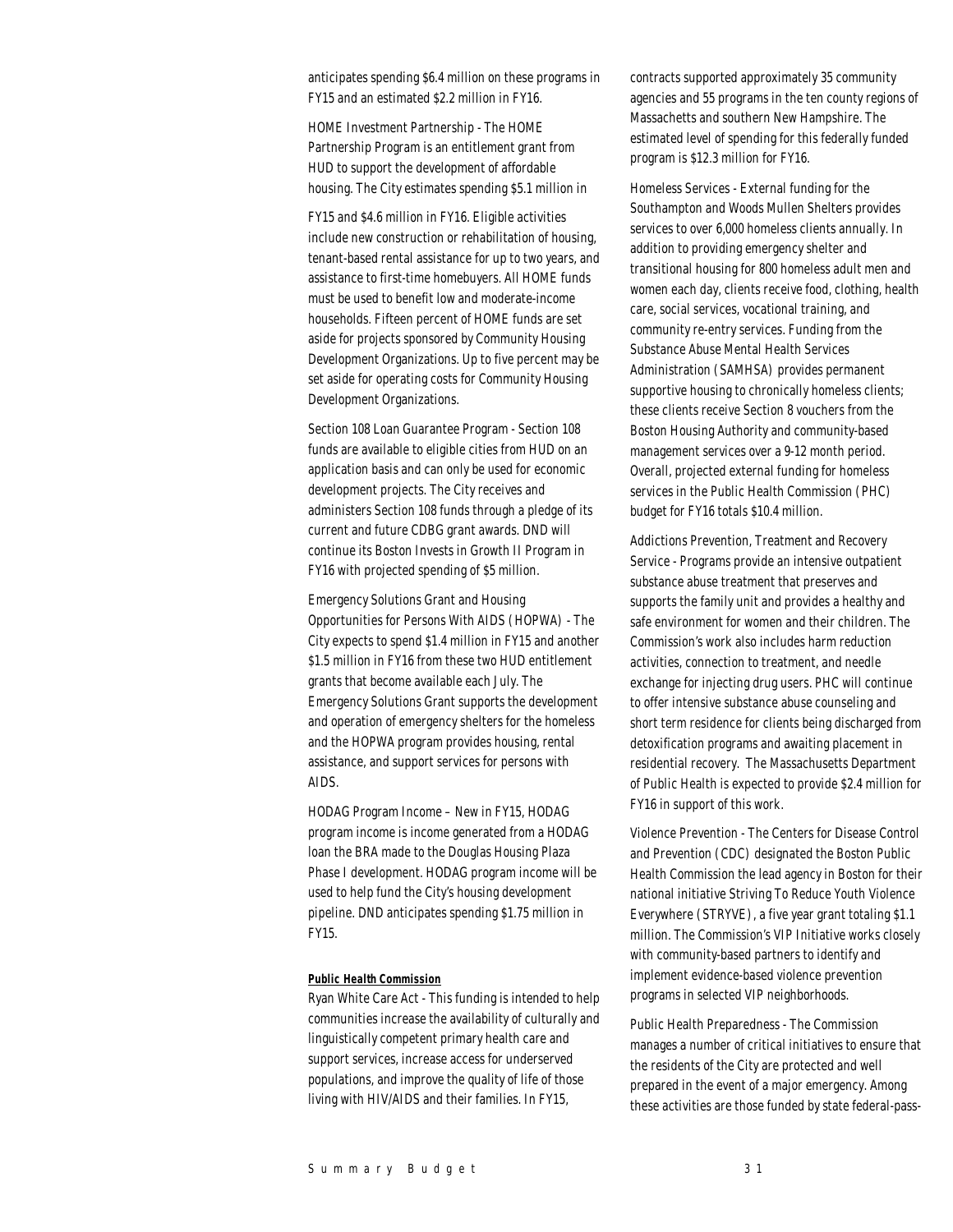through grants totaling almost \$3 million to support public communication strategies, communicable disease control, and the public health preparedness program.

Partners in Community Health (PICH) - PICH is a 3 year grant, with \$1.8 million administered in FY16, from the CDC to reduce the burden of chronic disease in Boston. The project is co-led by the Boston Public Health Commission and the Boston Alliance for Community Health. Over the next 2 ½ years, the Commission will implement citywide voluntary policy, systems, and environmental changes in the city of Boston with a focus on tobacco free housing; increasing access to healthy food and beverages; and increasing opportunities for safe and active transportation.

Partners in Health and Housing – The Commission received a new stream of CDC REACH funding for a 3 year project generating almost \$3 million for the city. In partnership with Boston Housing Authority (BHA), Boston University School of Public Health (BUSPH), and the Community Committee for Health Promotion, the department will be able to focus efforts on improving the health outcomes of residents of BHA properties and residents receiving Section 8 certificates through BHA, with a particular emphasis on Black and Hispanic residents.

Boston Healthy Start Initiative (BHSI) – The Health Resources and Services Administration (HRSA) provided the Public Health Commission with \$1.9 million in FY16 to support community programs and community-based efforts to eliminate birth outcome disparities in Boston. Services will be provided at 12 sites, including 7 clinical sites and 5 community-based organizations.

#### *Office of Emergency Management*

The Office of Emergency Management (OEM) pursues funding opportunities and manages federal homeland security grants awarded to the Metro-Boston Homeland Security Region (MBHSR). The Urban Area Security Initiative (UASI) grant provides the bulk of the funding for this office. This federal grant serves to address the unique equipment, planning, training and operational needs for first responders in the MBHSR. The region encompasses the cities of Boston, Cambridge, Chelsea, Everett, Quincy, Revere, and Somerville, and the towns of Brookline and Winthrop. OEM will spend an estimated \$22.3 million in UASI

funds in FY15 and \$11.7 million in FY16, allowing the department to make a concentrated effort to purchase new equipment. UASI grants are awarded based on the Federal Fiscal Year and OEM is still spending down prior year UASI awards.

Additionally, OEM receives funding under the Regional Catastrophic Preparedness Grant Program (RCPGP). This federal grant is designed to enhance regional catastrophic planning efforts, with the goal of strengthening the nation against risks associated with catastrophic events. The region includes communities from Massachusetts, New Hampshire, and Rhode Island. Spending from RCPGP is expected to be \$1.3 million in FY15 and \$779 thousand in FY16.

#### *Police Department*

The Police Department's grant funding on both the federal and state level has historically focused on community policing and youth violence prevention strategies.

Public Safety Answering Point (PSAP) Emergency – Funds are awarded by the Executive Office of Public Safety and Security State 911 Department. Awards are based on a formula that weighs both 911 call volume and population served. 25% of the total telephone surcharge revenues of the previous fiscal year shall be allocated to support grant awards. The purpose of the State 911 Department PSAP Grant is to assist PSAP's in providing enhanced 911 services and to encourage development. The Boston Police Department, Emergency Management Services and Boston Fire Department will utilize funds to fund personnel costs, annual software maintenance fees and equipment purchases such as mobile data terminals. The department expects to spend \$2.7 million in FY15 and \$3.3 million in FY16.

The Second Chance Act Adult Prisoner Reentry Initiative is a federal grant awarded by the Department of Justice, Bureau of Justice Assistance, for the purpose of supporting two City of Boston adult reentry initiatives: The continuation of the Boston Reentry Initiative, which targets male offenders, age17-30 at the Suffolk County House of Correction, who are impact players in gang, gun, and violent crime in Boston, and therefore at a high risk for violent recidivism upon release; and Overcoming the Odds, a pilot initiative targeting male offenders released from state-level Massachusetts Correctional Institutes who are returning to Boston with comprehensive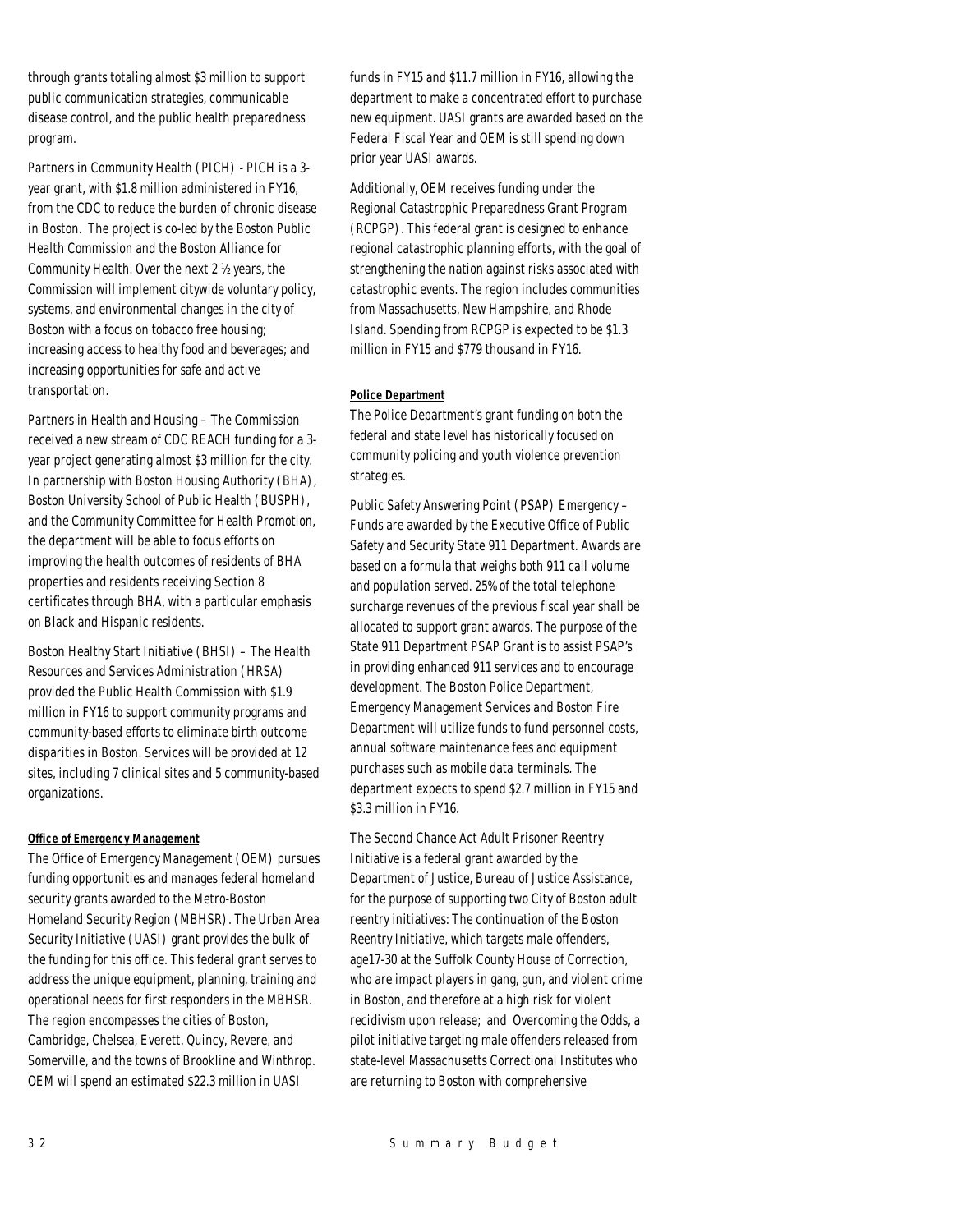reintegration services and increased communitycorrections supervision. The department expects to spend \$1.7 million in FY15 and \$1.6 million in FY16.

Shannon Community Safety Initiative – This state grant is awarded by the Executive Office of Public Safety and Security to address gang and youth violence through the Senator Charles E. Shannon, Jr. Community Safety Initiative. The BPD in partnership with several community based organizations and city agencies support a number of prevention, intervention, and enforcement initiatives and activities that focus on a comprehensive citywide strategy to prevent youth gang and gun violence. The department expects to spend \$1.6 million in FY15 and \$1.1 million in FY16.

Community Oriented Policing Services (COPS) Hiring Program – Funded by the U.S. Department of Justice, Office of Community Oriented Policing, supplements the cost of hiring 15 military veteran sworn police officers over three years to help support targeted community policy efforts. The department expects to spend \$1.3 million in FY15 and \$1.4 million in FY16.

Community Based Violence Prevention Demonstration Grant – This federal grant is awarded by the Department of Justice, Office of Juvenile Justice Delinquency Prevention for the purpose of implementing a coordinated strategy for the prevention of gun violence in the Mattapan neighborhood of Boston. The Boston Police Department, in partnership with the Boston Public Health Commission, Boston Center for Youth and Families, and the Mayor's Office of Jobs and Community Services has partnered with the community to reduce the number of shootings and homicides in the Mattapan neighborhood of Boston. The project is comprehensive in nature, consisting of both place-based and people-based strategies. The department expects to spend \$1.2 million in FY15 and \$543 thousand in FY16.

Justice Assistance Grant (JAG) – This federal grant is awarded by the Department of Justice, Bureau of Justice Assistance, for prevention, intervention and enforcement efforts aimed at reducing crime and violence. The Boston Police Department continues to utilize JAG funds to provide for the ongoing research, development and implementation of critical and successful programs and functions including: domestic violence advocacy at the District level; Youth Violence Strike Force – programming support and analysis; composition of innovative outreach, training, and

investigative support materials; and police technology innovations. The department expects to spend \$775 thousand in FY15 and \$742 thousand in FY16.

#### *Library Department*

Projected external fund spending for Boston Public Library (BPL) is expected to increase in FY16 by \$523 thousand with an increase provided by additional resources from Trust Funds.

Trust Fund Income and Other Sources – Annual income generated from assets held in trust can be used, based on the intentions of the donors, to support certain personnel costs and various non-personnel items to support BPL operations. In addition, this group includes other sources of income such as revenue from private events at BPL facilities, royalties, commissions and smaller grants awarded to the Trustees of the Boston Public Library. BPL expects to spend an estimated \$4.6 million in FY15 and \$5.2 million in FY16.

Library for the Commonwealth (formerly Library of Last Recourse) - The Library for the Commonwealth grant provides reference and research services for individual residents of the Commonwealth at the Boston Public Library through developing, maintaining and preserving comprehensive collections of a research and archival nature to supplement library resources available throughout Massachusetts. The Library maintains the personnel resources, expertise and bibliographic skills needed to develop and provide access to reference and research collections. Funding for this program is approximately \$2.5 million for FY15 and FY16.

State Aid to Libraries - This funding is provided by the Commonwealth of Massachusetts Board of Library Commissioners to the Trustees of the Public Library of the City of Boston annually. The Library is required to meet certain minimum standards of free public library service established by the Board to be eligible to receive the grant. The Boston Public Library expects to receive approximately \$676 thousand in FY15 and \$679 thousand in FY16.

#### *Elderly Commission*

The Elderly Commission's FY16 external fund spending is expected to increase by \$583 thousand primarily related to the Prevention Wellness Trust Fund and the Area Agency on Aging grant.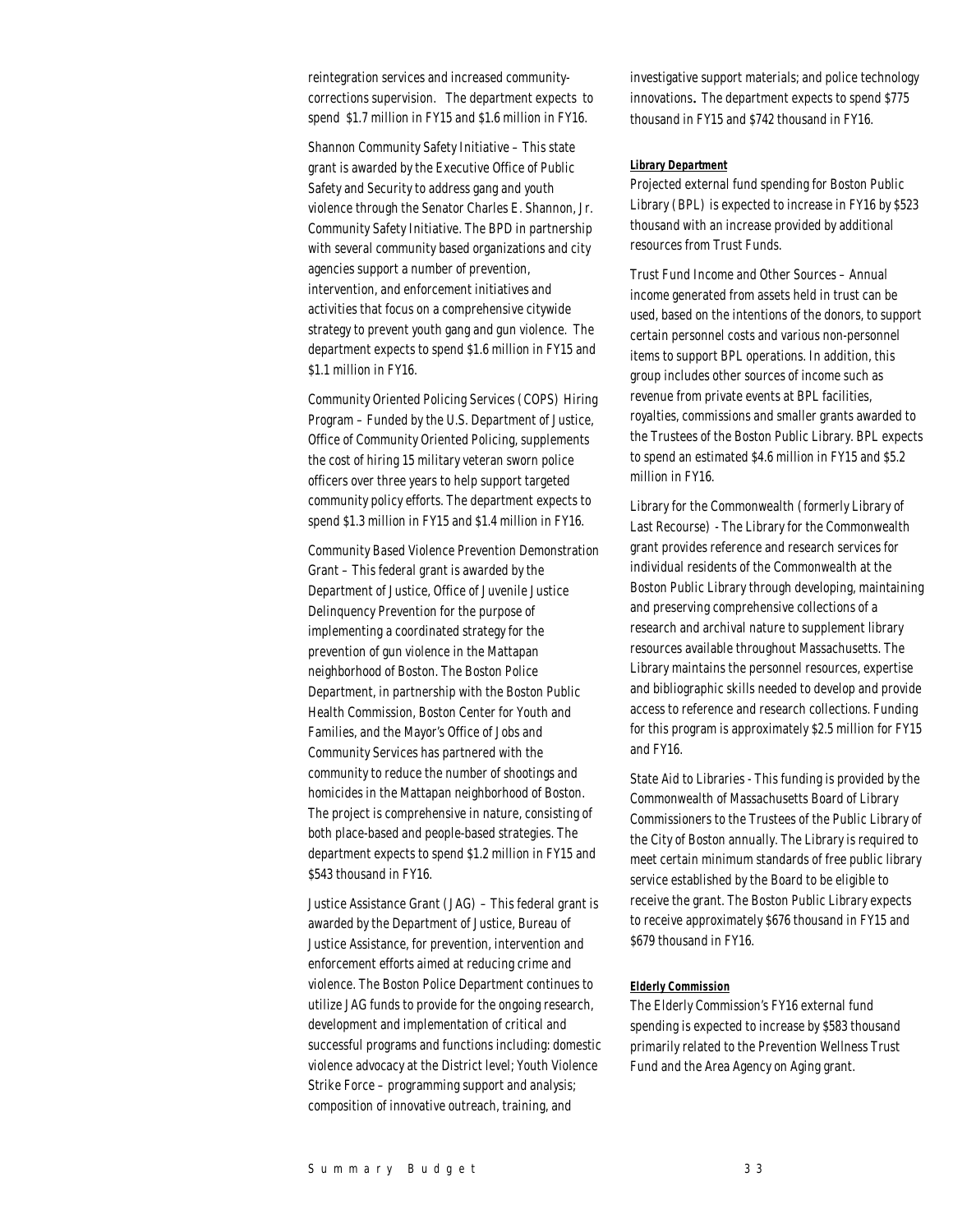Area Agency on Aging (AAA) – This federal Title III funding provided through the Massachusetts Executive Office for Elder Affairs is distributed by the Elderly Commission through service providers to provide direct services to elder citizens. The commission expects to spend an estimated \$3.9 million in FY15 and \$4.0 million in FY16.

State Elder Lunch Program – This annual grant provided by the Commonwealth of Massachusetts Executive Office of Elder Affairs is distributed by the Commission to service providers to deliver nutritional services to elder citizens. The commission expects to spend an estimated \$1.1 million in FY15 and \$1.2 million in FY15.

Executive Office of Elder Affairs Council on Aging-This annual grant from the Commonwealth of Massachusetts is provided by formula to provide direct services including community service advocates. The grant also provides resources to provide referral and direct services to elder tenants and homeowners. The Commission expects to spend an estimated \$704 thousand in FY15 and \$705 thousand in FY16.

Nutrition Services Incentive Program – This federal grant provided through the Executive Office of Elder Affairs is distributed by the Commission to service providers to deliver nutritional services to elder citizens. The Commission expects to spend an estimated \$674 thousand in FY15 and \$756 thousand in FY16.

Prevention Wellness Trust Fund – This new grant comes to the Elderly Commission through the Boston Public Health Commission from the Massachusetts Department of Public Health. The program aims to improve health outcomes. The Commission anticipates \$253 thousand in FY16 spending.

# *FY16 ALL FUNDS BUDGET*

The following table consolidates the projected FY16 expenditures from the General Fund, Special Revenue Funds (external grants for the most part) and the Capital Fund by department. More detail on the expenditures made from each of these funds is shown in Volumes II and III of the City of Boston's FY16 budget document.

# *Budget Document Structure*

The Operating Budget for FY16 and Five Year Capital Plan for FY16-20 are presented in three volumes.

Volume I is an overview of the City's financial position and policy direction.

Volumes II and III, which are organized by cabinet, present the budget detail for each department's operating budget and capital projects. Please refer to the chapter on Budget Organization and Glossary in Volume I for an illustration of the City's organizational chart.

The City's budget is built at the program level for each department, which is the basis for budget planning. However, line item budget detail is only provided in this budget document at the department level. Program line item detail is available upon request.

In addition to program budgets, Volumes II and III provide a mission statement, key objectives, as well as past and promised performance levels for each departmental program. For those departments with capital projects, a project profile is provided for every capital project. The project profile includes authorization information as well as planned spending levels.

Definitions of the terms used throughout the budget document are presented in the glossary, which can be found in Volume I in the chapter titled Budget Organization and Glossary.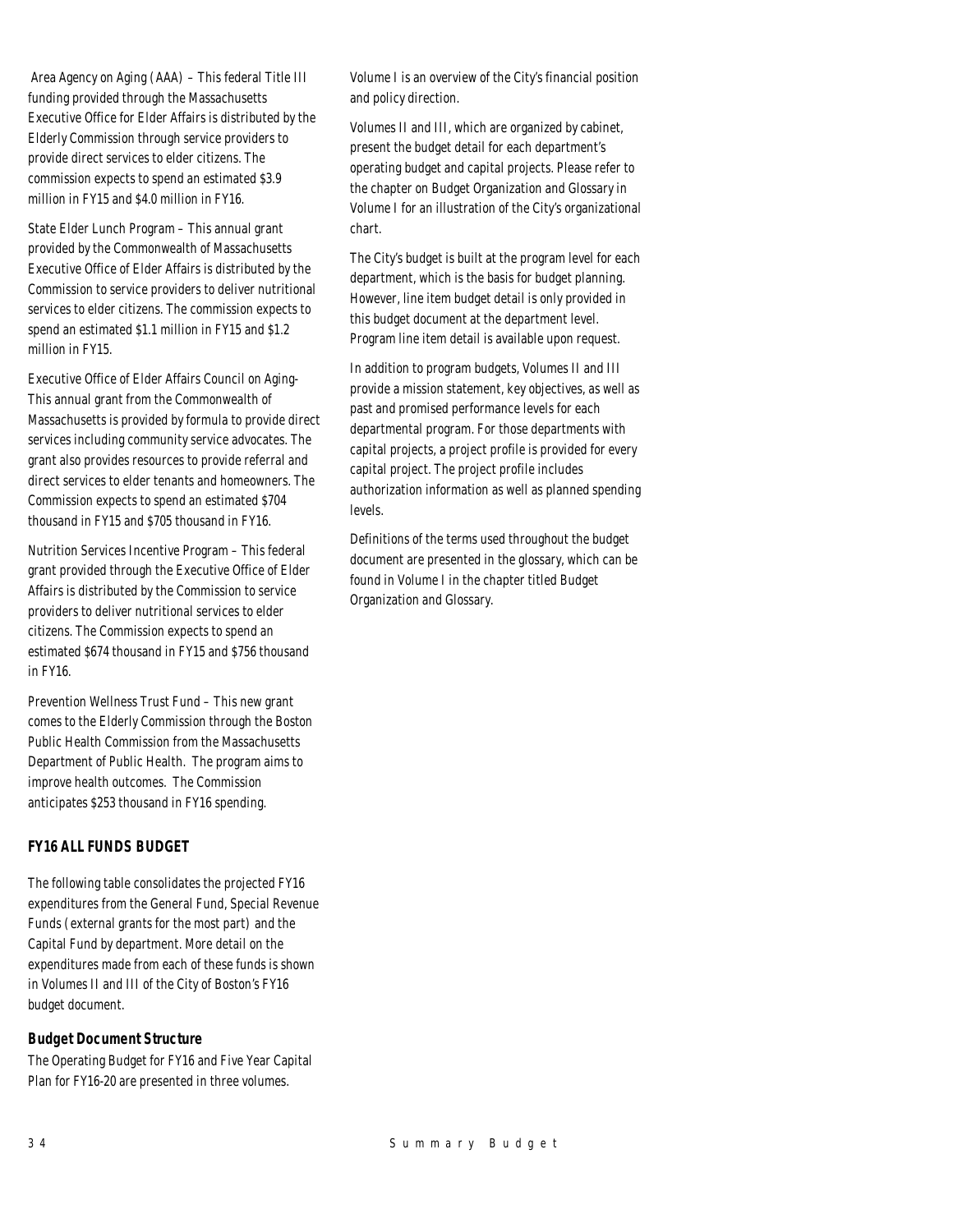|                                                         | <b>All Funds Budgets - FY16</b>                                                    |                    |                             |                         |               |                                |
|---------------------------------------------------------|------------------------------------------------------------------------------------|--------------------|-----------------------------|-------------------------|---------------|--------------------------------|
|                                                         |                                                                                    |                    | General Fund External Funds |                         |               | <b>Capital Total All Funds</b> |
| Cabinet                                                 | Department                                                                         |                    | <b>Budget</b>               | <b>Budget</b>           | <b>Budget</b> | <b>Budget</b>                  |
| Mayor's Office                                          | Mayor's Office                                                                     |                    | 3,408,671                   | 644,926                 | 300,000       | 4,353,596                      |
|                                                         | <b>Election Department</b><br>Law Department                                       |                    | 4,503,625<br>6,044,218      | 500,000                 |               | 4,503,625<br>6,544,218         |
|                                                         | <b>Public Information</b>                                                          |                    | 0                           |                         |               | $\Omega$                       |
|                                                         |                                                                                    | Total              | 13,956,514                  | 1,144,926               | 300,000       | 15,401,440                     |
| Operations                                              | Intergovernmental Relations                                                        |                    | 1,319,897                   |                         |               | 1,319,897                      |
|                                                         | <b>Property &amp; Construction Mgmt</b>                                            |                    | 22,843,968                  |                         | 9,809,894     | 32,653,862                     |
|                                                         |                                                                                    | Total              | 24, 163, 865                | 0                       | 9,809,894     | 33,973,759                     |
| Civic Engagement                                        | Neighborhood Services                                                              |                    | 2,742,150                   |                         |               | 2,742,150                      |
|                                                         |                                                                                    | Total              | 2,742,150                   | 0                       | 0             | 2,742,150                      |
| Arts & Culture                                          | Office of Arts & Culture<br><b>Library Department</b>                              |                    | 1,401,087<br>34,092,573     | 213.080<br>8,796,454    | 36,380,081    | 1,614,167<br>79,269,108        |
|                                                         |                                                                                    | Total              | 35,493,660                  | 9,009,534               | 36,380,081    | 80,883,275                     |
| Economic Development                                    | Office of Economic Development                                                     |                    | 1,885,040                   | 500,000                 |               | 2,385,040                      |
|                                                         | <b>Boston Redevlopment Authority</b>                                               |                    | 0                           |                         | 8,848,145     | 8,848,145                      |
|                                                         | Consumer Affairs & Licensing                                                       |                    | 456,831                     | 52,000                  |               | 508,831                        |
|                                                         | <b>Licensing Board</b>                                                             |                    | 833,629                     |                         |               | 833,629                        |
|                                                         | Office of Tourism                                                                  |                    | 1, 155, 750                 | 180,000                 |               | 1,335,750                      |
|                                                         |                                                                                    | Total              | 4,331,250                   | 732,000                 | 8,848,145     | 13,911,395                     |
| Education                                               | <b>Boston Public Schools</b>                                                       |                    | 1,013,500,000               | 135,411,785             | 75, 148, 682  | 1,224,060,467                  |
|                                                         |                                                                                    | Total              | 1,013,500,000               | 135,411,785             | 75, 148, 682  | 1,224,060,467                  |
| Environment, Energy & Open Space Environment Department |                                                                                    |                    | 2,139,759                   | 1,025,411               | 445,000       | 3,610,170                      |
|                                                         | <b>Inspectional Services Department</b>                                            |                    | 18,337,721                  | 449,932                 |               | 18,787,653                     |
|                                                         | Parks & Recreation Department                                                      |                    | 19,245,754                  | 5,919,487               | 23,798,241    | 48,963,482                     |
| Finance, Budget & Administration                        | Office of Finance & Budget                                                         | Total              | 39,723,234<br>933,000       | 7,394,830               | 24,243,241    | 71,361,305<br>933,000          |
|                                                         | Assessing Department                                                               |                    | 7,108,093                   |                         |               | 7,108,093                      |
|                                                         | <b>Auditing Department</b>                                                         |                    | 2,665,861                   | 180,732                 |               | 2,846,593                      |
|                                                         | <b>Budget Management</b>                                                           |                    | 3,135,987                   |                         |               | 3, 135, 987                    |
|                                                         | <b>Execution of Courts</b>                                                         |                    | 3,500,000                   |                         |               | 3,500,000                      |
|                                                         | Health Insurance                                                                   |                    | 195,756,613                 |                         |               | 195,756,613                    |
|                                                         | Human Resources                                                                    |                    | 3,806,731                   |                         |               | 3,806,731                      |
|                                                         | Medicare                                                                           |                    | 8,700,000                   |                         |               | 8,700,000                      |
|                                                         | Office of Labor Relations                                                          |                    | 1,424,704                   |                         |               | 1,424,704                      |
|                                                         | Pensions & Annuities - City                                                        |                    | 4,100,000                   |                         |               | 4,100,000                      |
|                                                         | Pensions & Annuities - County                                                      |                    | 100,000                     |                         |               | 100,000                        |
|                                                         | Purchasing Division                                                                |                    | 1,863,465                   |                         |               | 1,863,465                      |
|                                                         | <b>Registry Division</b><br><b>Treasury Department</b>                             |                    | 1,008,374<br>4,316,741      |                         |               | 1,008,374<br>4,316,741         |
|                                                         | Unemployment Compensation                                                          |                    | 350,000                     |                         |               | 350,000                        |
|                                                         | Workers' Compensation Fund                                                         |                    | 2,200,000                   |                         |               | 2,200,000                      |
|                                                         |                                                                                    | Total              | 240,969,569                 | 180,732                 | 0             | 241, 150, 301                  |
| <b>Health &amp; Human Services</b>                      | Boston Center for Youth & Families                                                 |                    | 24,828,025                  | 1,892,377               | 5,400,000     | 32, 120, 401                   |
|                                                         | Commission For Persons W/Disabilities                                              |                    | 411,250                     |                         |               | 411,250                        |
|                                                         | <b>Elderly Commission</b>                                                          |                    | 3,128,251                   | 7,328,001               |               | 10,456,251                     |
|                                                         | Fair Housing & Equity                                                              |                    | 217,336                     | 951,063                 |               | 1,168,399                      |
|                                                         | Office of New Bostonians                                                           |                    | 376,521                     | 314,755                 |               | 691,276                        |
|                                                         | Public Health Commission                                                           |                    | 73,950,274                  | 48,003,626              | 12,645,551    | 134,599,451                    |
|                                                         | Veterans' Services Department                                                      |                    | 5,250,761                   |                         |               | 5,250,761                      |
|                                                         | Women's Advancement                                                                |                    | 213,218                     |                         |               | 213,218<br>6,948,119           |
|                                                         | Youth Engagement & Employment                                                      | Total              | 5,548,119<br>113,923,755    | 1,400,000<br>59,889,821 | 18,045,551    | 191,859,127                    |
| Housing & Neighborhood Developme Leading the Way        |                                                                                    |                    | 0                           |                         |               | $\mathbf 0$                    |
|                                                         | Neighborhood Development                                                           |                    | 11,760,265                  | 79, 124, 745            | 1,083,000     | 91,968,010                     |
|                                                         |                                                                                    | Total              | 11,760,265                  | 79, 124, 745            | 1,083,000     | 91,968,010                     |
| Information & Technology                                | Department of Innovation and Technology                                            |                    | 27,828,305                  | 1,855,810               | 19,946,090    | 49,630,206                     |
|                                                         |                                                                                    | Total              | 27,828,305                  | 1,855,810               | 19,946,090    | 49,630,206                     |
| <b>Public Safety</b>                                    | Emergency Management                                                               |                    | 706,117                     | 12,477,096              | 400,000       | 13,583,213                     |
|                                                         | Fire Department                                                                    |                    | 213,722,812                 | 2,701,000               | 7,147,000     | 223,570,812                    |
|                                                         | Police Department                                                                  |                    | 323,509,387                 | 11,300,655              | 11,460,000    | 346,270,042                    |
|                                                         |                                                                                    | Total              | 537,938,317                 | 26,478,751              | 19,007,000    | 583,424,068                    |
| Streets, Transportation & Sanitation                    | Central Fleet Management                                                           |                    | 2,557,754                   | 350,000                 |               | 2,907,754<br>1,822,681         |
|                                                         | Office of Streets, Transportation and Sanitation<br><b>Public Works Department</b> |                    | 1,822,681<br>81,989,744     | 20,000                  | 71,987,415    | 153,997,159                    |
|                                                         | Snow Removal                                                                       |                    | 22,563,964                  |                         |               | 22,563,964                     |
|                                                         | <b>Transportation Department</b>                                                   |                    | 33,208,118                  | 2, 154, 863             | 17,587,835    | 52,950,815                     |
|                                                         |                                                                                    | Total              | 142, 142, 261               | 2,524,863               | 89,575,250    | 234,242,374                    |
| Non-Mayoral Departments                                 | <b>City Clerk</b>                                                                  |                    | 1, 127, 496                 | 44,892                  |               | 1,172,388                      |
|                                                         | City Council                                                                       |                    | 5,289,879                   |                         |               | 5,289,879                      |
|                                                         | Finance Commission                                                                 |                    | 265,675                     |                         |               | 265,675                        |
|                                                         |                                                                                    | Total              | 6,683,050                   | 44,892                  | 0             | 6,727,942                      |
|                                                         |                                                                                    | <b>Grand Total</b> | 2,215,156,195               | 323,792,688             | 302,386,934   | 2,841,335,817                  |
|                                                         |                                                                                    | Table 11           |                             |                         |               |                                |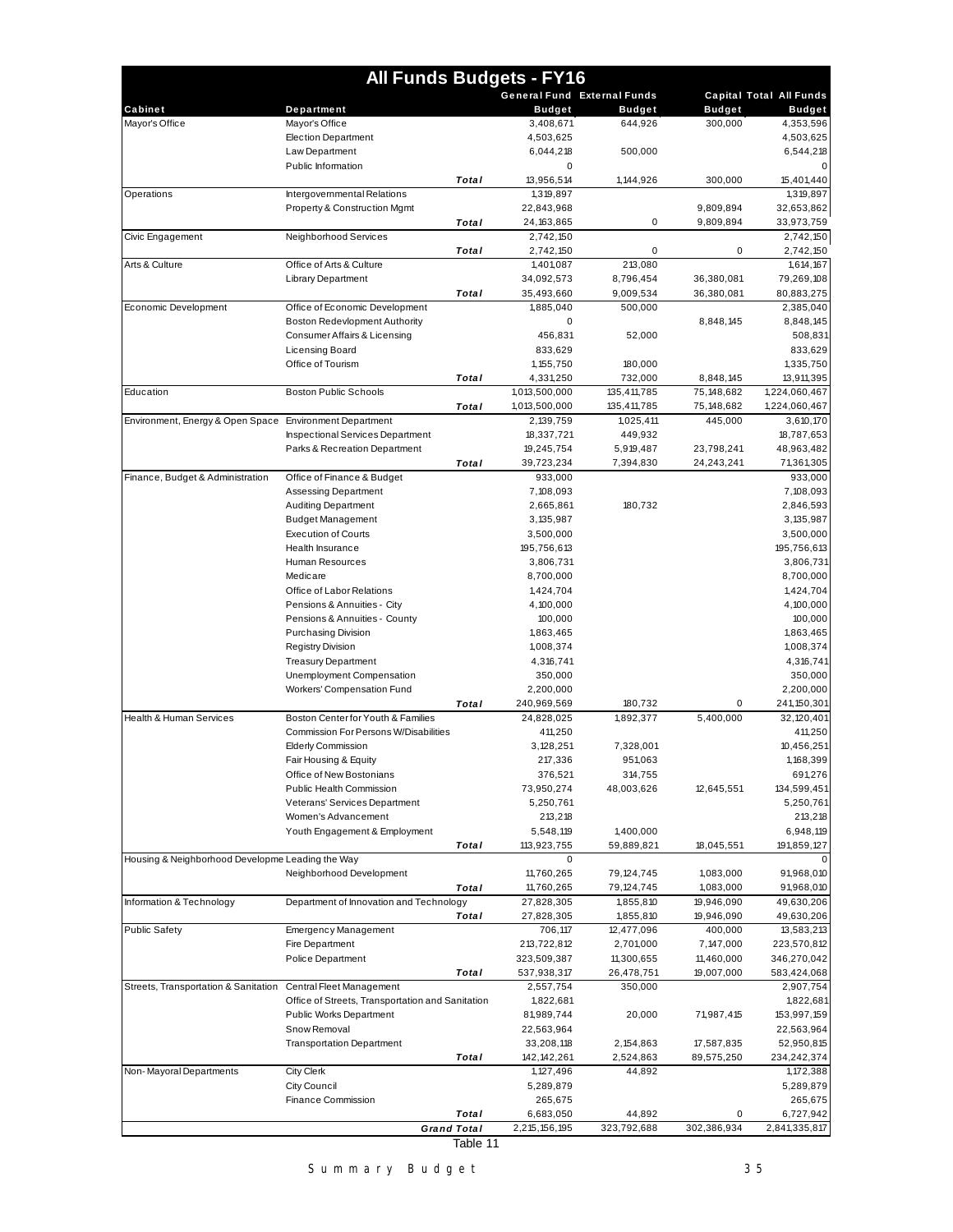# *MULTI-YEAR BUDGET PLAN*

# *Introduction*

While statutorily the City must maintain an annual budget process subject to the appropriating authority of the City Council, a two-year projection provides a useful context for current decision making and planning purposes.

In projecting the City's operating budget for FY17 and FY18, the issues of health insurance cost growth and outstanding collective bargaining continue to be critical factors. With signs of a stabilizing and growing economy, accurate revenue estimation becomes more important to ensure that growth is realistic and attainable. The property tax levy is expected to grow from its base by the allowable 2.5% and new growth in the levy is expected to increase over the FY16 budgeted amount. In terms of state aid, continued pressure from rising state assessments, particularly from Charter Schools combined with a lack of sustained general government aid growth, will force the continuation of the negative growth trend in net state aid.

The projections for FY17 and FY18 are based on the most current revenue information available. The plan reflects the best estimates of revenues as well as the major components of projected expenditures.

Almost all of the City's collective bargaining agreements will expire in or shortly after FY16. For the six year contract period FY11 through FY16, the City had reached voluntary settlements with all of its civilian employees, including BPS teachers. Each agreement contained the same general wage pattern, roughly 12% wage increases over the six years from FY11 through FY16. The City and the Boston Police Patrolmen's Association received an arbitration award that included an increase in annual salaries of approximately 25.4% over six years. The City subsequently reached voluntary agreements with police superiors and superior detectives. . Only the fire union and the Boston Public Health Commission's agreement with its EMS union will continue through FY17. The City and the fire union also agreed to a contract that will increase salaries by 18.8% over six years through 2017. The Boston Public Health Commission agreed to a contract with EMS increasing salaries by 15.0% through FY17. The City is currently in arbitration with the detectives union.

The existing collective bargaining reserve contains estimates for proposed wage increases and the retroactive impacts of wage increases for the limited number of outstanding agreements covering the period FY11 – FY16. Departmental projections for FY17 and FY18 include the impact of settled contracts but do not include any assumptions about the next round of contracts. A wage pattern has not been established for the period FY17 – F19, but any wage increase would increase the current FY17 shortfall and exhaust projected revenue in FY18.

Another area of concern that has not been fully illustrated in the Budget Summary table is the unfunded liability related to other post-employment benefits. Beginning in FY08, the City was required to implement the provisions of GASB Statement No. 45. The statement establishes standards for the measurement, recognition and display of Other Post-Employment Benefits (OPEB) liabilities. The City currently provides post-employment health care and life insurance benefits to eligible retirees in accordance with state law and pays its share of the cost on a pay-as-you-go basis in the current year's operating budget. This method of financing greatly understates the full obligation to provide these benefits after retirement. Although funding OPEB is currently not a legal requirement, the City has established an irrevocable OPEB Liability Trust Fund to which contributions of \$295 million have been made through appropriations approved in FY08 – FY16. A separate OPEB trust fund has been established for the Boston Public Health Commission and contributions of \$11.5 million have been made through appropriations approved in FY11 – FY16. An independent actuarial valuation estimates the City's total unfunded OPEB obligation at June 30, 2013 at \$2.1 billion. The City faces the challenge of addressing the funding needs of this liability while continuing to balance all of the other costs of running a major city. The FY16 budget authorizes another payment of \$40 million to the City's OPEB Liability Trust Fund; the FY17 and FY18 projections each also includes a \$40 million payment.

# *Revenue Trends*

The following chart displays the breakdown of revenue projected for FY16-FY18 (Figure 11).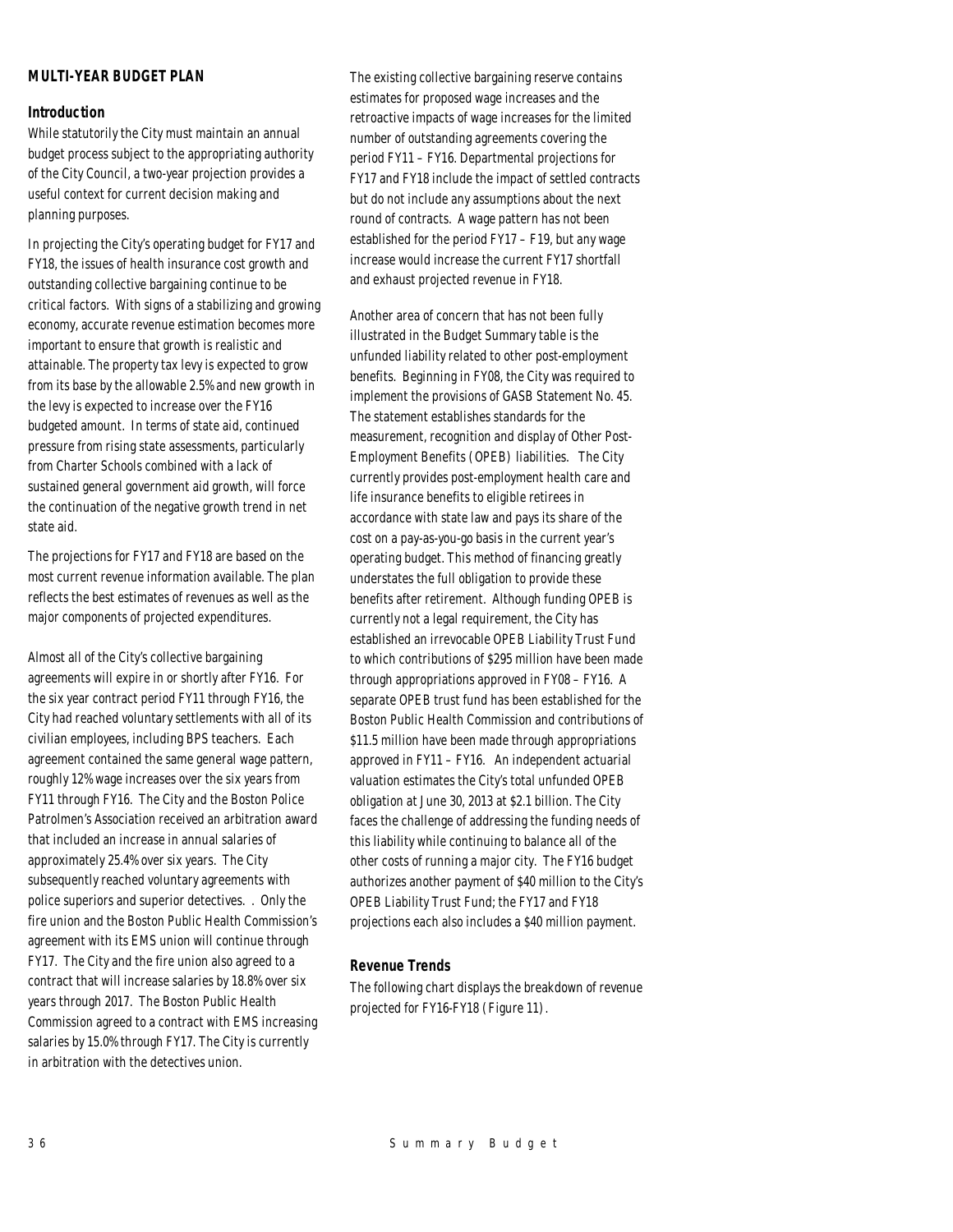

Major revenue trends include:

Property Tax Levy: The levy will grow by the allowed 2.5% increase and new growth is projected to grow at approximately \$90 million over FY17 and FY18 combined. The net property tax assumes an overlay reserve set at 2.0%. A net total increase in the levy of over \$186 million is projected over the two years.

State Aid: State aid is projected to decrease marginally in FY17 and increase FY18. These changes are due to an increase in Chapter 70 education aid, which is projected to increase modestly each year based on a per pupil allotment, and conservative projections of the Charter School Tuition Reimbursement. The latter will be accompanied by a larger increase to the Charter School Tuition Assessment and thus represents a decrease in total resources available for appropriations. Unrestricted General Government Aid is projected to remain level in FY17 and FY18.

Excises: Excises are expected to continue to grow into FY17 with growth across all major taxes concurrent with a growing economy. Growth will continue, but slow somewhat in FY18 as the economy stabilizes. No new taxes or increases to tax rates have been assumed.

Fines: Fines are expected to increase marginally through FY18 due to an assumed increase in issuance of parking fines with a growing economy. No changes in fine rates or enforcement have been assumed.

Other Revenue:

Interest on Investments: Interest income is expected to remain level in FY17 and FY18 based on conservative assumptions on interest rates, which are tied to action by The Federal Reserve.

Payments in Lieu of Taxes (PILOT): PILOT revenue is projected to increase as the trends from the five year ramp up of payments, which ends in FY16, continues with strong support from the non-profit community.

Miscellaneous Department Revenue: Projected from historical trends and economic assumptions, these revenues are expected to increase slightly in FY17 and FY18.

Licenses and Permits: Building permits revenue is projected to increase in FY17 and FY18. The recent building boom is expected to slow, but since permits are related to the cost of work, strong property values and high construction costs are expected to continue increases in building permit revenue.

Budgetary Fund Balance: For FY17 and FY18 the use of Budgetary Fund Balance for OPEB expenses is projected to be level at \$40 million.

These estimates are based on conservative revenue assumptions that the local economy is growing and will stabilize at a reasonable level of growth from the beginning of FY16 to the end of FY18.

#### *Expenditure Trends*

Figure 12 displays the allocation of expenditures projected for FY16-FY18.

Multi-year projections assume continued financial support to meet the Mayor's strategic goals including quality education, shared economic growth, safe surroundings, healthy and stable neighborhoods with vibrant cultural climate. Early recognition of possible FY17 and FY18 shortfalls, caused by carrying forward the costs of current operations, allows the City's administration time to make the necessary adjustments and policy decisions to get back to a balanced budget that continues to support these goals.

Inflationary and other increases have been estimated in FY17 and FY18 for certain centrally budgeted expenditures such as health insurance and within departmental budgets for settled collective bargaining agreements and residential trash collection. At the School Department, estimated inflationary increases for settled collective bargaining agreements, student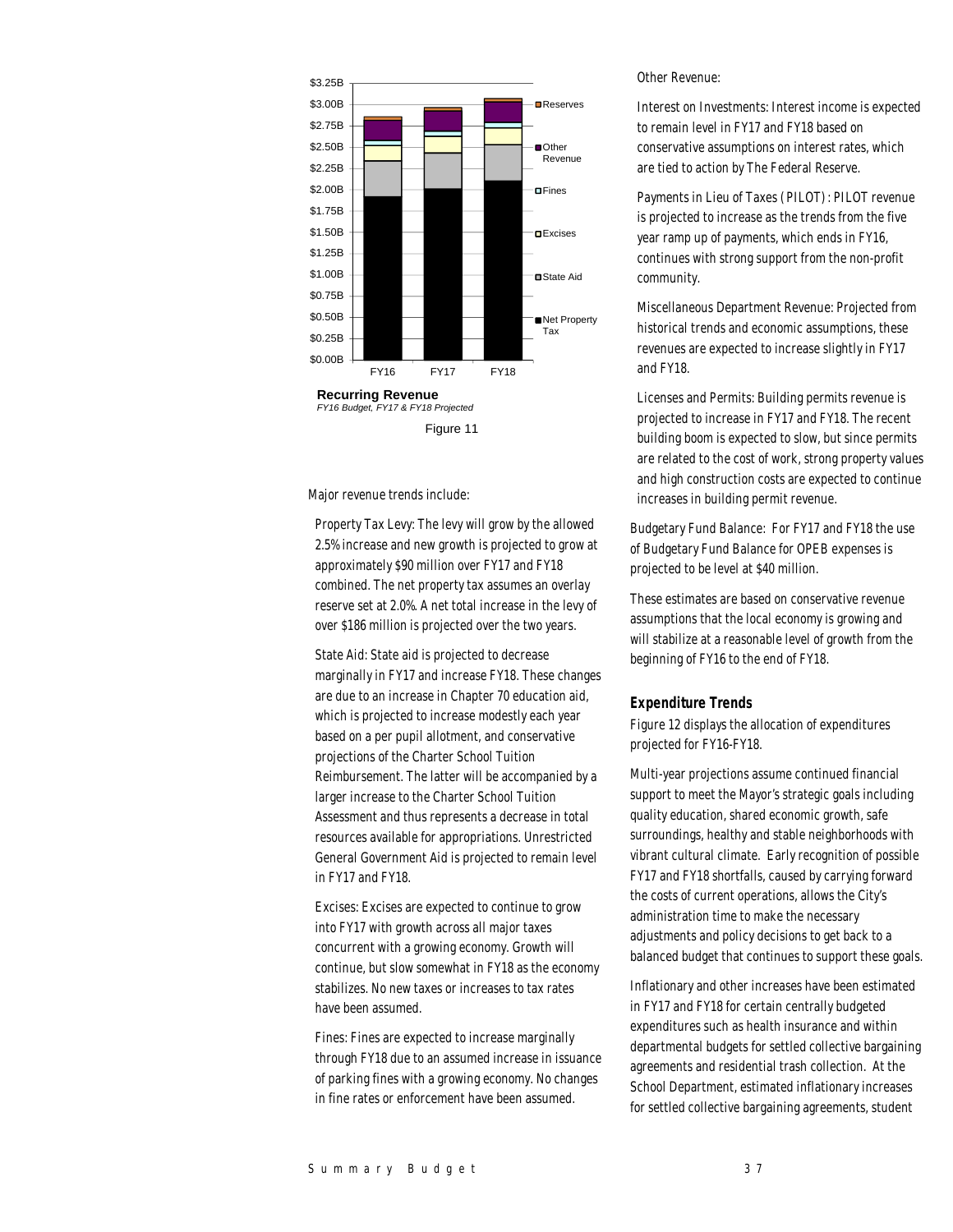transportation services, contracted educational services, and the furtherance of approved policy initiatives aimed at improving student learning have been projected for FY17 and FY18.

Additionally it should be noted that the FY17 and FY18 projections only include the impact of settled contracts or currently proposed wages increases. The future round of contracts that in most cases would begin in FY17 do not have estimated impacts in this two-year forecast.

All of the factors referred to above are estimated to increase total appropriations by \$69 million or 3% in FY17 and cumulatively increase by \$123 million or



Figure 12

#### 5.4% in FY18.

Fixed Costs: In FY17, fixed costs are expected to increase by about 8% and cumulatively increase by 15% in FY18. These increases can be attributed to several factors including: the continued expansion of Charter Schools and the resulting increase in the tuition assessment; increased borrowing; and scheduled pension cost increases.

Under these revenue and expenditure assumptions, the FY17 budget is currently projected to have a budget shortfall of approximately \$6.4 million and FY18 is projected to have a \$2.9 million revenue surplus. For the most part, the projections are based on current operations and the roll out of approved initiatives in FY17 and FY18. As the FY17 budget

process goes forward and projections are further refined, the City will be looking at ways to operate more efficiently within the confines of projected revenues. The City will be watching external funding sources very, closely prioritizing service areas and reviewing policy decisions and options that may result from external funding losses. Boston Public Schools and the Department of Neighborhood Development are two departments where federal external funds play a crucial role in allowing them to provide essential services. In the event of further grant losses in those departments, major policy decisions and/or tradeoffs will have to be made to continue to provide those services.

Employee hiring must continue to be scrutinized and controlled as the bulk of the projected increase in appropriations is employee-related. As noted previously, working in partnership with our unions, progress has been made in the area of health insurance. Despite this work and the positive impact it had on FY16, premiums are expected to increase in FY17 and FY18. The City in partnership with the unions will continue to look at ways to mitigate the impacts of annual increases in the cost to provide health insurance to its employees and retirees. Decisions will need to be made on the level of budgetary fund balance that may be utilized prudently. The City's policy regarding the use of its fund balance has been to limit the use of this source of revenue to offset certain fixed costs such as pension contributions and related post-retirement health benefits and/or to fund extraordinary and nonrecurring events as determined and certified by the City Auditor. The projections shown here assume that budgetary fund balance will be used only to support the OPEB appropriations for FY17 and FY18.

#### *Planning a Balanced Budget*

Preparing a multi-year planning horizon is useful because it provides time to make adjustments to relieve the cost pressures on certain services. It also promotes cost-saving or new programming alternatives to improve the financial position projected in the out years, and helps us to monitor changes in assumptions as new needs or innovations present themselves.

Much of the City's budget remains fairly stable during the year, but variances of as little as 1% overall could add up to over a \$28 million problem in the bottom line. Common areas of variance are snow removal,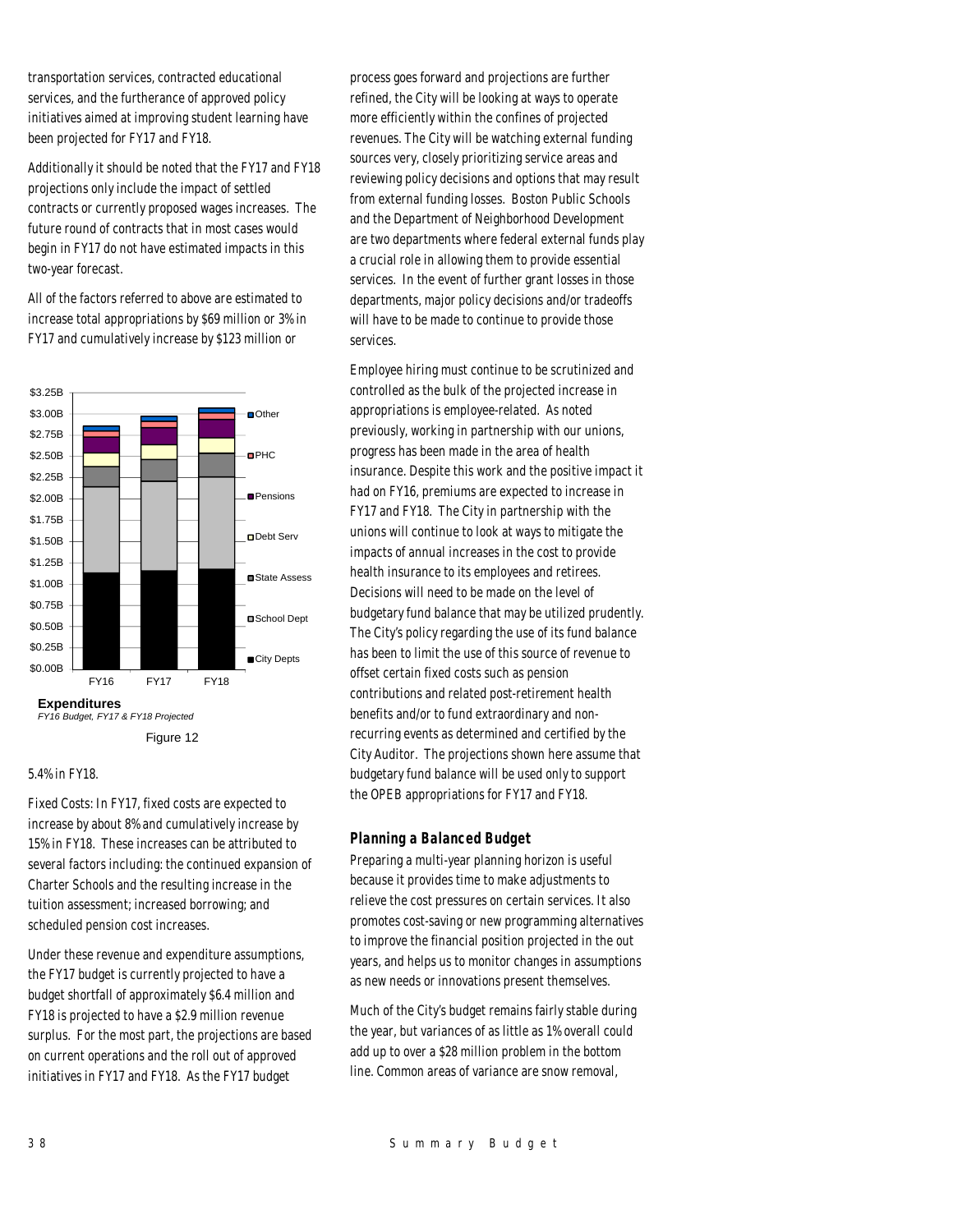with year-to-year swings of millions of dollars; legal settlements, for which the City attempts to reserve for but may need to absorb on a pay-as-you-go basis; public safety overtime, particularly if a significant event occurs (acts of terrorism, natural disasters or major public events, for example), and outside funding sources for essential needs that may suddenly be eliminated.

It is important to note that the City's fiscal controls are effective in reducing the chance for an unmanageable deficit. Managing position vacancies through a committee consisting of staff from the Office of Human Resources, the Office of Budget Management and the Office of Finance and Budget ensures that the hiring of personnel is justified and fits within the City's fiscal parameters. In addition, the City's financial and human resources information system (BAIS) provides levels of systematic controls that can be used to project and plan for personnel funding requirements. Similar BAIS systematic controls are in place to control non-personnel expenditures. (These non-personnel spending controls were used in FY09 to mitigate the impacts of mid-year State Aid reductions. At that time, the City was able to restrict access to any discretionary expenditure accounts and reduce other spending accounts centrally.)

#### *Conclusion*

This multi-year overview is provided as a guide to understand the impacts of the decisions presented in the budget, and to provide a framework for addressing future challenges and initiatives. Although it is not statutorily required, it is a useful tool in long-range planning and policy analysis.

From a budget planning and management standpoint, the parameters summarized here are being built through an interactive forecast model. This approach allows for the development of multi-year scenarios based on various assumptions for City operations set within the financial constraints of the City's revenue and fixed cost budgets.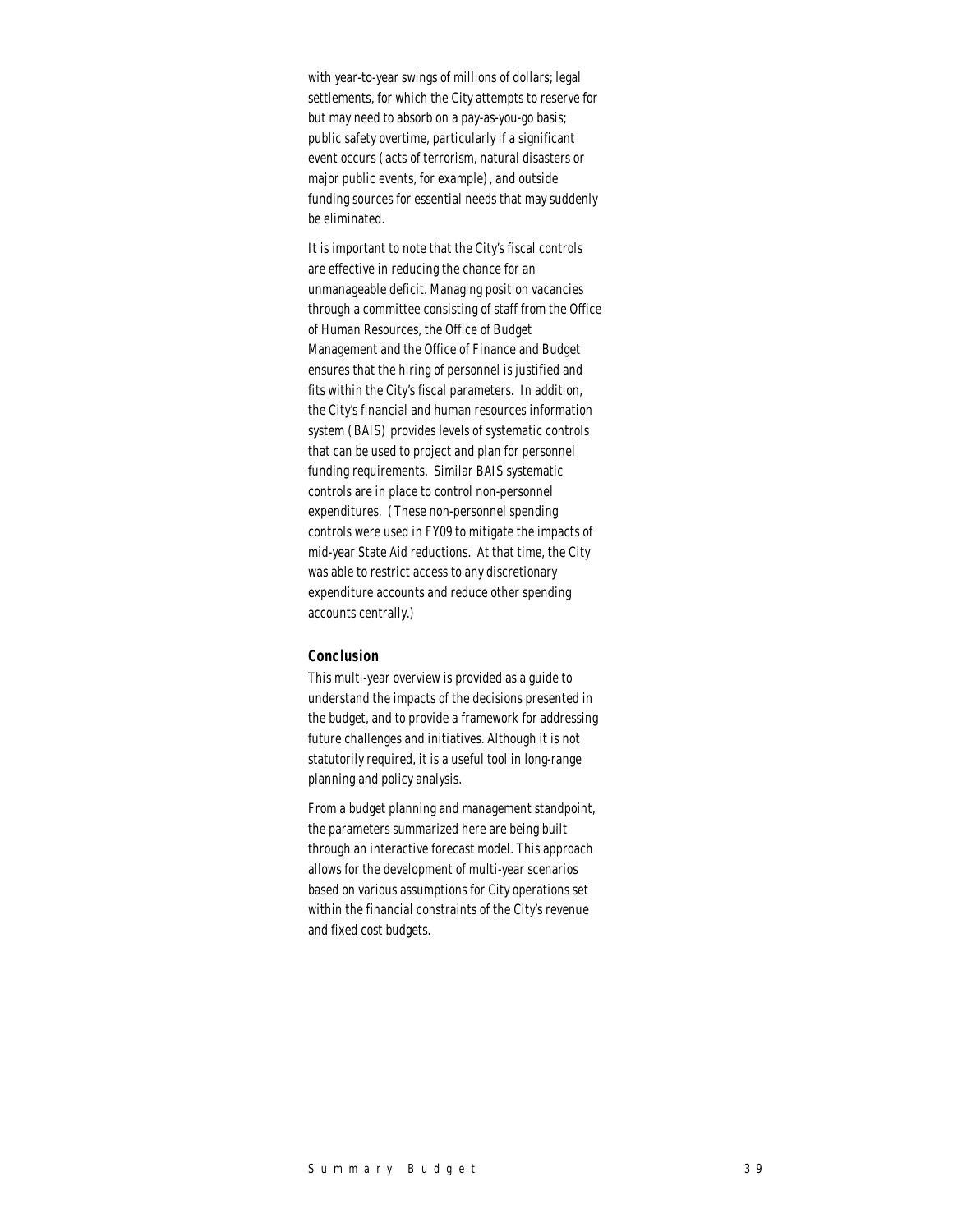# **CITY OF BOSTON BUDGET SUMMARY**

(Dollars in Millions)

|                                                  | <b>FY16</b>    | <b>FY17</b> | <b>FY18</b>     |  |
|--------------------------------------------------|----------------|-------------|-----------------|--|
|                                                  | <b>Adopted</b> | Forecast    | <b>Forecast</b> |  |
| <b>REVENUES</b>                                  |                |             |                 |  |
| <b>Property Tax</b>                              | 1,954.66       | 2,050.52    | 2,144.79        |  |
| <b>Overlay Reserve</b>                           | (38.33)        | (40.21)     | (42.05)         |  |
| <b>Excises</b>                                   | 179.89         | 194.82      | 200.32          |  |
| <b>Fines</b>                                     | 61.36          | 61.92       | 61.92           |  |
| Interest On Investments                          | 0.50           | 0.50        | 0.50            |  |
| Payments in Lieu of Taxes                        | 44.11          | 46.41       | 47.86           |  |
| Urban Redev Chapter 121A                         | 50.05          | 42.30       | 40.60           |  |
| Department Revenue                               | 58.29          | 59.20       | 60.35           |  |
| Licenses & Permits                               | 52.33          | 54.19       | 55.62           |  |
| Penalties & Interest                             | 9.86           | 10.11       | 10.26           |  |
| <b>Available Funds</b>                           | 21.45          | 23.45       | 25.50           |  |
| <b>State Aid</b>                                 | 423.24         | 422.58      | 426.86          |  |
| <b>Total Recurring Revenue</b>                   | 2,817.41       | 2,925.78    | 3,032.49        |  |
|                                                  |                |             |                 |  |
| Approp. Fund Balance                             | 40.00          | 40.00       | 40.00           |  |
| Approp. Surplus Property Fund                    | 0.00           | 0.00        | 0.00            |  |
| <b>Total Revenues</b>                            | 2,857.41       | 2,965.78    | 3,072.49        |  |
|                                                  |                |             |                 |  |
| <b>EXPENDITURES</b>                              | 1,130.89       | 1,155.26    | 1,173.14        |  |
| <b>City Departments</b><br><b>Public Health</b>  | 73.95          | 76.57       | 78.33           |  |
|                                                  | 1,013.50       | 1,054.28    | 1,088.37        |  |
| <b>School Department</b>                         | 11.14          | 12.06       | 12.15           |  |
| Reserve for Collective Bargaining<br><b>OPEB</b> | 40.00          | 40.00       | 40.00           |  |
| <b>Total Appropriations</b>                      | 2,269.48       | 2,338.17    | 2,391.99        |  |
|                                                  |                |             |                 |  |
| Pensions                                         | 184.55         | 199.36      | 215.32          |  |
| Debt Service                                     | 164.42         | 173.25      | 180.21          |  |
| <b>State Assessments</b>                         | 234.89         | 256.54      | 277.53          |  |
| <b>Suffolk County Sheriff Dept</b>               | 3.87           | 3.87        | 3.87            |  |
| Reserve                                          | 0.21           | 0.95        | 0.71            |  |
| <b>Total Fixed Costs</b>                         | 587.93         | 633.97      | 677.65          |  |
| <b>Total Expenditures</b>                        | 2,857.41       | 2,972.14    | 3,069.63        |  |
| <b>Surplus (Deficit)</b>                         |                | (6.36)      | 2.86            |  |

Numbers may not add due to rounding